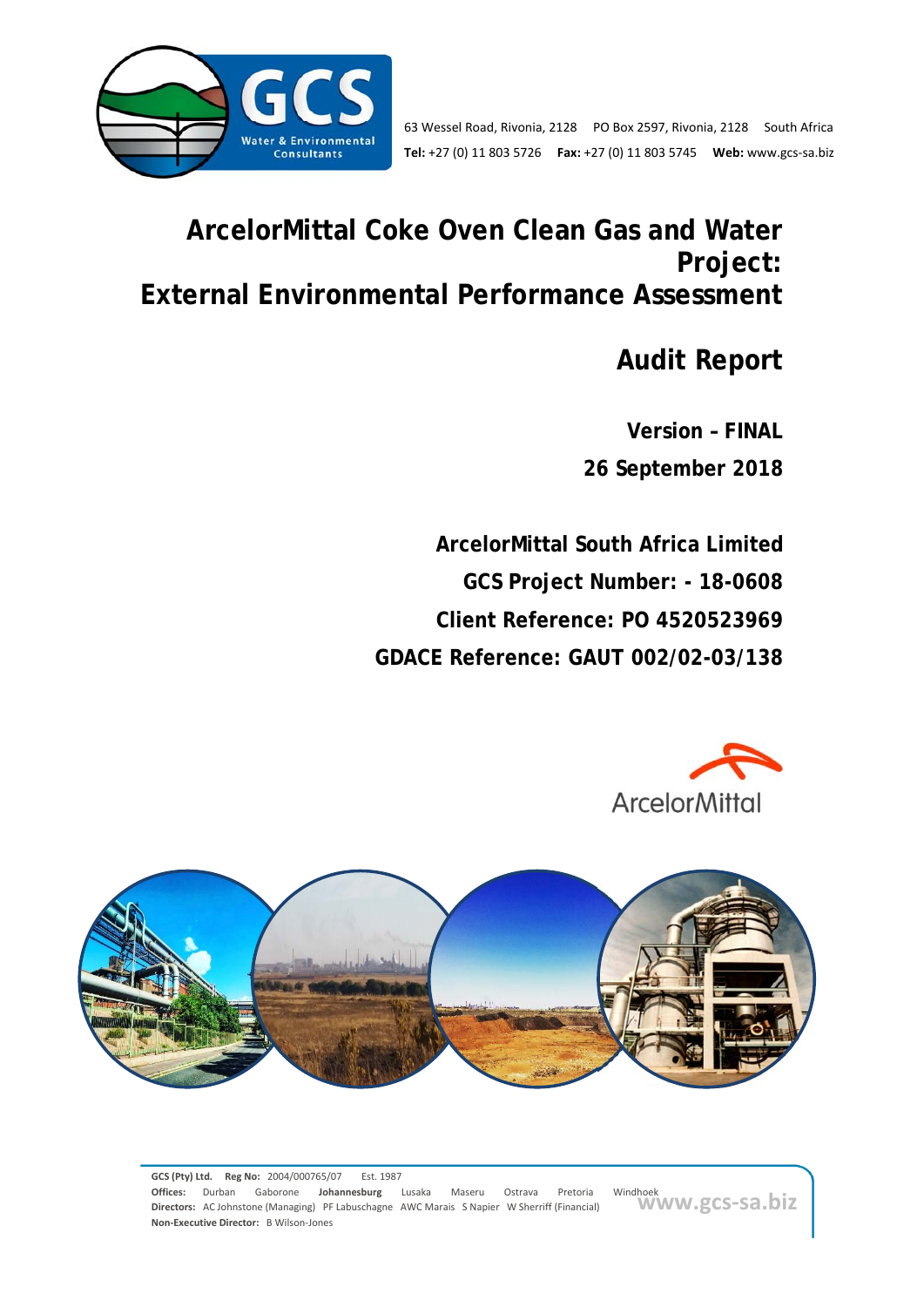#### **ArcelorMittal - External Environmental Performance Assessment – Audit Report**

#### **Version – FINAL**



#### **September 2018**

ArcelorMittal South Africa Limited

#### 18-0608

### DOCUMENT ISSUE STATUS

| <b>Report Issue</b>         | <b>FINAL</b>                                                                           |           |                |  |
|-----------------------------|----------------------------------------------------------------------------------------|-----------|----------------|--|
| <b>GCS Reference Number</b> | 18-0608                                                                                |           |                |  |
| <b>Client Reference</b>     | 4520523969                                                                             |           |                |  |
| Title                       | ArcelorMittal - External Environmental Performance Assessment -<br><b>Audit Report</b> |           |                |  |
|                             | <b>Name</b>                                                                            | Signature | Date           |  |
| Author                      | Riana Panaino                                                                          |           | September 2018 |  |
| <b>Document Reviewer</b>    | <b>Fatima Matlou and Renee</b><br>Harlan Kinsling<br>Janse van Rensburg                |           | September 2018 |  |
| <b>SHERQ Manager</b>        | September 2018<br>Jacques Harris                                                       |           |                |  |

#### **LEGAL NOTICE**

This report or any proportion thereof and any associated documentation remain the property of GCS until the mandator effects payment of all fees and disbursements due to GCS in terms of the GCS Conditions of Contract and Project Acceptance Form. Notwithstanding the aforesaid, any reproduction, duplication, copying, adaptation, editing, change, disclosure, publication, distribution, incorporation, modification, lending, transfer, sending, delivering, serving or broadcasting must be authorised in writing by GCS.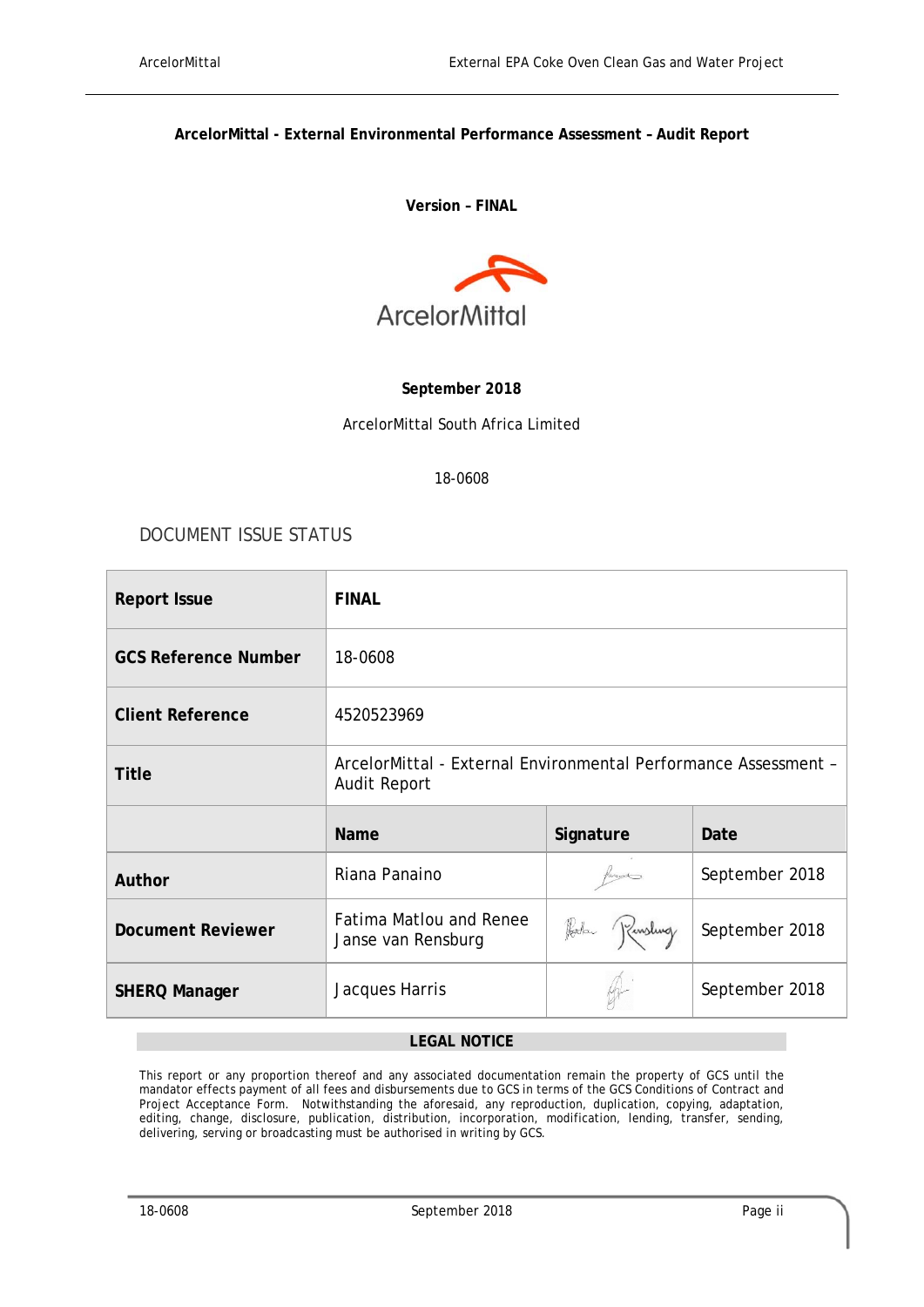#### **EXECUTIVE SUMMARY**

ArcelorMittal South Africa (ArcelorMittal) Vanderbijlpark Works was established in 1942 and commenced production in 1952. ArcelorMittal South Africa Vanderbijlpark Works (Vanderbijlpark Works) is one of the largest steel producers in South Africa. The Vanderbijlpark Works manufacture steel products by charging raw materials such as iron ore, coke and dolomite into blast furnaces to produce liquid iron. The liquid iron is refined in basic oxygen furnaces to produce liquid steel. The liquid steel is further processed into various rolled and coated steel products.

ArcelorMittal operates five coke batteries to produce metallurgical coke for the Blast Furnaces on site. Coke is an important input material into the iron making process. During the coke making process, gas and other by-products are formed. The Coke Batteries were built between 1945 and 1985 and the gas and water cleaning technologies were considered out dated and could not deliver clean gas, which resulted in various maintenance issues and other implications. ArcelorMittal commenced with the Coke Oven Clean Gas and Water (COCGW) Project in the early 2000s in order to install new technology that would enable them to clean the coke oven gas for re-use in the works as fuel gas and also to comply with Environmental Best Practice Standards internationally.

The construction of the plant commenced in 2005 and was commissioned in 2010 at the cost of more than R 330 million. The project faced numerous delays and challenges. In 2010 the plant ran successfully and proved significant sulphur reduction in terms of emissions. Unfortunately, the plant was shut down at the end of 2010 due to technical and mechanical difficulties. From 2011, ArcelorMittal repaired the identified faults in the process and then attempted to re-commission the facility on a few occasions. The plant has not run for more than a few days at end without interruption. Currently the gas is only partially cleaned but no sulphur removal is taking place. The major concern is that the plant is not fully operational and ArcelorMittal is not removing sulphur from the coke oven gas which leads to the release of emissions (particularly Sulphur Dioxide  $(SO<sub>2</sub>)$ ) from the facility to the environment.

A Record of Decision (RoD) was issued to ArcelorMittal for the COCGW Project (RoD number: GAUT 002/02-03/138) in terms of Regulations 1182 and 1183 and promulgated under Sections 21, 22, 26 and 28 of the Environmental Conservation Act, 1989 (Act No. 73 of 1989) (ECA). The RoD was issued by the Gauteng Department of Agriculture, Conservation and Environmental (GDACE), now Gauteng Department of Agriculture and Rural Development (GDARD) in 2004. In order to remain compliant with the conditions of the RoD, ArcelorMittal is required to appoint an external auditor to conduct bi-annual external Environmental Performance Assessment (EPA) Audits for the Vanderbijlpark Works.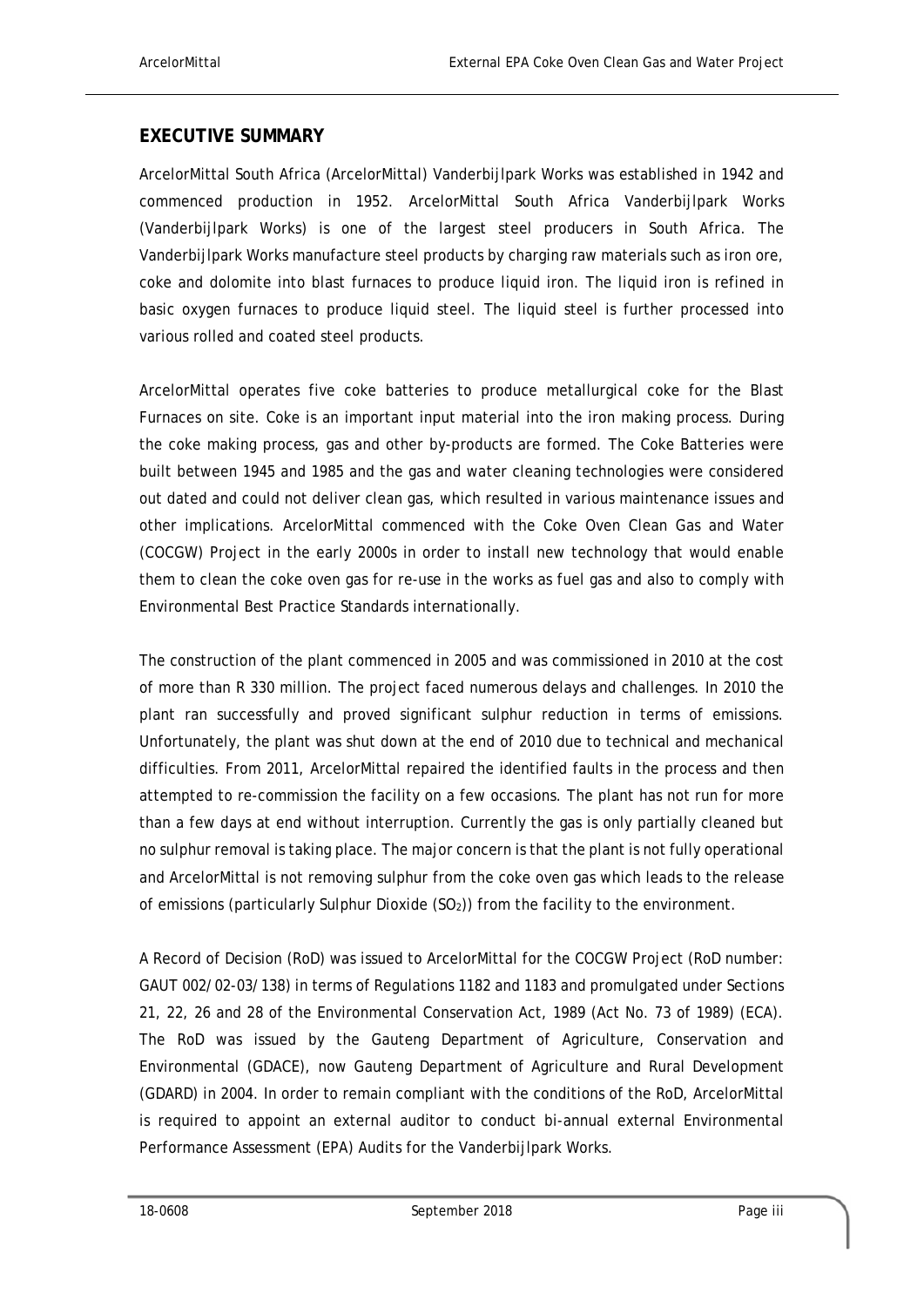GCS Water and Environment (Pty) Ltd. (GCS) was contracted by ArcelorMittal to conduct the second 2018 annual external EPA audit carried out against all conditions included in the RoD.

Accordingly, the following activities were undertaken as part of the EPA Audit:

- Assessment and comparison of the current site activities with those described in the approved RoD;
- Comparison of environmental mitigation measures implemented on site to those required and committed to in terms of the approved RoD in order to assess whether these comply with the management objectives committed to in the RoD;
- Assessment of monitoring requirements to current monitoring practices;
- Assessment of relevant documentation pertaining to various compliance aspects; and
- Identification of current activities and facilities at the Vanderbijlpark Works, which are not specifically included in the approved RoD.

The audit findings, detailed in the report, include practical recommendations whereby the various non-compliance issues can be corrected. All findings were ranked according to the following criteria:

- Compliant;
- Minor non-compliance;
- Moderate non-compliance: and
- Major non-compliance.

Currently the overall compliance with the Record of Decision (RoD) (GAUT 002/02-03/138) is noteworthy. Overall there was one (1) incident of minor non-compliance, three (3) incidents of moderate non-compliance, and zero (0) incidents of major non-compliance observed for the audit period. The instances of non-compliance weren't considered to be directly associated with significant environmental degradation, and as such the auditor believes that current environmental practices implemented on site are adequately mitigating environmental impacts.

#### **H2S Content in Gas**

Condition 3.2(g)(i) states that "The concentrations of the various constituents of the cleaned Coke Oven Gas must be monitored before and after combustion in the coke ovens. The results are to be graphically represented and included in the bi-annual audit report. The H<sub>2</sub>S content of the gas must be between 0.8 and 1.5  $g/Nm<sup>3</sup>$ ."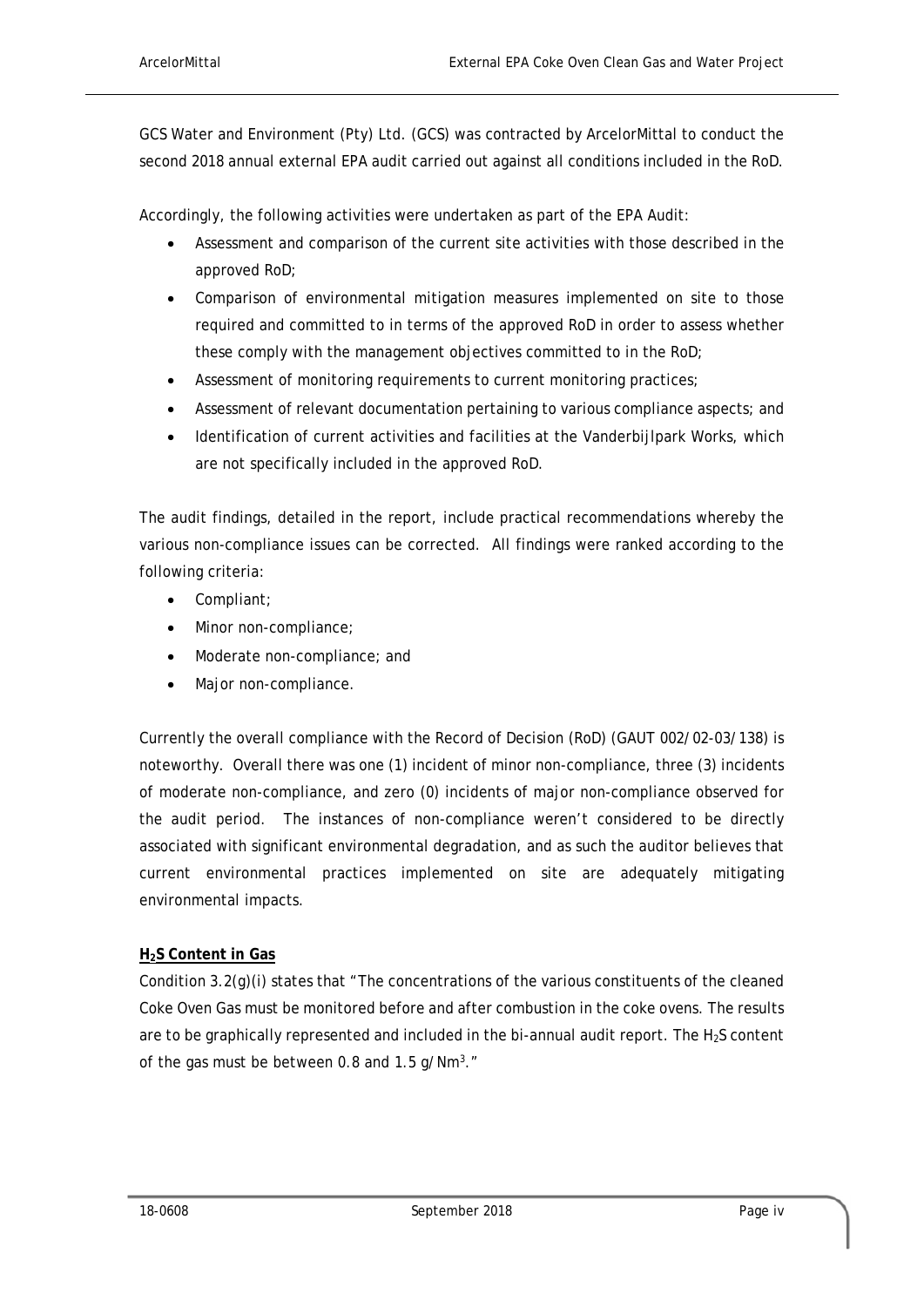#### *Observation:*

The latest monitoring results indicate the  $H_2S$  content of the gas exceeded the maximum limit of 1.5 mg/Nm<sup>3</sup>. The current reading is 5.5 mg/Nm<sup>3</sup>. The non-compliance is linked to the Sulphur plant not being operational resulting in partially cleaned gas being flared when there is no use for it in the rest of the works as an energy source. The Claus reactor has been nonoperational for an extended period of time due to equipment failure and significant repairs and replacements are required. ArcelorMittal has prioritised this problem and the tender for the construction and installation component for the refurbishment of the Sulphur Plant was released at the beginning of August 2018.

#### *Recommendation:*

ArcelorMittal should continue with the prioritisation of the refurbishment of the gas plant in order to recommission the sulphur plant.

#### **Plan for Achieving Reduced Fugitive Emissions**

Condition 3.2(g)(iii) states that "A plan for door maintenance/replacement of all the coke batteries (No.) and progress in achieving reduced fugitive emissions has to be developed. The plan must be supported by the results of personal monitors, and actual measurements at representative areas of the coke ovens."

#### *Observation:*

Battery doors are inspected on a daily basis and a maintenance schedule has been created. Repairs are done continuously. The fugitive emissions are monitored according to the internationally accepted standards and recorded. It was observed during the site visit that the occasional door is still burning and smoking. The commitment from the facility was however also observed to repair and maintain the equipment as far as possible. Exposure monitoring at the batteries indicates that additional fugitive emission mitigation measures are required, above that already implemented. This can however not be attributed only towards doors but rather the fugitive battery emissions as a cumulative source. ArcelorMittal has however implemented management and mitigation measures such as specialised face masks and other measures to protect employees and reduce exposure. Other measures include battery tightening, end-flue repairs and charge emission reduction projects. The effectiveness of these measures should be assessed to determine whether it is sufficient to mitigate fugitive emissions.

#### *Recommendation:*

It is recommended that the effectiveness of these measures should continuously be assessed to determine whether it is sufficient to mitigate fugitive emissions.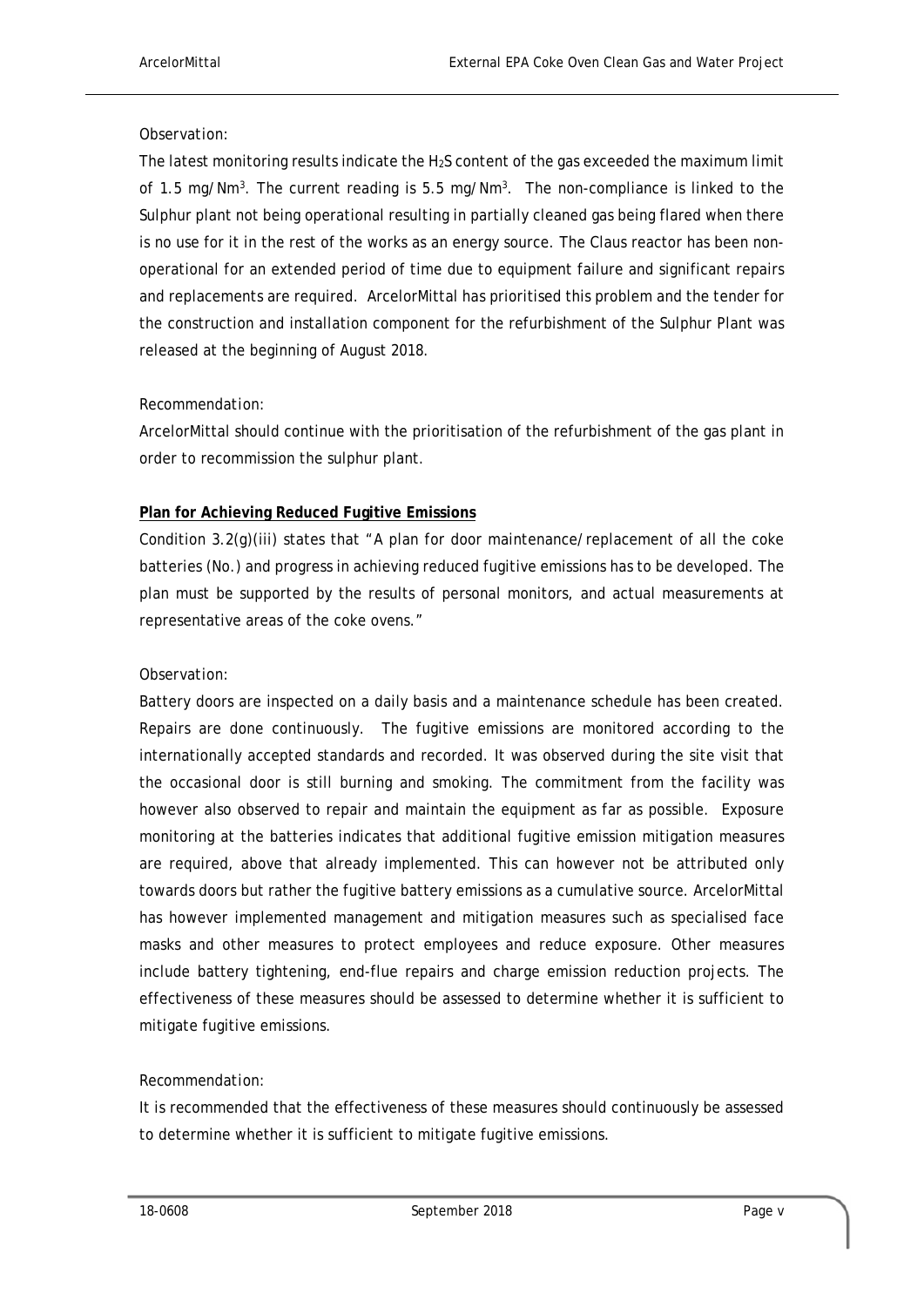#### **Plan for Achieving Reduced Fugitive Emissions**

Condition 3.2(h) states that "The flaring of uncleaned gas at the relevant flares is only permissible during upset conditions when the Claus Reactor is shut down for inspection/maintenance for 3 weeks every three years, and must be undertaken at temperatures and atmospheric mixing conditions conducive to maximum dispersion of pollutants."

#### *Observation:*

The sulphur plant is not operational and therefore partially cleaned gas is flared when there is no use for it in the rest of the works as an energy source. The Claus reactor has been nonoperational for an extended period of time due to equipment failure and significant repairs and replacements are required. Flaring of uncleaned gas is taking place on a more regular basis than 3 weeks every 3 years. However, this issue has been reported on and ArcelorMittal is continuously aware that urgent intervention is needed.

#### *Recommendation:*

ArcelorMittal must continue monitoring air quality within the Works to maintain a baseline of emission results. The design, construction and operation of the sulphur plant should be prioritised as it is only through this plants operation that the flaring of uncleaned gas can be controlled.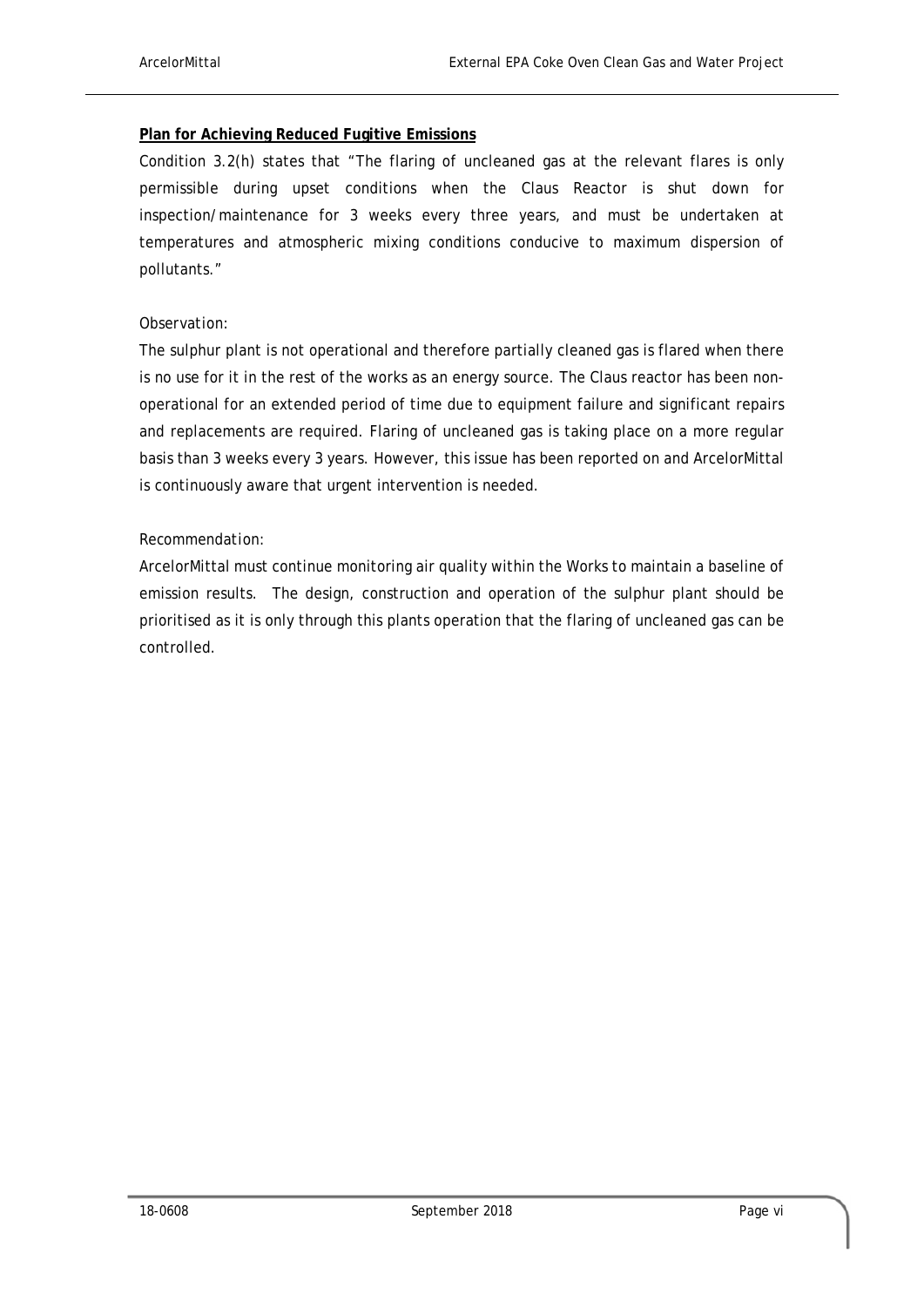## **CONTENTS PAGE**

| 1            |               |  |
|--------------|---------------|--|
| $\mathbf{2}$ |               |  |
|              | 2.1           |  |
|              | 2.2           |  |
|              | 2.3           |  |
|              | 2.4           |  |
|              | 2.5           |  |
|              | 2.6           |  |
|              | 2.7           |  |
|              | 2.8           |  |
| 3            |               |  |
|              | 3.1           |  |
|              | $3.2^{\circ}$ |  |
| 4            |               |  |
| 5            |               |  |
| 6            |               |  |

## **LIST OF FIGURES**

### **LIST OF TABLES**

| Table 5.1: Scoring Results of the EPA Audit in respect of conditions of the COCGW RoD (audit |  |
|----------------------------------------------------------------------------------------------|--|
|                                                                                              |  |

## **LIST OF APPENDICES**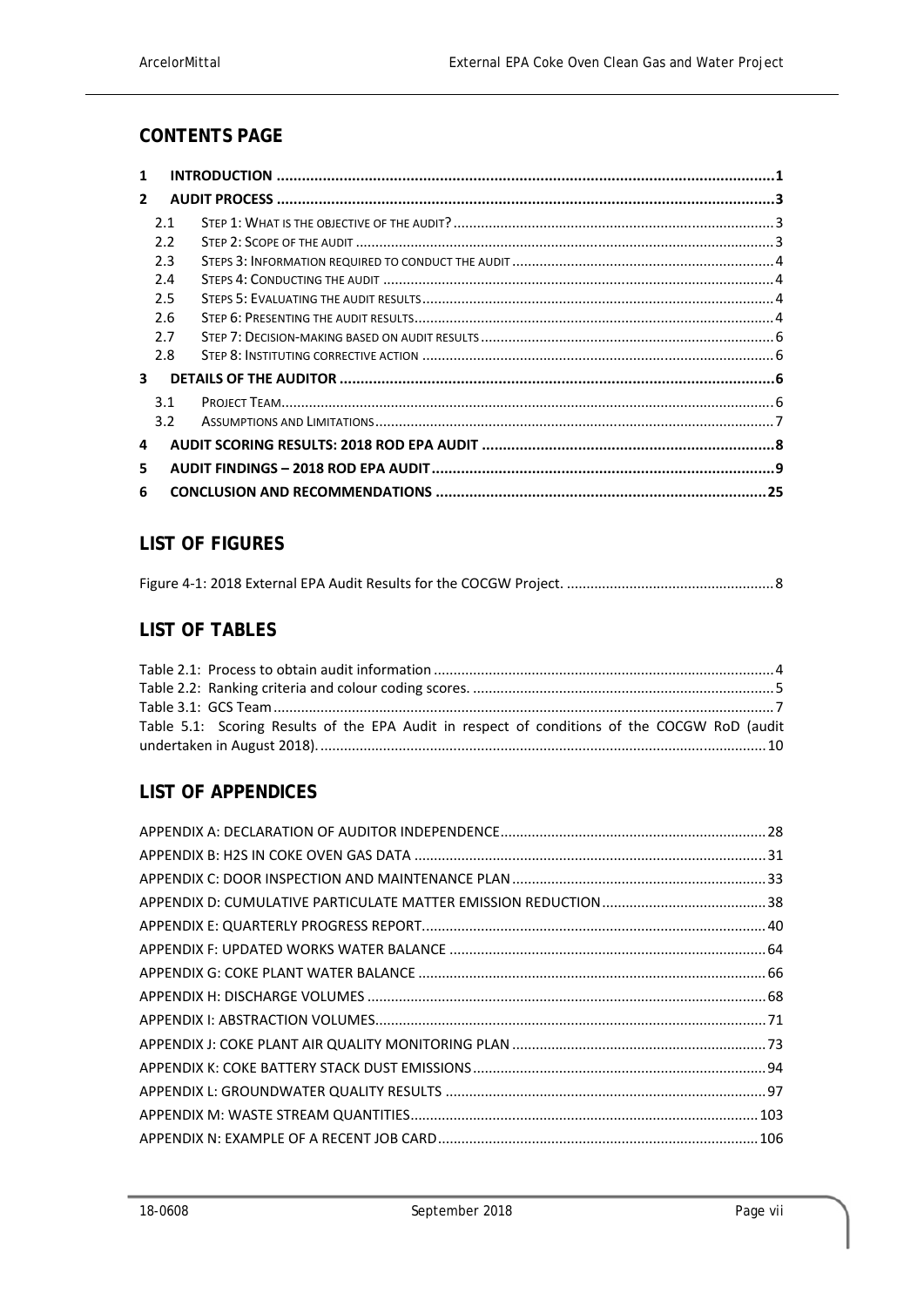### **1 INTRODUCTION**

ArcelorMittal South Africa (ArcelorMittal) Vanderbijlpark Works was established in 1942 and commenced production in 1952. ArcelorMittal South Africa Vanderbijlpark Works (Vanderbijlpark Works) is one of the largest steel producers in South Africa. The Vanderbijlpark Works manufacture steel products by charging raw materials such as iron ore, coke and dolomite into blast furnaces to produce liquid iron. The liquid iron is refined in basic oxygen furnaces to produce liquid steel. The liquid steel is further processed into various rolled and coated steel products.

ArcelorMittal operates five coke batteries to produce metallurgical coke for the Blast Furnaces on site. Coke is an important input material into the iron making process. During the coke making process, gas and other by-products are formed. The Coke Batteries were built between 1945 and 1985 and the gas and water cleaning technologies were considered out dated and could not deliver clean gas, which resulted in various maintenance issues and other implications. ArcelorMittal commenced with the Coke Oven Clean Gas and Water (COCGW) Project in the early 2000s in order to install new technology that would enable them to clean the coke oven gas for re-use in the works as fuel gas and also to comply with Environmental Best Practice Standards internationally.

The project scope is technical and complex and included various improvements and changes to the existing plant as well as the installation of new infrastructure. The project aimed to improve the current controls at the batteries, improve the gas collecting mains, upgrade of the primary cooling to improve naphthalene removal, installation of a new chiller plant, installation of a distillation plant and a sulphur removal plant. The water portion included the installation of new tar decanters, a gravel filter plant and scrubbers.

The construction of the plant commenced in 2005 and was commissioned in 2010 at the cost of more than R 330 million. The project faced numerous delays and challenges. In 2010 the plant ran successfully and proved significant sulphur reduction in terms of emissions. Unfortunately, the plant was shut down at the end of 2010 due to technical and mechanical difficulties. From 2011, ArcelorMittal repaired the identified faults in the process and then attempted to re-commission the facility on a few occasions. The plant has not run for more than a few days at end without interruption. Currently the gas is only partially cleaned but no sulphur removal is taking place. The major concern is that the plant is not fully operational and ArcelorMittal is not removing sulphur from the coke oven gas which leads to the release of emissions (particularly Sulphur Dioxide  $(SO<sub>2</sub>)$ ) from the facility to the environment.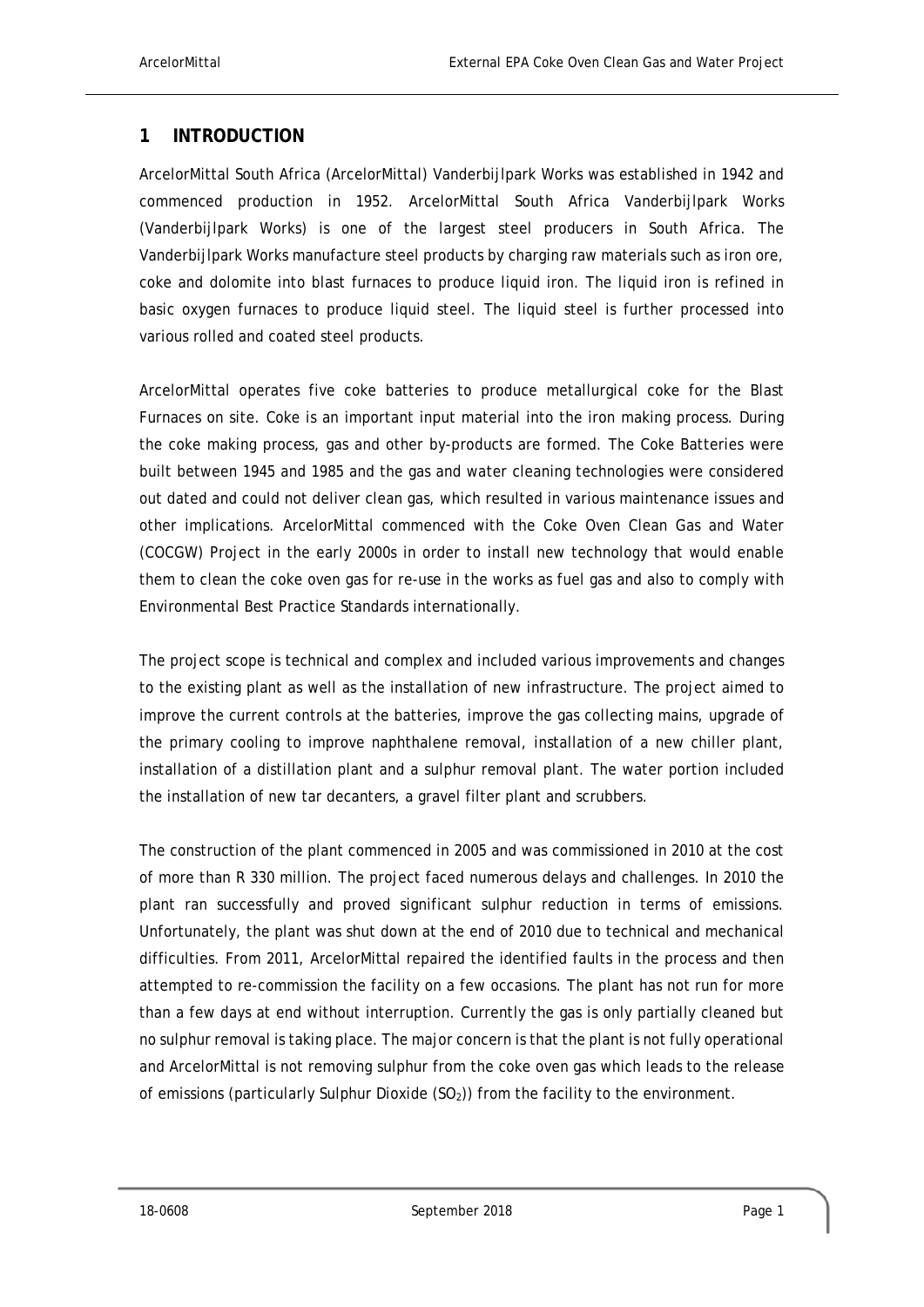A Record of Decision (RoD) was issued to ArcelorMittal for the COCGW Project (RoD number: GAUT 002/02-03/138) in terms of Regulations 1182 and 1183 and promulgated under Sections 21, 22, 26 and 28 of the Environmental Conservation Act, 1989 (Act No. 73 of 1989) (ECA). The RoD was issued by the Gauteng Department of Agriculture, Conservation and Environmental (GDACE), now Gauteng Department of Agriculture and Rural Development (GDARD) in 2004.

The following conditions are requirements of the RoD in terms of the ECA as issued by the GDACE:

 Condition 3.4 (b): A bi-annual Environmental Performance Audit conducted by an independent, accredited auditor must be submitted to the Department for review, the first audit being due 6 (six) months after commissioning of the COG and water cleaning project, and every 6 (six) months thereafter.

GCS Water and Environment (Pty) Ltd. (GCS) was contracted by ArcelorMittal to conduct an independent Environmental Performance Assessment (EPA) Audit for the Vanderbijlpark Works. The EPA audit was carried out against all conditions included in the EA and the audit assessment was undertaken by Ms. Fatima Matlou and Mrs. Riana Panaino from GCS. Both auditors have experience in mining and industrial projects.

A one (1) day site visit was undertaken at the Vanderbijlpark Works site on 22 August 2018. The site visit was initiated with a project kick-off meeting during which GCS met with Mr. Terrence Wilson, ArcelorMittal's' Environmental Control Officer (ECO) for this project. Following the kick-off meeting, a comprehensive review of the RoD documentation and associated checklists was undertaken. This assessment monitored compliance in terms of document control, systems and procedures. Following the checklist audit and documentation review, the remaining time was spent on site observing and inspecting the activities being conducted.

Accordingly, the following activities were undertaken as part of the EPA Audit:

- Assessment and comparison of the current site activities with those described in the approved RoD;
- Comparison of environmental mitigation measures implemented on site to those required and committed to in terms of the approved RoD in order to assess whether these comply with the management objectives committed to in the RoD;
- Assessment of monitoring requirements to current monitoring practices;
- Assessment of relevant documentation pertaining to various compliance aspects; and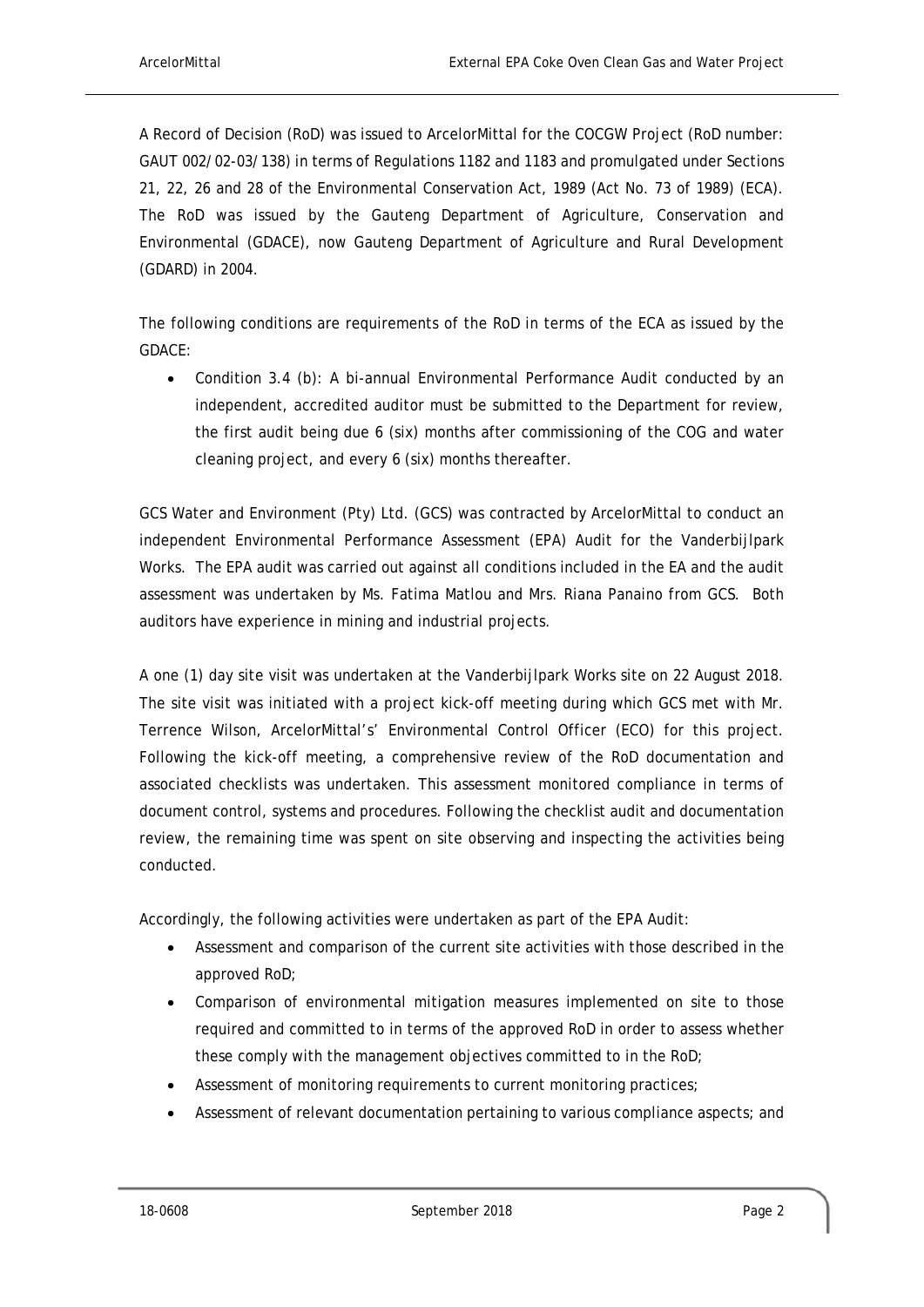Identification of current activities and facilities at the Vanderbijlpark Works, which are not specifically included in the approved RoD.

#### **2 AUDIT PROCESS**

The following steps formed the basis of the EPA Audit.

#### **2.1 Step 1: What is the objective of the audit?**

The objectives of any audit should be clearly defined and settled before either an internal or external audit begins. The setting of objectives is important, as it is against these objectives that ArcelorMittal will be reviewed and expected to improve.

The following objectives formed the basis for the EPA Audit:

- **Ensuring legal compliance in terms of the approved RoD;**
- Checking that the environmental management tools to achieve compliance are used correctly and efficiently;
- To check whether the environmental management tools are effectively fulfilling their intended purpose of environmental compliance;
- Ensuring environmental performance on a continuous basis, i.e. throughout the life cycle of the Vanderbijlpark Works site;
- Reducing environmental liability;
- To facilitate the transference of information or best practice between operating units;
- To increase environmental awareness among the employees; and
- To track the environmental accountability of managers.

#### **2.2 Step 2: Scope of the audit**

The conditions of the RoD stipulate that bi-annual performance assessments need to be undertaken to ensure compliance with the prescribed conditions as contained in the said documents.

This EPA Audit is taken to mean a regular, systematic, documented verification of whether ArcelorMittal is in compliance with the conditions of the approved RoD; the provisions of the ECA and the National Environmental Management Act, 1998 (Act No. 107 of 1998) (NEMA), which superseded the ECA; and whether environmental performance objectives and targets are being met.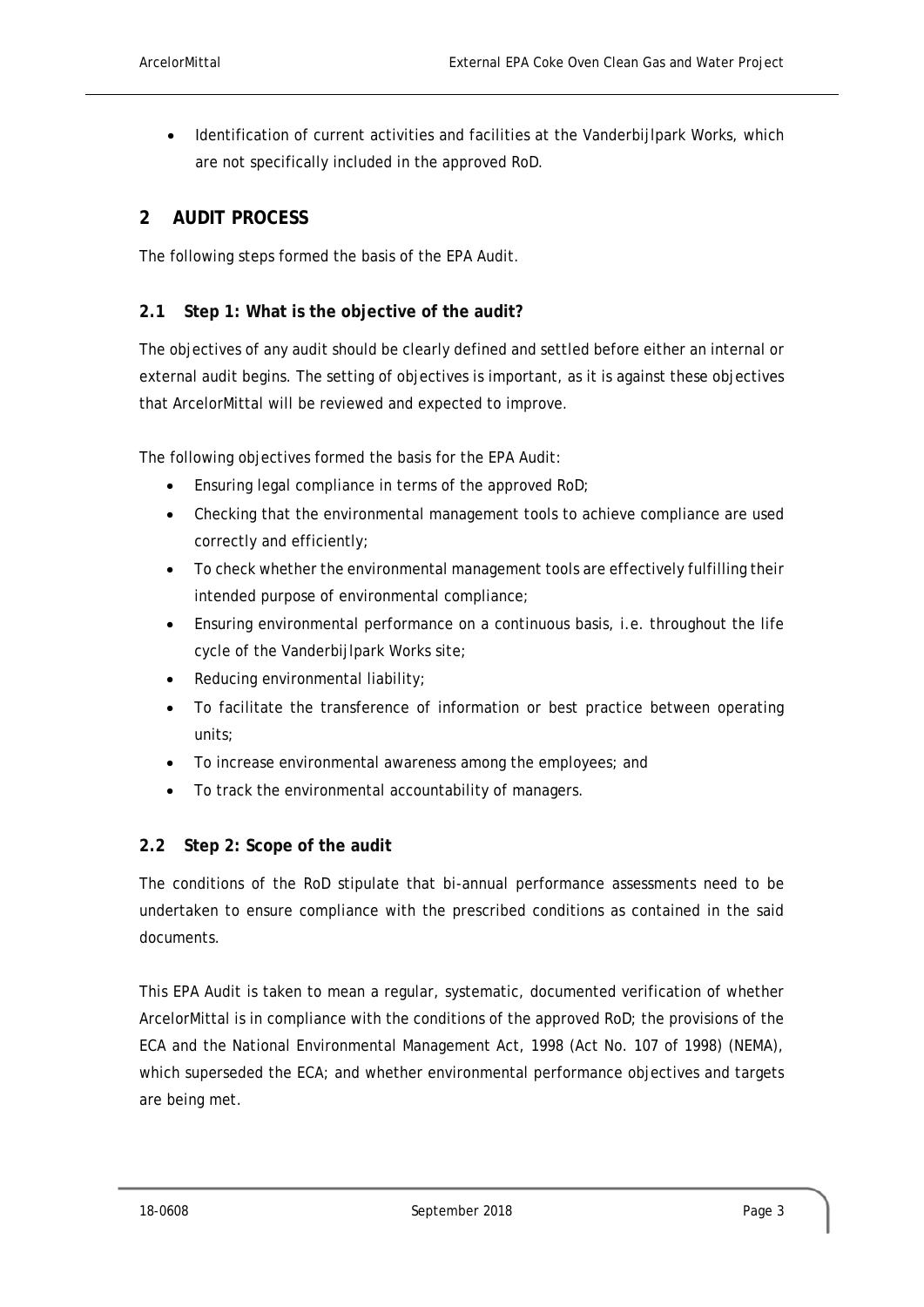### **2.3 Steps 3: Information required to conduct the audit**

Table 2.1 sets out the procedures that were used to obtain the audit information.

| <b>ACTION</b> | <b>DESCRIPTION</b>                                                              |
|---------------|---------------------------------------------------------------------------------|
| Inspection    | Inspection consists of examining records and documents. Inspection of records   |
|               | and documents provides audit evidence of varying degrees of reliability         |
|               | depending on their nature and source and the effectiveness of internal controls |
|               | over their processing.                                                          |
| Observation   | Observation consists of on-site observation of the activities being conducted   |
|               | on site.                                                                        |
| Enquiry       | Enquiry consists of seeking information of knowledgeable persons inside the     |
|               | organisation.                                                                   |
| Confirmation  | Confirmation consists of making enguiries to corroborate information            |
|               | contained in the RoD.                                                           |
| Computation   | Computation consists of checking the accuracy of source documents and the       |
|               | site's records or performing independent checks of information relating to      |
|               | environmental aspects and impacts.                                              |

#### **2.4 Steps 4: Conducting the audit**

The audit consisted of comparing the information gathered during on-site interviews, from reports as well as assessing on-site activities with the conditions of the RoD. A checklist was developed based on the RoD conditions and used as an auditing tool to establish the audit results.

#### **2.5 Steps 5: Evaluating the audit results**

The results of the audit are presented and the auditor assesses the final compliance in relation to the realistic representation of on-site activities; taking into account South African Environmental Legislation. Through such an assessment, the auditor should determine whether the final compliance is a true representation of on-site activities and a final recommendation should be made regarding actual compliance.

### **2.6 Step 6: Presenting the audit results**

The findings of the Audit are included in **Table 5.1** of this Report. The audit findings also include practical recommendations whereby the various non-compliance issues can be corrected.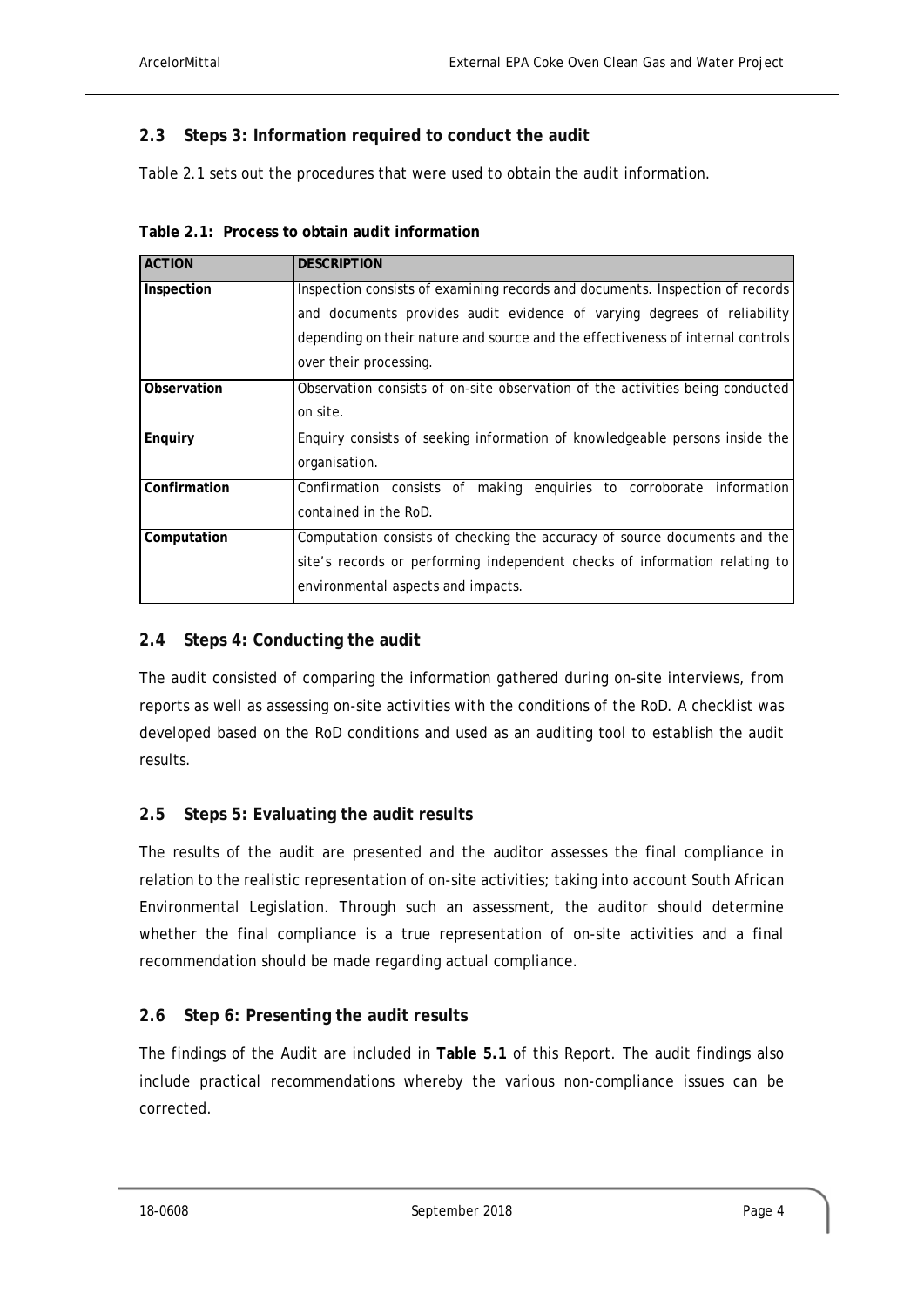All findings were ranked according to the criteria indicated in **Table 2.2**. The colour coding assigned to the rankings is used to visually indicate areas of compliance, minor noncompliance, moderate non-compliance, and major non-compliance. Furthermore, to indicate which conditions are not applicable to the on-site activities and which are repeat conditions that have already been scored. Each colour coding has a value (score) attached to it.

**Table 2.2: Ranking criteria and colour coding scores.** 

| <b>RANKING</b>          | <b>SCORE</b> |
|-------------------------|--------------|
| Compliant               | 2            |
| Minor non-compliance    |              |
| Noted/Not Applicable    |              |
| <b>Repeat Condition</b> |              |
| Moderate non-compliance | -1           |
| Major non-compliance    | - 2          |

All findings were ranked according to the following criteria:

#### **Noted/Not-Applicable:**

The specific condition is not relevant to the current on-site activities.

#### **Repeat Condition:**

• The specific condition is a repeat of a previous condition.

**Compliant:** 

ArcelorMittal complies with the conditions as stated in the RoD.

**Non-compliance:** 

- **Minor Non-compliance:** 
	- o Isolated observations demonstrating that full compliance to the environmental requirements on site have not been, or will not be, fully achieved.
- **Moderate Non-compliance:** 
	- o There is a substantial failure to meet the environmental requirements for the project, there is a possibility of substantial environmental degradation and/or pollution, and/or objective evidence was observed raising doubt as to the integrity of data or records inspected.
- **Major Non-compliance:** 
	- o There is a critical failure against legal requirements or management response that presents an immediate or significant risk that could result in prosecution and/or adverse legal findings due to failure to meet regulatory requirements; result in immediate injury or serious injury; result in prolonged business outage; and/or could result in serious damage to the project's reputation.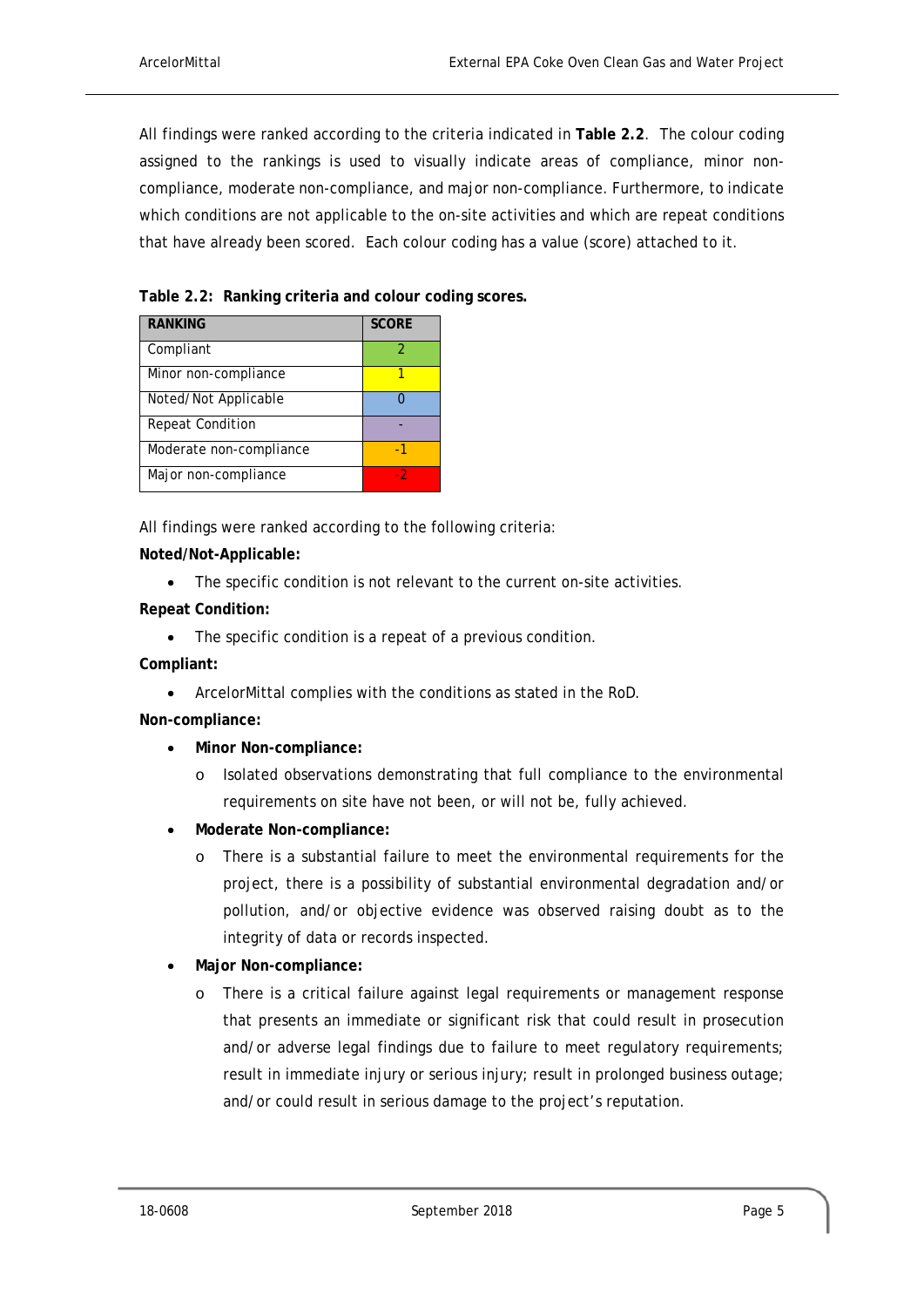It must be noted that duplicate conditions are not scored due to the fact that this will negatively influence the scoring results. Duplicate conditions are marked as a Repeat Condition.

#### **2.7 Step 7: Decision-making based on audit results**

Decision-making, based on the audit results, must have the following objectives; to improve the present situation and to institute fair and reasonable corrective action. ArcelorMittal should make decisions based on the significance of the problem or non-compliance and the resources required to improve the situation.

#### **2.8 Step 8: Instituting corrective action**

It is recommended that an environmental action plan be implemented to address the Audit recommendations. The plan may include:

- Goals;
- Strategies;
- Performance indicators;
- Responsibilities; and
- A timetable for achievement.

An EPA audit is an effective management tool on condition that the recommendations, as identified in this Audit, are considered and implemented. The audit provides a basis for recommending actions to correct any deficiencies and to address any areas of environmental non-compliance recorded as part of the audit findings.

### **3 DETAILS OF THE AUDITOR**

GCS, appointed by ArcelorMittal to conduct an external EPA audit, has more than 30 years of experience and expertise in undertaking and compiling compliance audits.

#### **3.1 Project Team**

The EPA Audit was undertaken by the GCS team presented in **Table 3.1**.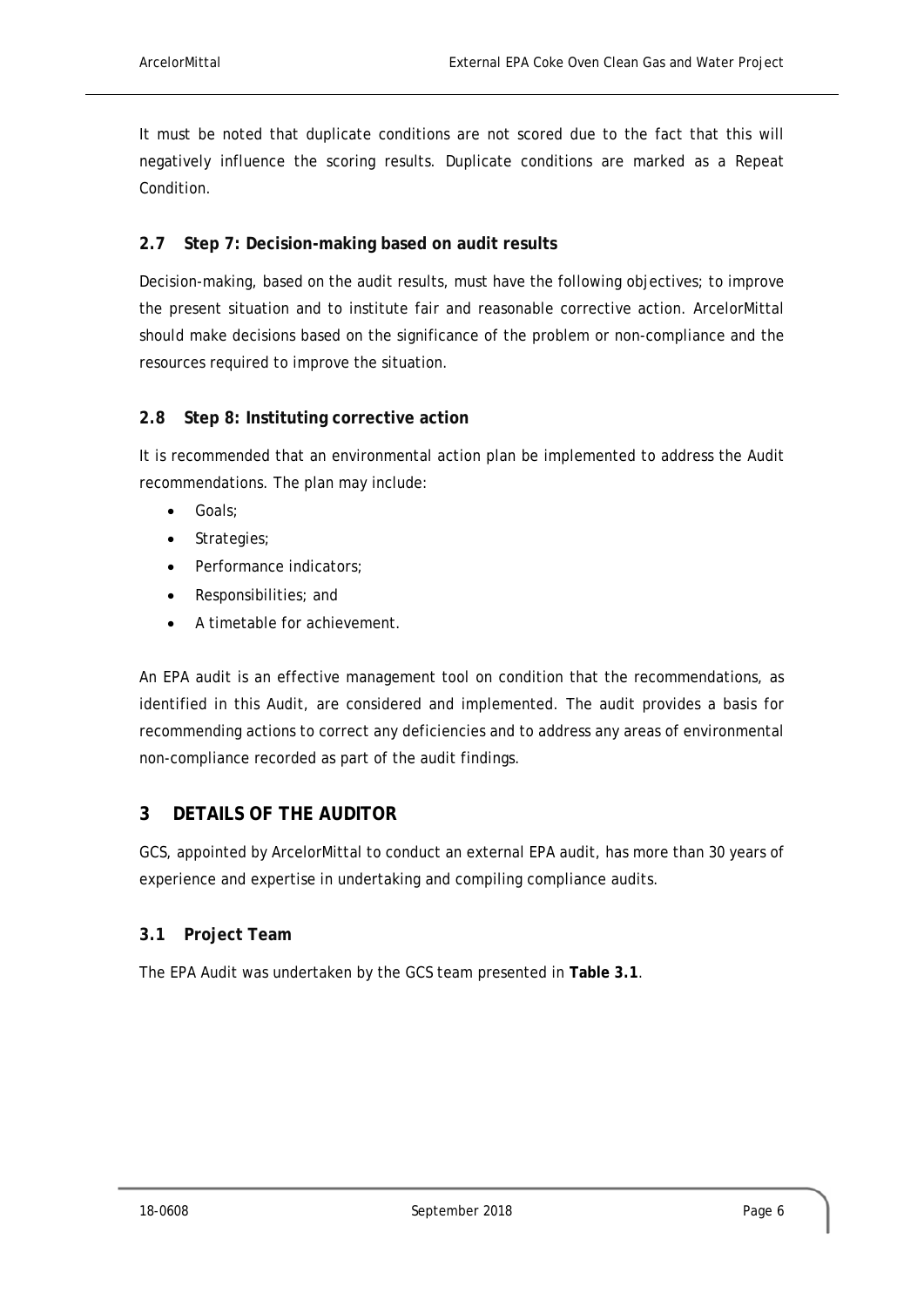| <b>NAME</b> |                                  | <b>DESIGNATION</b>     | <b>RESPONSIBILITY</b>                           |
|-------------|----------------------------------|------------------------|-------------------------------------------------|
|             | Riana Panaino                    | Senior                 | Overall Legal Compliance<br>$\bullet$           |
|             | BSc. Honours Biodiversity and    | Environmental          | Site visits<br>$\bullet$                        |
|             | Conservation                     | Consultant             | Liaison with Client and Project<br>$\bullet$    |
| ٠           | Pr. Sci. Nat. Reg No. 117170/17) |                        | Management                                      |
|             | <b>IAIA</b>                      |                        | Environmental Legal Assessment                  |
|             |                                  |                        | <b>Compilation of Audit Report</b><br>$\bullet$ |
|             | Fatima Matlou                    | Senior                 | Overall Legal Compliance<br>$\bullet$           |
| $\bullet$   | National Diploma Environmental   | Environmental          | Site visits<br>$\bullet$                        |
|             | Management                       | Consultant             | Liaison with Client and Project<br>$\bullet$    |
|             | ELA (Reg. No. 2017/235/GP)       |                        | Management                                      |
|             |                                  |                        | Environmental Legal Assessment                  |
|             |                                  |                        | <b>Compilation of Audit Report</b><br>$\bullet$ |
|             | Renee Janse van Rensburg         | Manager:               | Overall assistance<br>$\bullet$                 |
| $\bullet$   | MSc Environmental Management     | Environmental          | Report review<br>$\bullet$                      |
| ٠           | Pr. Sci. Nat. Reg No: 400099/06  | Authorisation and      | Technical and quality control<br>$\bullet$      |
| $\bullet$   | ELA (Reg. No. 216/141/GP)        | <b>Assessment Unit</b> |                                                 |
| $\bullet$   | <b>IAIA</b>                      |                        |                                                 |
|             | <b>SSAG</b>                      |                        |                                                 |
|             | IOCSA (Reg No. 166)              |                        |                                                 |

| Table 3.1: GCS Team |  |
|---------------------|--|
|---------------------|--|

### **3.2 Assumptions and Limitations**

The findings, results, observations, conclusions and recommendations given in this audit are based on the Auditor's best legal and professional knowledge as well as available information.

Although GCS exercises due care and diligence in rendering services and preparing documents, GCS accepts no liability, and the client by receiving this document, indemnifies GCS and its directors, managers, agents and employees against all actions, claims, demands, losses, liabilities, costs, damages and expenses arising from or in connection with services rendered, directly or indirectly by GCS and by the use of the information contained in this document.

This audit report must not be altered or added to without the prior written consent of the auditor. This also refers to electronic copies of this Audit which are supplied for the purposes of inclusion as part of other reports, including main reports. Similarly, any recommendations, statements or conclusions drawn from or based on this audit must make reference to this EPA Audit. If these form part of a main audit relating to this investigation or report, this audit must be included in its entirety as an annexure or separate section to the main audit.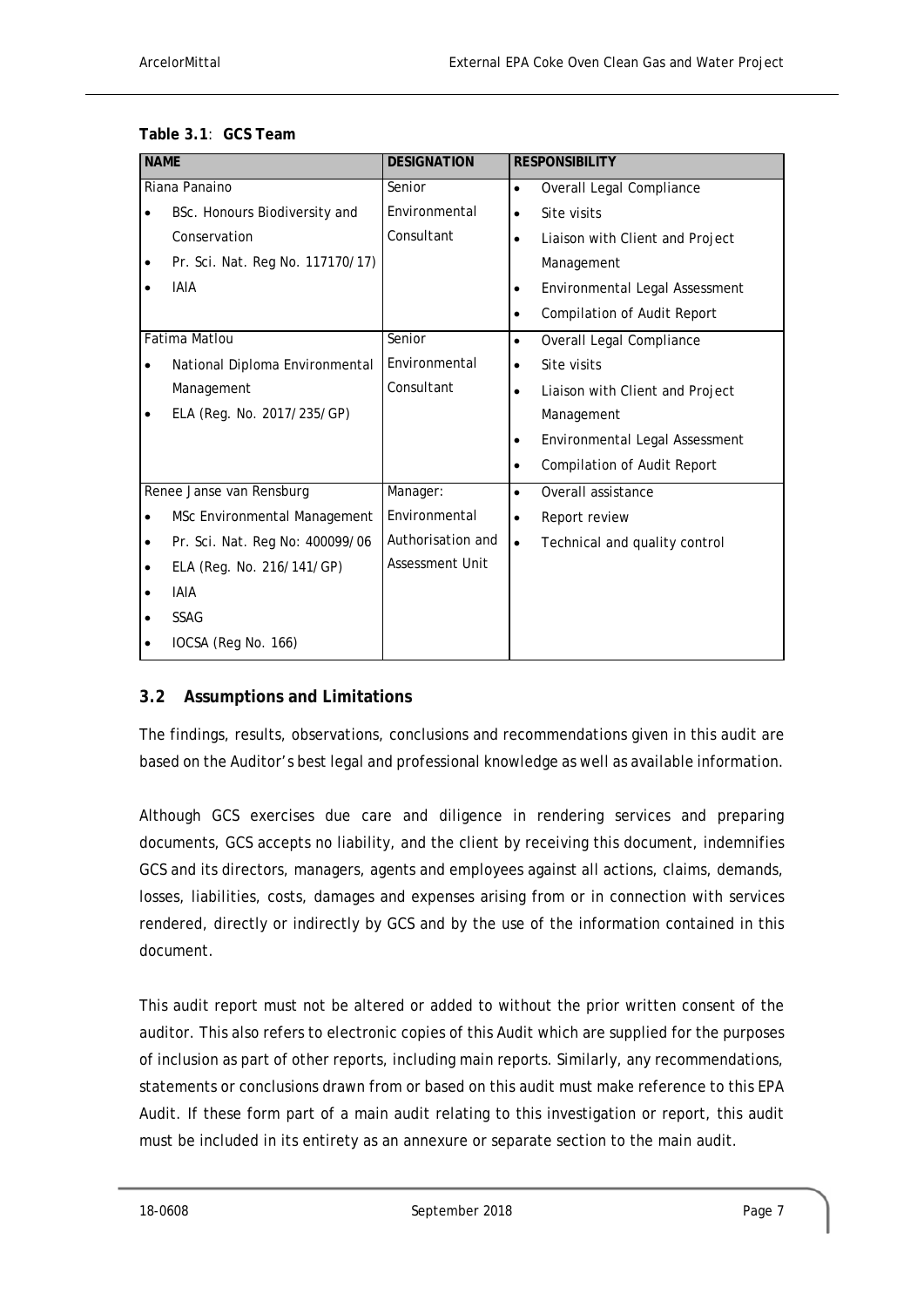Refer to **Appendix A** for the Declaration of Independence of the Auditor.

## **4 AUDIT SCORING RESULTS: 2018 ROD EPA AUDIT**

**Figure 4-1** presents the percentage compliance of ArcelorMittal for the second 2018 external EPA audit for the COCGW Project in tabular and graphic format.



**Figure 4-1: 2018 External EPA Audit Results for the COCGW Project.** 

The graph within the table shows the number of non-compliances observed as well as the number of conditions repeated, noted or not applicable. It can be seen from the graph that ArcelorMittal is compliant with the majority of the RoD conditions. Most of the conditions were observed to be not applicable or noted due to the fact that various changes were made regarding the facility construction and operation, which have been approved by GDARD. During the previous audit it was reported that the last outstanding items to be constructed is towards improving the works water balance and does not influence the plant's operability. This finding is still valid.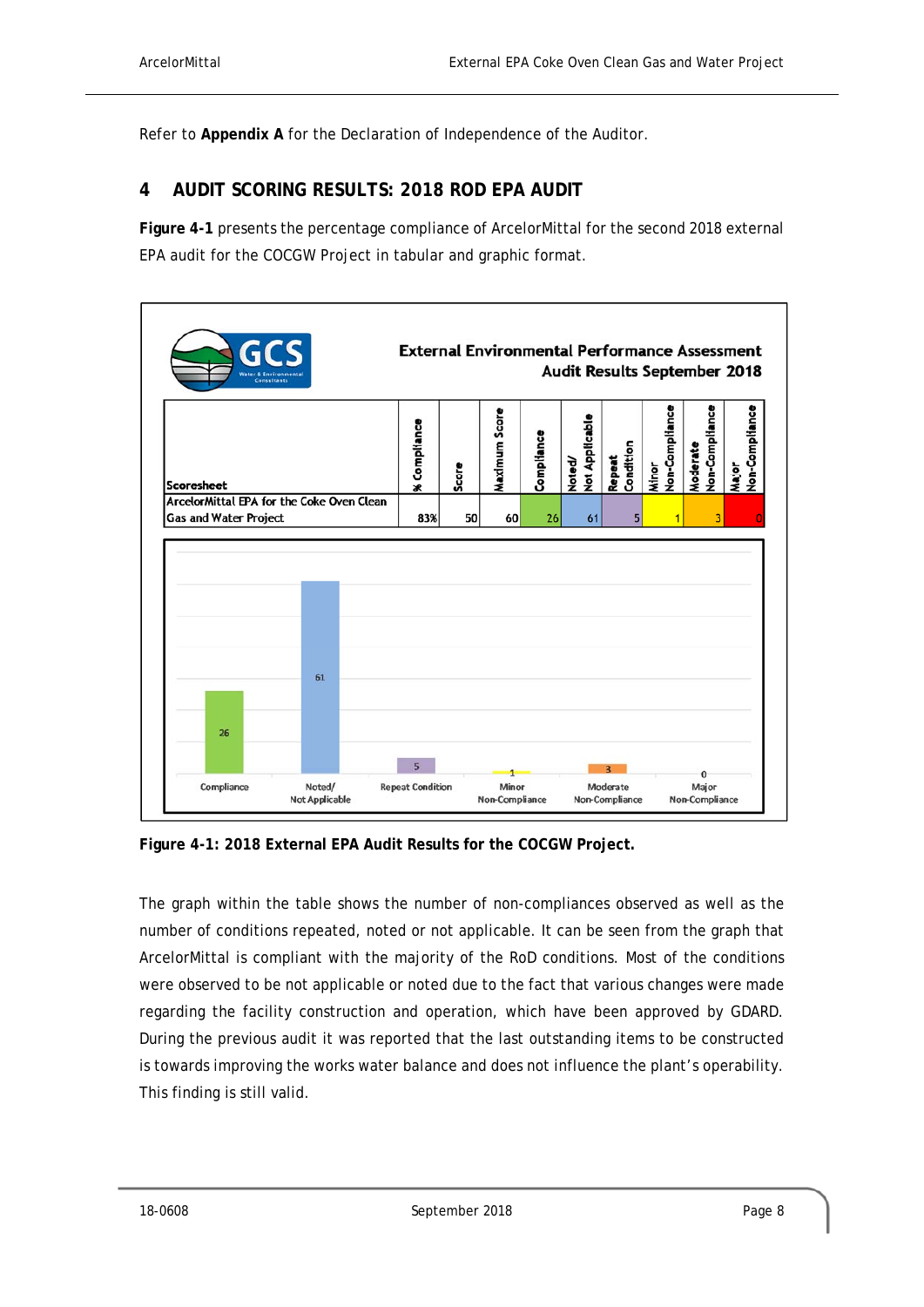### **5 AUDIT FINDINGS – 2018 ROD EPA AUDIT**

**Table 5.1** overleaf represents the conditions, observations and recommendations, found at the ArcelorMittal COCGW Project, second 2018 audit.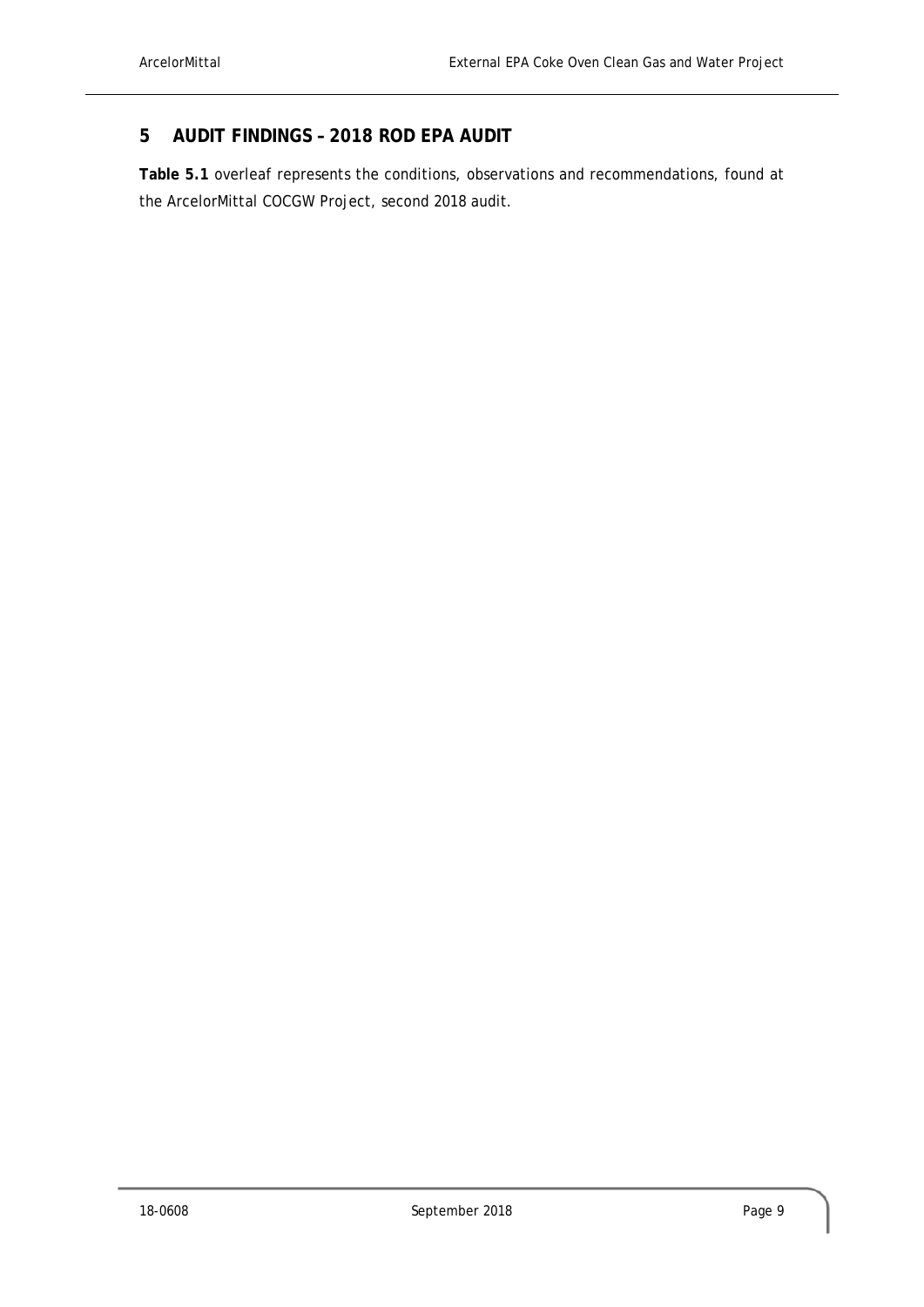**Table 5.1: Scoring Results of the EPA Audit in respect of conditions of the COCGW RoD (audit undertaken in August 2018).** 

| <b>No</b>    | <b>Conditions</b>                                                                                                                                                                                                                                                                                                                                                                                                                                                                                                                                                                                 | <b>Status</b>        | Score          | <b>Observations</b>                                                                                                                                                                                                                                                                                                                                                                                                                                                                                                                                                                      | <b>Recommendations</b>         |
|--------------|---------------------------------------------------------------------------------------------------------------------------------------------------------------------------------------------------------------------------------------------------------------------------------------------------------------------------------------------------------------------------------------------------------------------------------------------------------------------------------------------------------------------------------------------------------------------------------------------------|----------------------|----------------|------------------------------------------------------------------------------------------------------------------------------------------------------------------------------------------------------------------------------------------------------------------------------------------------------------------------------------------------------------------------------------------------------------------------------------------------------------------------------------------------------------------------------------------------------------------------------------------|--------------------------------|
| 3.1          | Description and extent of the activity                                                                                                                                                                                                                                                                                                                                                                                                                                                                                                                                                            |                      |                |                                                                                                                                                                                                                                                                                                                                                                                                                                                                                                                                                                                          |                                |
| 1.1<br>3.1.1 | The authorisation applies in respect of the upgrading and operation<br>of the coke oven gas (COG) and water cleaning systems at the<br>existing coke ovens, as detailed In Sections 10-12 (p. 77-94) of the<br>Process Review specialist study conducted by EBS cc., and In<br>Section 4.12 9 p.39-44) of the Scoping Report by SEF (Pty) Ltd. The<br>activity falls within the ambit of sub regulations 1 c(ii), 8 and 9 of<br>Government Notice R.1182 (as amended), promulgated under<br>section 21 of the Act. The extent of the project is summarised as<br>follows:<br><b>PROJECT SCOPE</b> | Noted/Not Applicable | $\overline{0}$ | This condition is noted. The authorisation pertains to the Coke<br>Oven and Clean Gas and Water (COCGW) Project.                                                                                                                                                                                                                                                                                                                                                                                                                                                                         | No applicable recommendations. |
|              | Proposed changes to coke ovens by-products plant                                                                                                                                                                                                                                                                                                                                                                                                                                                                                                                                                  |                      |                |                                                                                                                                                                                                                                                                                                                                                                                                                                                                                                                                                                                          |                                |
| (a)          | Upgrade and re-use of existing Gas Cleaning Plants, combining gas<br>lines, and the upgrading of the coke oven gas (COG) collecting<br>mains.                                                                                                                                                                                                                                                                                                                                                                                                                                                     | Compliant            | $\overline{2}$ | Upgrades have been made to the Gas Cleaning Plant, as<br>authorised by GDARD. The plant was upgraded in 2005 and is<br>currently operational.                                                                                                                                                                                                                                                                                                                                                                                                                                            | No applicable recommendations. |
|              | Proposed changes to gas cleaning line<br>The 3 basic mechanisms of cleaning COG - condensation by cooling,<br>separation by gravity, and absorption of components onto<br>absorption media will remain the same.                                                                                                                                                                                                                                                                                                                                                                                  | Noted/Not Applicable | $\overline{0}$ | Refer to the observations made in condition 3.1.1(a).                                                                                                                                                                                                                                                                                                                                                                                                                                                                                                                                    | No applicable recommendations. |
|              | Improving naphthalene removal and scrubbing conditions by<br>reducing gas temperature.                                                                                                                                                                                                                                                                                                                                                                                                                                                                                                            | Noted/Not Applicable | $\overline{0}$ | Refer to the observations made in condition 3.1.1(a).                                                                                                                                                                                                                                                                                                                                                                                                                                                                                                                                    | No applicable recommendations. |
|              | Conversion and installation of equipment to function as final<br>coolers and provide chilled water.                                                                                                                                                                                                                                                                                                                                                                                                                                                                                               | Noted/Not Applicable | $\overline{0}$ | Refer to the observations made in condition 3.1.1(a).                                                                                                                                                                                                                                                                                                                                                                                                                                                                                                                                    | No applicable recommendations. |
|              | Improving NH <sub>3</sub> removal/absorption by upgrading existing scrubbers<br>converting benzole scrubbers to NH3 scrubbers, and converting<br>circulation to closed loop systems.                                                                                                                                                                                                                                                                                                                                                                                                              | Noted/Not Applicable | $\overline{0}$ | Refer to the observations made in condition 3.1.1(a).                                                                                                                                                                                                                                                                                                                                                                                                                                                                                                                                    | No applicable recommendations. |
| (b)          | Installing two new distillation columns treatment of ammonia<br>scrubbing water and one as de-acidifier to generate the required<br>scrubbing media for H <sub>2</sub> S removal, and treatment of NH <sub>3</sub> , H <sub>2</sub> S, HCN<br>and CO <sub>2</sub> vapour in the ammonia and H2S plant.                                                                                                                                                                                                                                                                                            | Noted/Not Applicable | $\mathbf 0$    | This condition is noted.<br>Infrastructure construction and installation has not yet been<br>completed. Once the final infrastructure has been completed<br>the water will tie in with the overall water balance for the<br>Works resulting in cleaner water being used for quenching.<br>Funds have been approved for the construction and installation<br>required for the remaining upgrade of the project. The design<br>has been finalised and will include the refurbishment of the<br>sulphur plant and the installation of other infrastructure such<br>as the ammonia stripper. | No applicable recommendations. |
|              | Discontinuing ammonium sulphate manufacture and installation of<br>a new plant to convert H <sub>2</sub> S to elementary sulphur.                                                                                                                                                                                                                                                                                                                                                                                                                                                                 | Noted/Not Applicable | $\overline{0}$ | This condition is noted.<br>Refer to the observations made in condition 3.1.1(b), point 5.                                                                                                                                                                                                                                                                                                                                                                                                                                                                                               | No applicable recommendations. |

| <b>Recommendations</b>         |
|--------------------------------|
|                                |
|                                |
| No applicable recommendations. |
|                                |
|                                |
| No applicable recommendations. |
| No applicable recommendations. |
|                                |
| No applicable recommendations. |
| No applicable recommendations. |
| No applicable recommendations. |
| No applicable recommendations. |
| No applicable recommendations. |
|                                |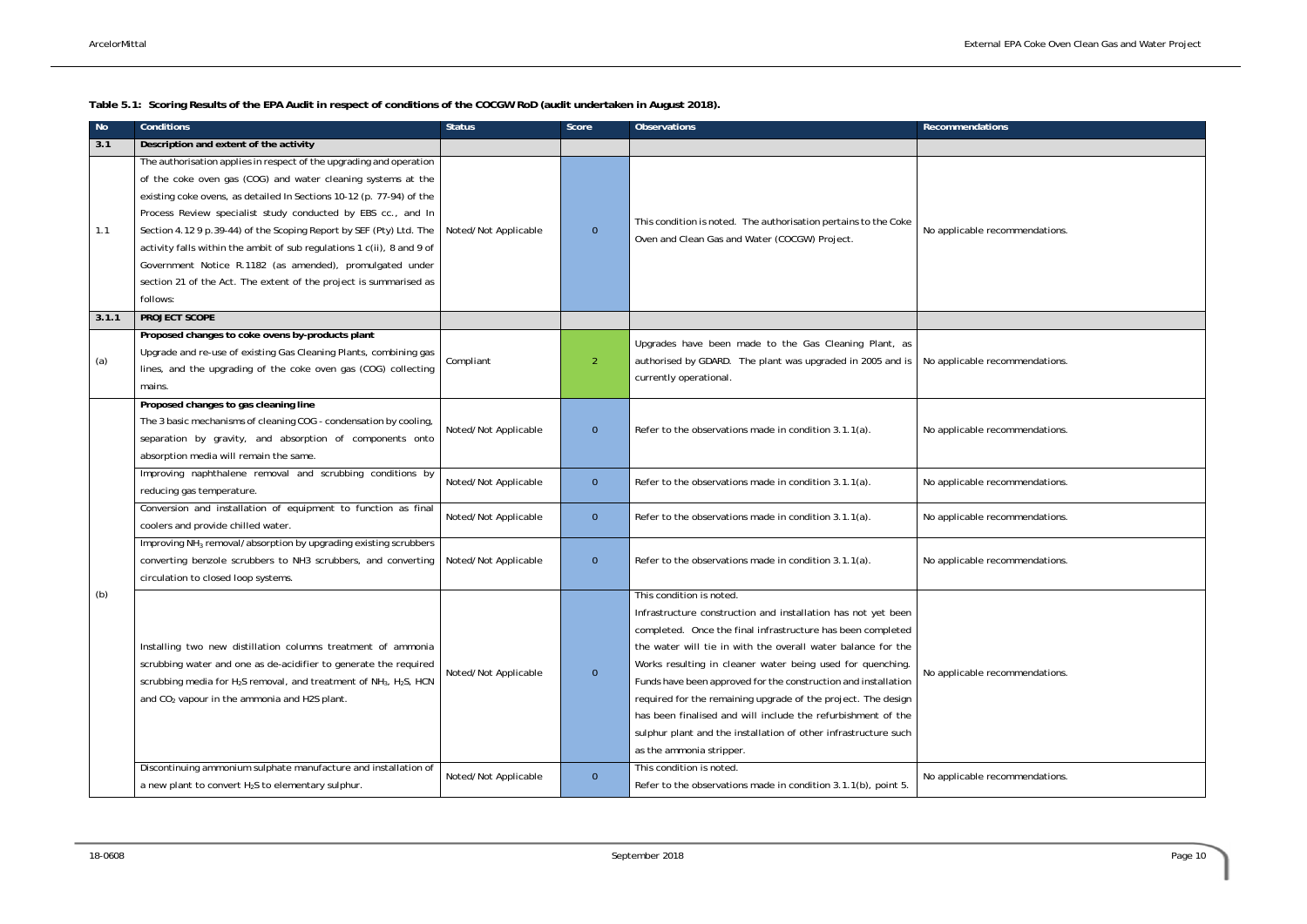| recommendations.                                                             |
|------------------------------------------------------------------------------|
| recommendations.<br>recommendations.<br>recommendations.<br>recommendations. |
|                                                                              |
|                                                                              |
|                                                                              |
|                                                                              |
| recommendations.                                                             |
|                                                                              |
| recommendations.                                                             |
| recommendations.                                                             |
| recommendations.                                                             |
|                                                                              |
|                                                                              |
| recommendations.<br>recommendations.                                         |

| No.   | <b>Conditions</b>                                                                            | <b>Status</b>        | Score          | <b>Observations</b>                                                                        | <b>Recommendations</b>         |
|-------|----------------------------------------------------------------------------------------------|----------------------|----------------|--------------------------------------------------------------------------------------------|--------------------------------|
|       | Cleaning of excess process water                                                             |                      |                |                                                                                            |                                |
|       | The basic mechanisms of cleaning coke oven process water are                                 |                      |                |                                                                                            |                                |
|       | separation by gravity, mechanical sludge removal, filtration and                             | Noted/Not Applicable | $\mathbf{0}$   | Refer to the observations made in condition 3.1.1(a).                                      | No applicable recommendations. |
|       | distillation. Ammonia, H <sub>2</sub> S and HCN removed from water will be                   |                      |                |                                                                                            |                                |
|       | cracked to $H_2$ , $N_2$ and $CO_2$ and elementary sulphur formed.                           |                      |                |                                                                                            |                                |
|       | Improving the handling of various condensate streams by the                                  |                      |                |                                                                                            |                                |
|       | handling of high and low tar containing streams.                                             | Noted/Not Applicable | $\mathbf{0}$   | Refer to the observations made in condition 3.1.1(a).                                      | No applicable recommendations. |
|       | Improving the operation of tar decanting systems, mainly through                             |                      |                |                                                                                            |                                |
|       | continuous discharge of crude tar together with constant water                               | Noted/Not Applicable | $\mathbf{0}$   | Refer to the observations made in condition 3.1.1(a).                                      | No applicable recommendations. |
|       | content.                                                                                     |                      |                |                                                                                            |                                |
|       | Improving the efficiency of operation of the gravel filters, and                             | Noted/Not Applicable | $\mathbf{0}$   | Refer to the observations made in condition 3.1.1(a).                                      | No applicable recommendations. |
|       | replacing filters with a single unit of equal capacity.                                      |                      |                |                                                                                            |                                |
|       | Improving H <sub>2</sub> S and NH <sub>3</sub> scrubbing efficiency, mainly through          | Noted/Not Applicable | $\mathbf{0}$   | This condition is noted.<br>Refer to the observations made in condition 3.1.1(b), point 5. | No applicable recommendations. |
|       | supporting desulphurisation with a quantity of de-acidified water,                           |                      |                |                                                                                            |                                |
|       | reducing ammonia content by means of stripped water,                                         |                      |                |                                                                                            |                                |
|       | maintaining optimum scrubbing temperature, and integrating the                               |                      |                |                                                                                            |                                |
|       | two scrubbing systems.                                                                       |                      |                |                                                                                            |                                |
|       | Improving in H <sub>2</sub> S and NH <sub>3</sub> stripping efficiency by modifying existing |                      |                |                                                                                            |                                |
|       | equipment to handle flows from all gas cleaning plants by the coal                           | Noted/Not Applicable | $\overline{0}$ | Refer to the observations made in condition 3.1.1(a) and<br>condition 3.1.1(b), point 5.   |                                |
|       | water stripper for free and fixed ammonia, free ammonia stripper                             |                      |                |                                                                                            | No applicable recommendations. |
|       | (NH <sub>3</sub> scrubbing liquor), and de-acidifier (de-acidified water for.                |                      |                |                                                                                            |                                |
|       | H <sub>2</sub> S removal. Equipment will be designed to treat all excess coal                |                      |                |                                                                                            |                                |
|       | water and scrubbing liquor streams.                                                          |                      |                |                                                                                            |                                |
| 3.1.2 | <b>CONSTRUCTION/ UPGRADE/ DECOMMISSIONING ACTIVITIES</b>                                     |                      |                |                                                                                            |                                |
|       | Modification of Gas Line 1                                                                   | Noted/Not Applicable | $\mathbf 0$    | Refer to the observations made in condition 3.1.1(a).                                      | No applicable recommendations. |
| (a)   | Connection of excess coal water to primary cooler.                                           |                      |                |                                                                                            |                                |
|       | Modification of the tar discharge and re-collection system.                                  | Noted/Not Applicable | $\overline{0}$ | Refer to the observations made in condition 3.1.1(a).                                      | No applicable recommendations. |
|       | Separating scrubbing liquor from coal water stream.                                          | Noted/Not Applicable | $\overline{0}$ | Refer to the observations made in condition 3.1.1(a).                                      | No applicable recommendations. |
|       | Primary Coolers - Gas Lines 3&4, and Gas Lines 6-9Gas Lines 3&4:                             |                      |                |                                                                                            |                                |
|       | Installation of a new primary cooler, and new chilled water station                          |                      |                |                                                                                            |                                |
|       | including cooling tower upgrade, improvements to the tar                                     | Noted/Not Applicable | $\mathbf{0}$   | Refer to the observations made in condition 3.1.1(a).                                      | No applicable recommendations. |
|       | separation area (removal of the existing gas tar tank from line 4),                          |                      |                |                                                                                            |                                |
| (b)   | and modifications to two existing primary coolers, and                                       |                      |                |                                                                                            |                                |
|       | decommissioning of the primary coolers for gas line 3.                                       |                      |                |                                                                                            |                                |
|       | Gas Lines 6-9: installation of 2 new primary coolers, followed by                            |                      |                |                                                                                            |                                |
|       | the modification of 3 existing coolers, and Improvements to the                              | Noted/Not Applicable | $\mathbf{0}$   | Refer to the observations made in condition 3.1.1(a).                                      | No applicable recommendations. |
|       | condensation plant.                                                                          |                      |                |                                                                                            |                                |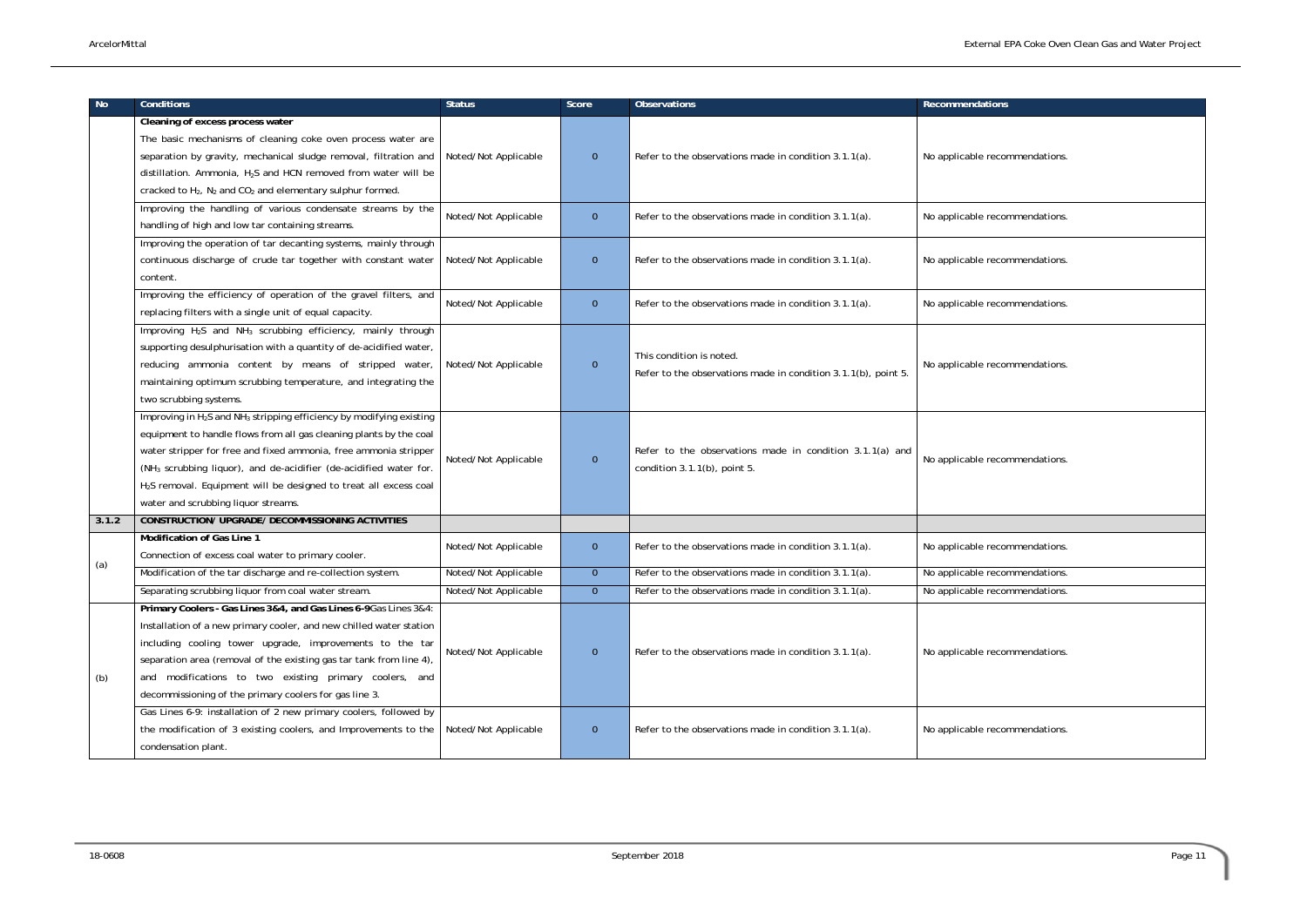| No  | <b>Conditions</b>                                                                          | <b>Status</b>        | Score          | <b>Observations</b>                                   | <b>Recommendations</b>         |
|-----|--------------------------------------------------------------------------------------------|----------------------|----------------|-------------------------------------------------------|--------------------------------|
|     | <b>Chilled Water Station/Cooling Water Supply Facilities</b>                               |                      |                |                                                       |                                |
| (c) | Installation of a new chilled water station and chilled water plant.                       | Noted/Not Applicable | $\overline{0}$ | Refer to the observations made in condition 3.1.1(a). | No applicable recommendations. |
|     | Removal of old wash-oil tanks.                                                             |                      |                |                                                       |                                |
|     | Installation of a New Pre-Decanter/Modification of Tar                                     |                      |                |                                                       |                                |
| (d) | <b>Decanters</b>                                                                           | Noted/Not Applicable | $\overline{0}$ | Refer to the observations made in condition 3.1.1(a). | No applicable recommendations. |
|     | Upgrading tar separation facilities (lines 8&9), and removal of                            |                      |                |                                                       |                                |
|     | existing tar collecting tank.                                                              |                      |                |                                                       |                                |
|     | Installation of a new pre-decanter, followed by the modification                           | Noted/Not Applicable | $\overline{0}$ | Refer to the observations made in condition 3.1.1(a). | No applicable recommendations. |
|     | of tar decanters.                                                                          |                      |                |                                                       |                                |
|     | Installation of a Gravel Filter Unit                                                       |                      |                |                                                       |                                |
| (e) | Re-use of two tanks as coal water tanks, and Installation of a new                         | Noted/Not Applicable | $\overline{0}$ | Refer to the observations made in condition 3.1.1(a). | No applicable recommendations. |
|     | gravel filter.                                                                             |                      |                |                                                       |                                |
| (f) | Upgrading of the Existing Ammonia Stills                                                   |                      |                |                                                       |                                |
|     | Integrating 3 of the 4 distillation columns, and modifying the                             | Noted/Not Applicable | $\overline{0}$ | Refer to the observations made in condition 3.1.1(a). | No applicable recommendations. |
|     | existing acid storage tank into a caustic soda tank, including                             |                      |                |                                                       |                                |
|     | unloading and feeder pumps.                                                                |                      |                |                                                       |                                |
| (g) | Installation of the New Stripper/ De-acidifier System                                      |                      |                |                                                       |                                |
|     | Installation of new distillation columns with corrosion resistant                          | Noted/Not Applicable | $\overline{0}$ | Refer to the observations made in condition 3.1.1(a). | No applicable recommendations. |
|     | materials, and pipes and heat exchangers to tie-in the new                                 |                      |                |                                                       |                                |
|     | stripping columns.                                                                         |                      |                |                                                       |                                |
|     | Integration of existing tanks, and installation of one new tank for                        | Noted/Not Applicable | $\overline{0}$ | Refer to the observations made in condition 3.1.1(a). | No applicable recommendations. |
|     | de-acidified water.                                                                        |                      |                |                                                       |                                |
|     | Scrubbing Facilities - Gas Lines 3&4                                                       |                      |                |                                                       |                                |
|     | Modification of 2 existing ammonia scrubbers, and installation of a   Noted/Not Applicable |                      | $\overline{0}$ | Refer to the observations made in condition 3.1.1(a). | No applicable recommendations. |
| (h) | new H <sub>2</sub> S scrubber, including a final cooling stage.                            |                      |                |                                                       |                                |
|     | Conversion of existing naphthalene scrubber to a final cooler                              | Noted/Not Applicable | $\overline{0}$ | Refer to the observations made in condition 3.1.1(a). | No applicable recommendations. |
|     | together with installation of new heat exchangers.                                         |                      |                |                                                       |                                |
|     | Scrubbing Facilities - Gas Lines 6-9                                                       |                      |                |                                                       |                                |
| (i) | Demolition of the existing and Installation of a new H <sub>2</sub> S scrubber,            | Noted/Not Applicable | $\overline{0}$ | Refer to the observations made in condition 3.1.1(a). | No applicable recommendations. |
|     | and upgrading one existing ammonia scrubber.                                               |                      |                |                                                       |                                |
|     | Installation of heat exchangers and a new gas line.                                        | Noted/Not Applicable | $\overline{0}$ | Refer to the observations made in condition 3.1.1(a). | No applicable recommendations. |
|     | Elementary Sulphur Plant combined with NH3 Cracking                                        |                      |                |                                                       |                                |
| (j) | Installation of a combined plant for the production of elementary                          | Noted/Not Applicable | $\overline{0}$ | Refer to the observations made in condition 3.1.1(a). | No applicable recommendations. |
|     | sulphur and cracking of nitrogen components,                                               |                      |                |                                                       |                                |
|     | <b>Control System</b>                                                                      |                      |                |                                                       |                                |
| (k) | The installation of a new system to control scrubbing and Noted/Not Applicable             |                      | $\overline{0}$ | Refer to the observations made in condition 3.1.1(a). | No applicable recommendations. |
|     | conversion units.                                                                          |                      |                |                                                       |                                |
| 3.2 | <b>Specific Conditions</b>                                                                 |                      |                |                                                       |                                |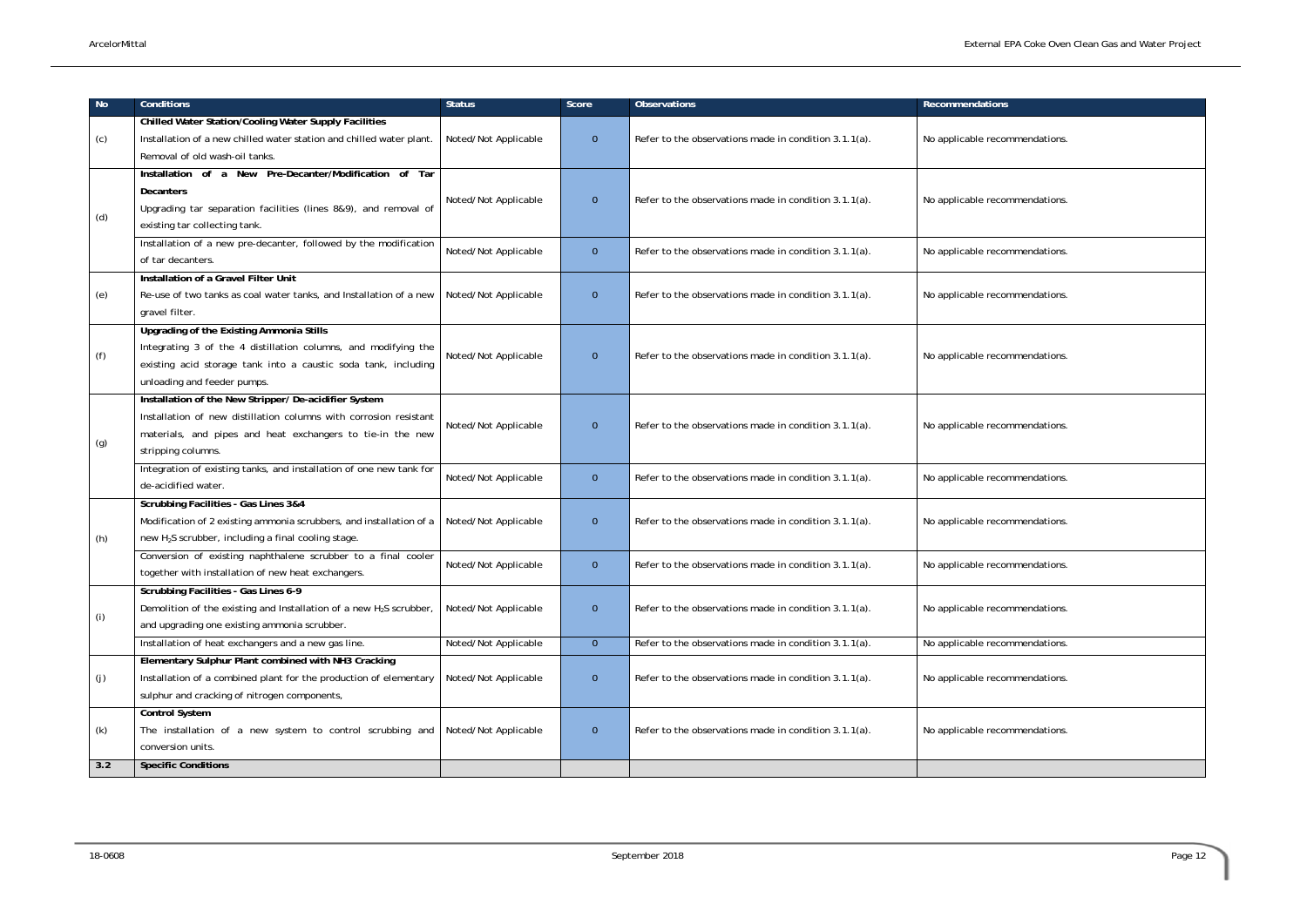ArcelorMittal must ensure that the GDARD is informed of the encement of construction activities thirty (30) ch commencement.

ArcelorMittal must ensure that the GDARD is informed of the encement of construction activities thirty (30) ch commencement.

| No.  | <b>Conditions</b>                                                                                                                                                                                                                                                                                                                                                                                                                                      | <b>Status</b>        | Score          | <b>Observations</b>                                                                                                                                                                                                                                                                                     | <b>Recommendations</b>                                                                               |
|------|--------------------------------------------------------------------------------------------------------------------------------------------------------------------------------------------------------------------------------------------------------------------------------------------------------------------------------------------------------------------------------------------------------------------------------------------------------|----------------------|----------------|---------------------------------------------------------------------------------------------------------------------------------------------------------------------------------------------------------------------------------------------------------------------------------------------------------|------------------------------------------------------------------------------------------------------|
| a)   | An updated project schedule with time-frames must be submitted<br>to the Department 30 (thirty) calendar days prior to the<br>commencement of construction activities. The schedule must<br>clearly indicate the different phases of construction and<br>commissioning and decommissioning (i.e. expected dates of<br>commissioning of specific completed parts of the COG and water<br>treatment systems).                                            | Noted/Not Applicable | $\mathbf{0}$   | This condition was adhered to in 2004 and is not applicable<br>until additional construction activities are initiated.                                                                                                                                                                                  | ArcelorMittal must ensure that tl<br>proposed commencement of cons<br>days prior to such commencemen |
| b)   | The Department must be informed of both the start of construction<br>and the start of commissioning at least 30 (thirty) calendar days<br>prior to the commencement thereof.                                                                                                                                                                                                                                                                           | Noted/Not Applicable | $\overline{0}$ | This condition was adhered to in 2004 (construction) and 2010<br>(commissioning) and is not applicable until additional<br>construction/commissioning activities are initiated.                                                                                                                         | ArcelorMittal must ensure that th<br>proposed commencement of cons<br>days prior to such commencemen |
| C)   | A detailed Environmental Management Plan (EMP) for the<br>implementation of the project must be submitted to the<br>Department for approval 30 (thirty) calendar days prior to the<br>commencement of construction activities. The EMP must<br>specifically include, inter alia:                                                                                                                                                                       | Noted/Not Applicable | $\overline{0}$ | This condition was adhered to in 2008 (construction EMP) and<br>in 2012 (operational EMP). The construction EMP was approved<br>by the GDARD. ArcelorMittal have not received approval of the<br>operational EMP from the GDARD, although the GDARD has<br>acknowledged receipt of the operational EMP. | No applicable recommendations.                                                                       |
| п.   | An auditable plan for monitoring all facets of the COG and water<br>cleaning project implementation and operation, including<br>decommissioning of all underground sumps, piping (underground<br>and overhead), obsolete machinery, plants e.g. the benzol plant<br>ammonium sulphate plant, tar separators etc., as well as taking of<br>soil samples to indicate the levels of remediation required, and<br>any remedial measures to be implemented. | Compliant            | $\overline{2}$ | The operational EMP contains auditable elements relating to<br>the COCGW Project.                                                                                                                                                                                                                       | No applicable recommendations.                                                                       |
| ii.  | A proposed surface and groundwater monitoring regime, which will<br>be in line with the DWAF Water License. The graphically<br>represented results of this monitoring are to be included in a bi-<br>annual audit, which must be submitted to this Department for<br>review to determine if the remedial measures have been successful<br>or if further remediation is required.                                                                       | Compliant            | 2              | Surface water monitoring is being undertaken in line with the<br>requirements of the Water Use License (WUL) issued to<br>ArcelorMittal Vanderbijlpark Works.                                                                                                                                           | No applicable recommendations.                                                                       |
| iii. | Proposed methods of reducing spillages at the quench tower.                                                                                                                                                                                                                                                                                                                                                                                            | Compliant            | $\overline{2}$ | The operational EMP addresses the spillages at the quench<br>towers. ArcelorMittal reportedly installed an alarm system at<br>all the quench towers to warn operators of high sump levels.                                                                                                              | No applicable recommendations.                                                                       |
| iv.  | The EMP must include an air quality monitoring program based on<br>the requirements of Condition 3.2(g).                                                                                                                                                                                                                                                                                                                                               | Compliant            | $\overline{2}$ | An air quality monitoring programme, which meets the<br>requirements set out by the condition 3.2 (g), was submitted<br>together with the operational EMP.                                                                                                                                              | No applicable recommendations.                                                                       |
| V.   | A diagram indicating all unpaved surface areas, including bunds<br>and storm-water channels, and any areas identified for storm-<br>water and surface water management. Plans must be developed to<br>ensure that all surface areas are protected from spillage and<br>erosion, and that dust In the area of the coke ovens is reduced.                                                                                                                | Noted/Not Applicable | $\overline{0}$ | This condition was adhered to in 2010 as the diagram was<br>submitted together with the first bi-annual Environmental<br>Performance Audit (June 2010) to the GDARD.                                                                                                                                    | No applicable recommendations.                                                                       |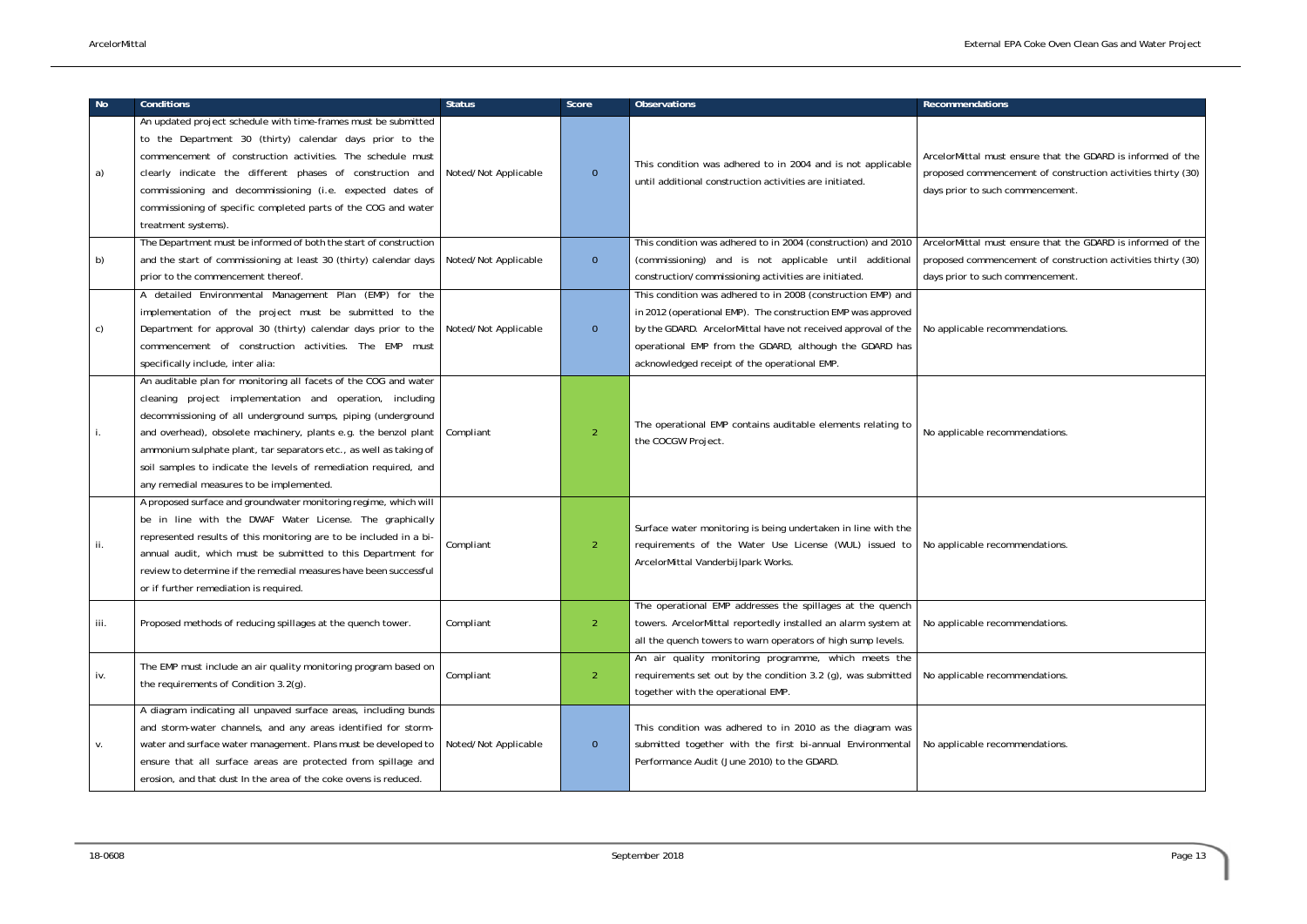| No    | <b>Conditions</b>                                                                                                                                                                                                                                                                                                                                                                                                                                                                                                                                                                         | <b>Status</b>        | Score          | <b>Observations</b>                                                                                                                                                                                                                                                                                                     | <b>Recommendations</b>                                               |
|-------|-------------------------------------------------------------------------------------------------------------------------------------------------------------------------------------------------------------------------------------------------------------------------------------------------------------------------------------------------------------------------------------------------------------------------------------------------------------------------------------------------------------------------------------------------------------------------------------------|----------------------|----------------|-------------------------------------------------------------------------------------------------------------------------------------------------------------------------------------------------------------------------------------------------------------------------------------------------------------------------|----------------------------------------------------------------------|
| vi.   | A proposal to address significant pollution from cooling tower<br>sumps.                                                                                                                                                                                                                                                                                                                                                                                                                                                                                                                  | Compliant            | $\overline{2}$ | General operating procedures are covered in the operational<br>EMP. Further, the whole area is bunded and sumps are placed<br>strategically within these bunded areas. A bio-dosing program<br>is also in place to reduce potential microbial health risks.                                                             | No applicable recommendations.                                       |
| vii.  | Handling procedures of sulphur and other by-products produced.                                                                                                                                                                                                                                                                                                                                                                                                                                                                                                                            | Compliant            | $\overline{2}$ | Kindly note that currently no sulphur is generated. Further, the<br>EMP was updated to include the handling of all by-products,<br>including coke breeze.                                                                                                                                                               | No applicable recommendations.                                       |
| viii. | A waste management plan pertaining to any waste from the<br>treatment process not reused or sold as by-products, including<br>expected volumes and classification, the disposal thereof, and<br>waste manifest system.                                                                                                                                                                                                                                                                                                                                                                    | Compliant            | $\overline{2}$ | The operational EMP addresses waste management.<br>In<br>addition, ArcelorMittal also has a site wide Waste Management<br>Procedure.                                                                                                                                                                                    | No applicable recommendations.                                       |
| d)    | A copy of the detailed HAZOP study to be conducted during the<br>detail design phase of the project must be submitted to the<br>Department 30 (thirty) calendar days before commissioning<br>commences. The HAZOP must specifically include risks related to<br>commissioning or decommissioning of any equipment, failure of<br>treatment systems due to inefficient operation etc., emergencies<br>and shutdowns, incidents such as spills, and potential discharges<br>to the environment (air, water and rand), and must propose<br>operational and emergency procedures accordingly. | Noted/Not Applicable | $\overline{0}$ | This condition was adhered to in 2003 and again in 2004.                                                                                                                                                                                                                                                                | No applicable recommendations.                                       |
| e)    | An auditable Preventative Maintenance Plan must be developed to<br>ensure that all water systems and environmentally critical<br>equipment such as exhausters, ESP's, scrubbers and strippers are<br>maintained as required. This plan must be auditable and must be<br>externally verified on commissioning of the new plant. The<br>management of IVS are to commit to the budget to undertake the<br>required preventative maintenance. A discussion on the<br>implementation of and compliance with the maintenance plan<br>must be included in the bi-annual audit reports.          | Compliant            | $\overline{2}$ | An amendment application for the external verification of the<br>Preventative Maintenance Plan (PMP), dated 29 July 2009, was<br>submitted on 7 August 2009. Amendment to this condition was<br>granted in November 2009.                                                                                               | No applicable recommendations.                                       |
| f)    | Final design plans for new and upgraded containment areas<br>(sumps, tar decanters etc.), buffer tanks and chemical storage<br>tanks, as well as proof of the Department of Water Affairs and<br>Forestry's (DWAF) approval thereof as applicable, must be provided<br>30 (thirty) calendar days prior to the commencement of<br>construction thereof. The above design plans must include<br>information on specific pollution prevention measures (e.g.<br>bunding & liners), compliance with relevant SABS standards<br>(specifically tanks), the sourcing of particular materials as  | Noted/Not Applicable | $\mathbf{0}$   | This condition was adhered to in 2014. ArcelorMittal has, on<br>many occasions, resubmitted the plans to the Department of<br>Water and Sanitation (DWS) for approval which is, to date,<br>outstanding. Updated designs will be submitted to DWS again<br>in order to obtain the Departments written approval thereof. | ArcelorMittal must ensure that up<br>to the DWS as and when required |

| Recommendations                                                                                  |
|--------------------------------------------------------------------------------------------------|
| No applicable recommendations.                                                                   |
| No applicable recommendations.                                                                   |
| No applicable recommendations.                                                                   |
| No applicable recommendations.                                                                   |
| No applicable recommendations.                                                                   |
| ArcelorMittal must ensure that updated designs are submitted<br>to the DWS as and when required. |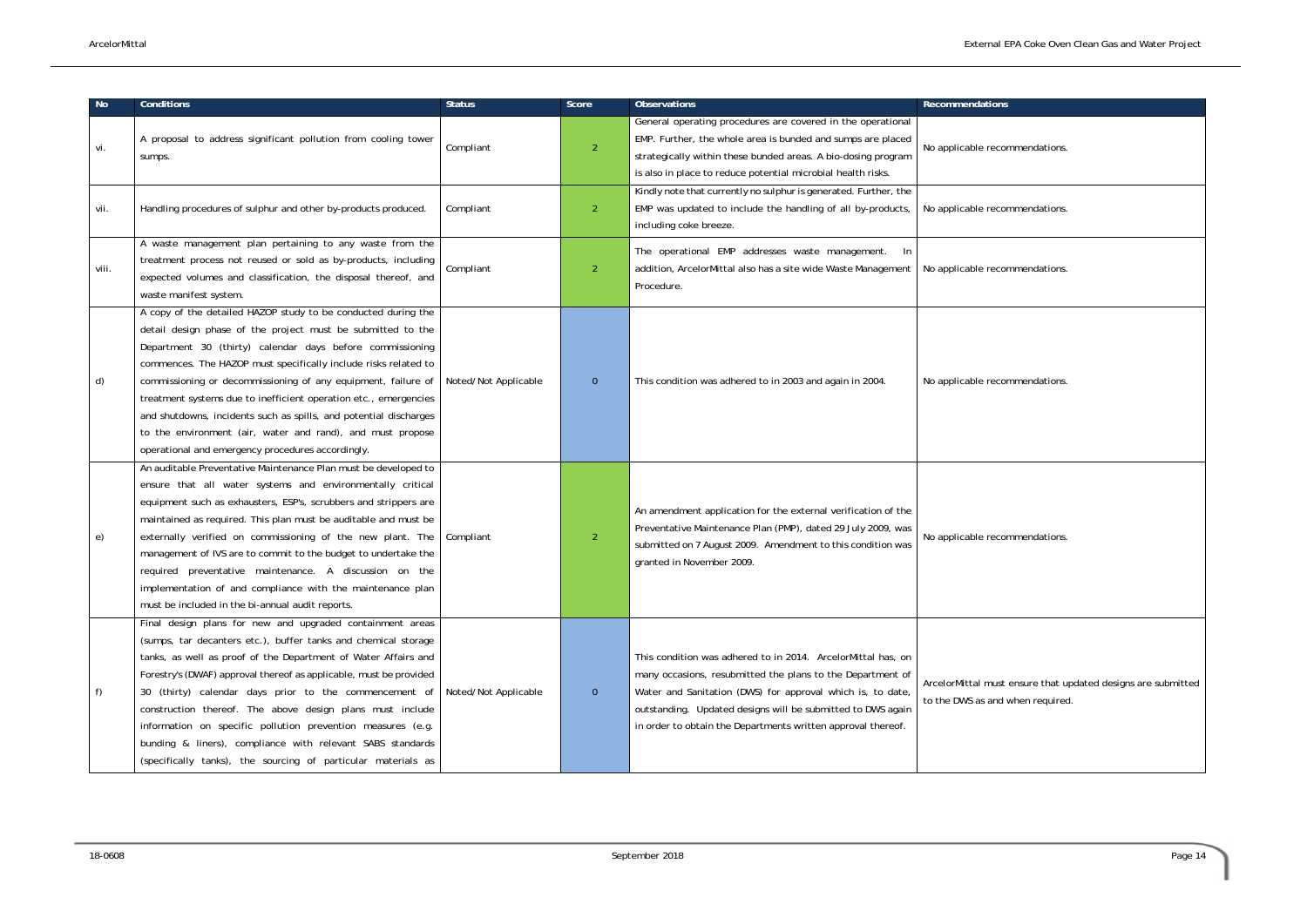| <b>No</b> | <b>Conditions</b>                                                                                                                     | <b>Status</b>        | Score    | <b>Observations</b>                                              | <b>Recommendations</b>             |
|-----------|---------------------------------------------------------------------------------------------------------------------------------------|----------------------|----------|------------------------------------------------------------------|------------------------------------|
|           | required (e.g. clay for liners), time-frames for construction, and                                                                    |                      |          |                                                                  |                                    |
|           | exact location on site.                                                                                                               |                      |          |                                                                  |                                    |
|           | The following air quality management, monitoring and reporting                                                                        |                      |          |                                                                  |                                    |
|           | regime must be implemented and reported on in the bi-annual                                                                           | Compliant            |          | The facility has chosen representative stacks for some           |                                    |
|           | environmental performance audits as applicable. Note that                                                                             |                      |          | sampling based on the age and performance of the battery.        |                                    |
|           | emission sampling (as applicable) is not required for each of the                                                                     |                      |          | Battery 4, 8 and 9 was chosen as the current Coke Strategy for   |                                    |
| g)        | seven coke oven stacks, but may be conducted on a single stack                                                                        |                      |          | the Works indicates that these 3 batteries will most likely be   |                                    |
|           | representative of the whole plant (a short motivation for using a                                                                     |                      | 2        | in operation for longer opposed to the other batteries with a    | No applicable recommendations.     |
|           | particular stack in terms of physical and gas flow characteristics,                                                                   |                      |          | shorter remaining life span. The facility argued that they wish  |                                    |
|           | similarity to other stacks, differences between stacks etc. must                                                                      |                      |          | to collect data on the remaining batteries which will remain in  |                                    |
|           | however be provided). Note that conditions relevant to the coke                                                                       |                      |          | operation in order to have a long term trend for these           |                                    |
|           | ovens themselves are applicable to all the coke oven batteries on                                                                     |                      |          | batteries, both approaches are reasonable.                       |                                    |
|           | site (i.e. no. 1, 3, 41 6, 7, 8, 9):                                                                                                  |                      |          |                                                                  |                                    |
|           |                                                                                                                                       |                      |          | The latest monitoring results indicate the $H_2S$ content of the |                                    |
|           | The concentrations of the various constituents of the cleaned Coke                                                                    |                      |          | gas exceeded the maximum limit of 1.5 mg/Nm3. The current        |                                    |
|           |                                                                                                                                       |                      | $-1$     | reading is 5.5 mg/Nm3 (refer to Appendix B). The non-            |                                    |
|           |                                                                                                                                       |                      |          | compliance is linked to the Sulphur plant not being operational  |                                    |
|           | Oven Gas must be monitored before and after combustion in the                                                                         |                      |          | resulting in only partially cleaned gas being flared when there  |                                    |
|           | coke ovens. The results are to be graphically represented and                                                                         | Moderate<br>non-     |          | is no use for it in the rest of the works as an energy source.   | ArcelorMittal should continue w    |
|           | included in the bi-annual audit report. The H <sub>2</sub> S content of the gas                                                       | compliance           |          | The Claus reactor has been non-operational for an extended       | refurbishment in order to recomn   |
|           | must be between 0.8 and 1.5 g/Nm3                                                                                                     |                      |          | period of time due to equipment failure and significant repairs  |                                    |
|           |                                                                                                                                       |                      |          | and replacements are required. ArcelorMittal has prioritised     |                                    |
|           |                                                                                                                                       |                      |          | this problem and the tender for the construction and             |                                    |
|           |                                                                                                                                       |                      |          | installation for the refurbishment of the Sulphur Plant was      |                                    |
|           |                                                                                                                                       |                      |          | released at the beginning of August 2018.                        |                                    |
|           | The emissions from the stacks of the coke ovens must be analysed<br>for dioxin and furan emissions within 6 months of decommissioning |                      |          | This condition was adhered to in 2006 and is no longer           |                                    |
| .         | of the benzole plant. The results of this monitoring must be                                                                          | Noted/Not Applicable | $\Omega$ | applicable.                                                      | No applicable recommendations.     |
|           | reported in the bi-annual audit.                                                                                                      |                      |          |                                                                  |                                    |
|           |                                                                                                                                       |                      |          | Battery doors are inspected on a daily basis and a maintenance   |                                    |
|           |                                                                                                                                       |                      |          | schedule has been created. Repairs are done continuously.        |                                    |
|           |                                                                                                                                       |                      |          | The fugitive emissions are monitored according to the            |                                    |
|           | A plan for door maintenance/replacement of all the coke batteries                                                                     |                      |          | internationally accepted standards and recorded. It was          |                                    |
|           | (No.) and progress in achieving reduced fugitive emissions has to                                                                     |                      |          | observed during the site visit that the occasional door is still | It is recommended that the effe    |
| iii.      | be developed. The plan must be supported by the results of                                                                            | Moderate<br>non-     | $-1$     | burning and smoking. The commitment from the facility was        | should continuously be assessed    |
|           | personal monitors, and actual measurements at representative                                                                          | compliance           |          | however also observed to repair and maintain the equipment       | sufficient to mitigate fugitive em |
|           | areas of the coke ovens.                                                                                                              |                      |          | as far as possible. Exposure monitoring at the batteries         |                                    |
|           |                                                                                                                                       |                      |          | indicates that additional fugitive emission mitigation measures  |                                    |
|           |                                                                                                                                       |                      |          | are required, above that already implemented. This can           |                                    |
|           |                                                                                                                                       |                      |          | however not be attributed only towards doors but rather the      |                                    |
|           |                                                                                                                                       |                      |          |                                                                  |                                    |

| <b>Recommendations</b>                                                                                                                                                 |
|------------------------------------------------------------------------------------------------------------------------------------------------------------------------|
|                                                                                                                                                                        |
| No applicable recommendations.                                                                                                                                         |
| ArcelorMittal should continue with the prioritisation of the<br>refurbishment in order to recommission the sulphur plant.                                              |
| No applicable recommendations.                                                                                                                                         |
| It is recommended that the effectiveness of these measures<br>should continuously be assessed to determine whether it is<br>sufficient to mitigate fugitive emissions. |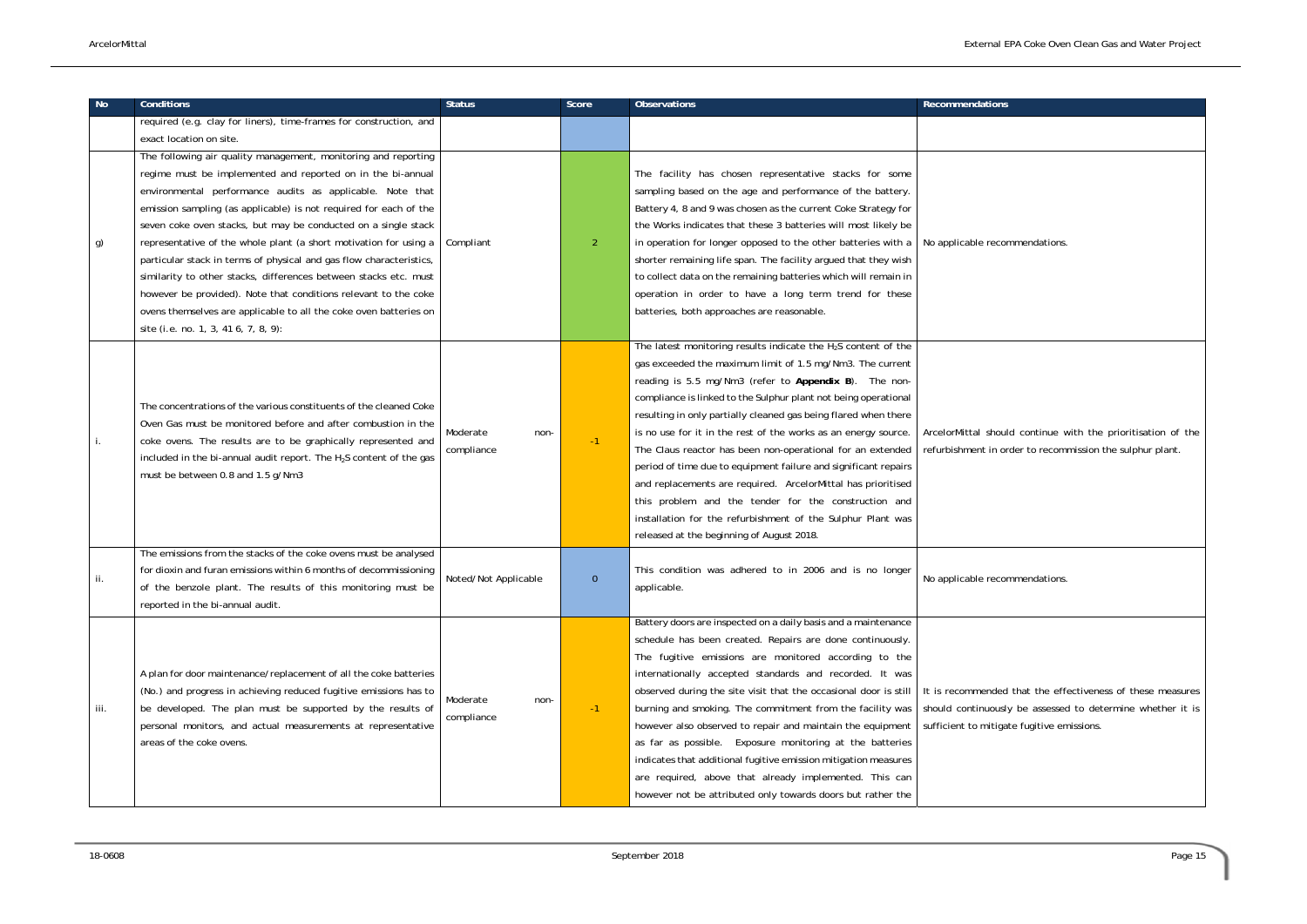| <b>No</b> | <b>Conditions</b>                                                                                                                                                                                                                                                                                                                                                                                                                                                                                                                                                                                                                                                                                                                                                                                                                                                                                                                           | <b>Status</b>        | Score          | <b>Observations</b>                                                                                                                                                                                                                                                                                                                                                                                                                                                                                                                                                                                                                                                                  | <b>Recommendations</b>         |
|-----------|---------------------------------------------------------------------------------------------------------------------------------------------------------------------------------------------------------------------------------------------------------------------------------------------------------------------------------------------------------------------------------------------------------------------------------------------------------------------------------------------------------------------------------------------------------------------------------------------------------------------------------------------------------------------------------------------------------------------------------------------------------------------------------------------------------------------------------------------------------------------------------------------------------------------------------------------|----------------------|----------------|--------------------------------------------------------------------------------------------------------------------------------------------------------------------------------------------------------------------------------------------------------------------------------------------------------------------------------------------------------------------------------------------------------------------------------------------------------------------------------------------------------------------------------------------------------------------------------------------------------------------------------------------------------------------------------------|--------------------------------|
|           | The assumptions regarding improved air quality made with respect<br>to this project must be confirmed by actual ambient air quality<br>monitoring. The improvements achieved must be discussed in the                                                                                                                                                                                                                                                                                                                                                                                                                                                                                                                                                                                                                                                                                                                                       |                      |                | emissions as a cumulative source.<br>fugitive battery<br>ArcelorMittal has however implemented management and<br>mitigation measures such as specialised face masks and other<br>measures to protect employees and reduce exposure. Other<br>measures include battery tightening, end-flue repairs and<br>charge emission reduction projects. The effectiveness of these<br>measures should be assessed to determine whether it is<br>sufficient to mitigate fugitive emissions. Refer to Appendix C<br>for the Door Inspection and Maintenance Plan.<br>Ambient air quality monitoring is conducted however, since<br>the plant is not fully operational as yet, actual ambient air |                                |
| iv.       | bi-annual environmental performance audit reports. Attention<br>must be paid to the recommendation contained in the air quality<br>report to install additional PM <sub>10</sub> and gaseous samplers within the<br>zone of impact directly south of the IVS site.                                                                                                                                                                                                                                                                                                                                                                                                                                                                                                                                                                                                                                                                          | Noted/Not Applicable | $\mathbf{0}$   | quality information for the completed project are still<br>unattainable. ArcelorMittal is aware of the requirement for<br>actual ambient air quality information.                                                                                                                                                                                                                                                                                                                                                                                                                                                                                                                    | No applicable recommendations. |
| v.        | The following monitoring must be undertaken within 6 months of<br>the commissioning of the various treatment plants. Results must<br>be included In the first bi-annual environmental audit report,<br>together with a plan for remediation should these emissions be<br>significant.<br>- Monitoring for ammonia and hydrogen sulphide fumes from the<br>tar decanters and liquid sumps and storage tanks.<br>- Monitoring for benzene must be undertaken at the flushing liquor<br>storage tanks.<br>- Sampling frequency and parameters for sampling of the cooling<br>tower water is to be determined. Based on the understanding<br>obtained from this sampling, emissions in the steam must be<br>anticipated and sampling of steam must be undertaken to<br>determine the impact on the environment of the present cooling<br>process, determine if mitigation measures are required, and to<br>develop reduction plans accordingly. | Noted/Not Applicable | $\mathbf{0}$   | This condition was adhered to previously and is not applicable<br>to this audit period.                                                                                                                                                                                                                                                                                                                                                                                                                                                                                                                                                                                              | No applicable recommendations. |
| vi.       | The composition of the approximately 15% of treated COG that<br>would be flared, as well as the gas flare temperature, must be<br>determined and reported on in the first bi-annual environmental<br>audit. A discussion on the effective treatment of gas through<br>flaring, and a plan to reduce the need for flaring the remaining<br>15% of COG must also be provided in the first audit.                                                                                                                                                                                                                                                                                                                                                                                                                                                                                                                                              | Noted/Not Applicable | $\overline{0}$ | This condition was adhered to previously with the gas quality<br>being reported on in the first bi-annual audit report. As such<br>this condition is not applicable at this stage.                                                                                                                                                                                                                                                                                                                                                                                                                                                                                                   | No applicable recommendations. |
| vii.      | Based on the assumptions made in the air quality report, and the<br>results of actual isokinetic sampling and personal monitoring, a                                                                                                                                                                                                                                                                                                                                                                                                                                                                                                                                                                                                                                                                                                                                                                                                        | Noted/Not Applicable | $\overline{0}$ | Airshed Planning Professionals was commissioned in 2011 to<br>conduct the required assessment and develop the air quality                                                                                                                                                                                                                                                                                                                                                                                                                                                                                                                                                            | No applicable recommendations. |

| Recommendations                |
|--------------------------------|
|                                |
|                                |
|                                |
|                                |
|                                |
|                                |
|                                |
|                                |
|                                |
| No applicable recommendations. |
|                                |
|                                |
|                                |
|                                |
|                                |
|                                |
|                                |
|                                |
|                                |
| No applicable recommendations. |
|                                |
|                                |
|                                |
|                                |
|                                |
|                                |
|                                |
|                                |
| No applicable recommendations. |
|                                |
|                                |
| No applicable recommendations. |
|                                |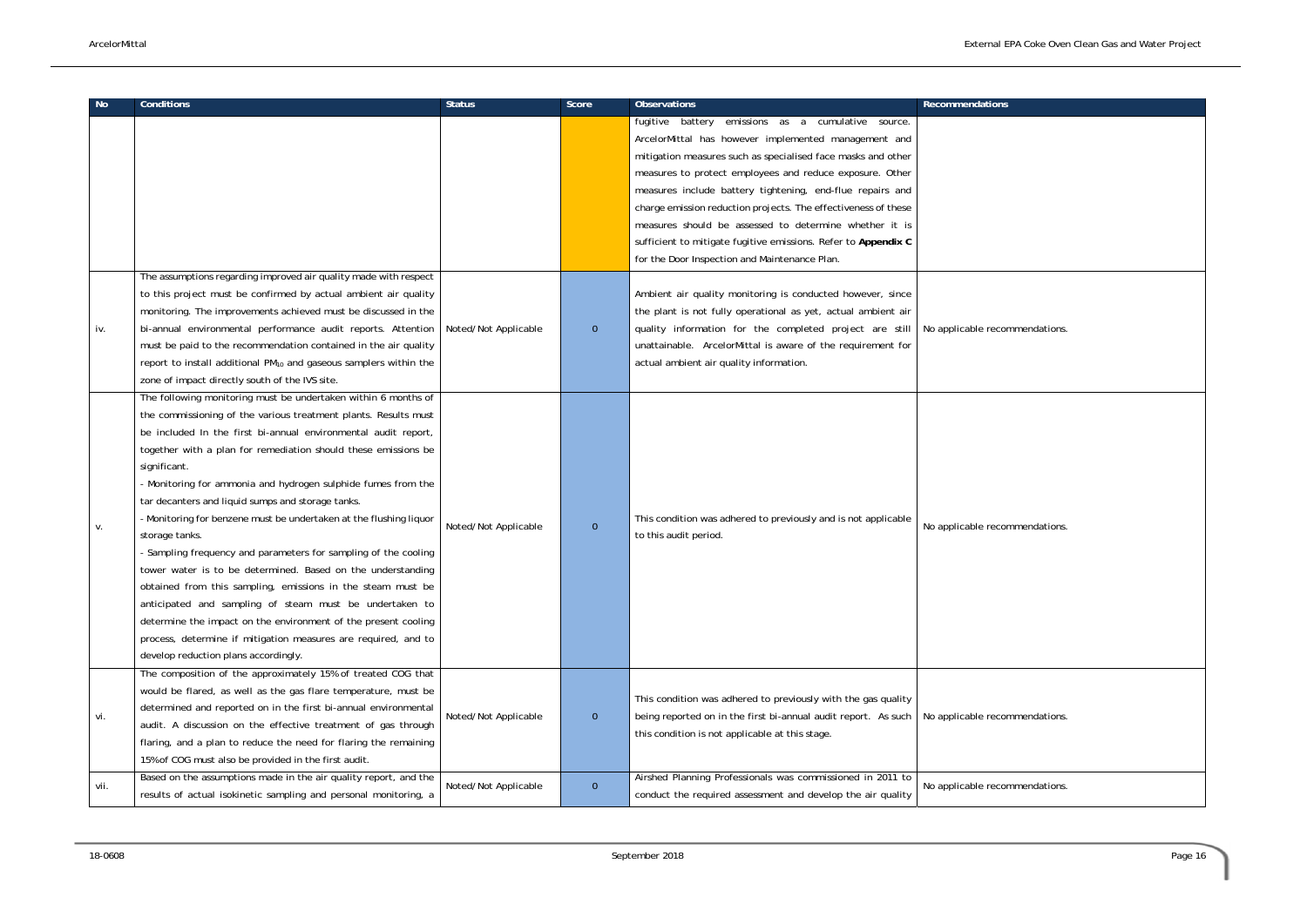

lust continue monitoring air quality within the ain a baseline of emission results. The design, nd operation of the sulphur plant should be t is only through this plant's operation that the aned gas can be controlled.

| No.   | <b>Conditions</b>                                                  | <b>Status</b>        | Score          | Observations                                                                                  | <b>Recommendations</b>               |
|-------|--------------------------------------------------------------------|----------------------|----------------|-----------------------------------------------------------------------------------------------|--------------------------------------|
|       | plan must be developed with proposals on future emission           |                      |                | monitoring plan for the Coke Ovens. The report was submitted                                  |                                      |
|       | sampling, including the frequency thereof and the constituents to  |                      |                | as required, as such this condition is noted as not applicable at                             |                                      |
|       | be sampled for. This work must be undertaken by an external        |                      |                | this stage.                                                                                   |                                      |
|       | expert and a report with recommendations must be submitted with    |                      |                |                                                                                               |                                      |
|       | the first bi-annual audit. In order to ensure early detection of   |                      |                |                                                                                               |                                      |
|       | issues to be addressed and ensure the efficiency of treatment      |                      |                |                                                                                               |                                      |
|       | equipment, relevant air quality monitoring of COG must be          |                      |                |                                                                                               |                                      |
|       | undertaken after each step of commissioning a specific treatment   |                      |                |                                                                                               |                                      |
|       | technology.                                                        |                      |                |                                                                                               |                                      |
|       |                                                                    |                      |                | ArcelorMittal has developed a Coke Strategy for the short,                                    |                                      |
|       |                                                                    |                      |                | medium and long term. The facility also implements additional                                 |                                      |
|       |                                                                    |                      |                | Emission Reduction Plans in line with the various site-specific                               |                                      |
|       | Based on emission results further emission reduction programs may  |                      |                | Atmospheric Emissions Licenses (AEL). Further strategies for                                  |                                      |
|       | have to be developed. These plans must consider international      |                      |                | emission reductions are continuously investigated. The                                        |                                      |
|       | standards and best practice, such as the US EPA's Final rule to    | Compliant            | $\overline{2}$ | implementation of the plans, including the establishment of                                   | No applicable recommendations.       |
| viii. | reduce toxic emissions from coke ovens (February, 2003), and       |                      |                | the Ammonia stripping plant, reportedly depends on resource                                   |                                      |
|       | NESHAP for Coke Ovens: Pushing, Quenching and Battery Stacks -     |                      |                | availability. Funds have now been approved for the                                            |                                      |
|       | Background information for proposed standards (February 2001).     |                      |                | refurbishment and installation of the Sulphur plant and                                       |                                      |
|       |                                                                    |                      |                | ammonia stripper, and a tender for new designs has been sent                                  |                                      |
|       |                                                                    |                      |                | out at the beginning of August 2018. Refer to Appendix D for                                  |                                      |
|       |                                                                    |                      |                | the Cumulative Particulate Matter Report.                                                     |                                      |
|       |                                                                    |                      |                | The Sulphur plant is not operational and therefore only                                       |                                      |
|       |                                                                    |                      |                | partially cleaned gas is flared when there is no use for it in the                            |                                      |
|       | The flaring of uncleaned gas at the relevant flares is only        |                      |                | rest of the works as an energy source. The Claus reactor has                                  | ArcelorMittal must continue mon      |
|       | permissible during upset conditions when the Claus Reactor is shut | Moderate             |                | been non-operational for an extended period of time due to                                    | Works to maintain a baseline of e    |
| h)    | down for inspection/maintenance for 3 weeks every three years,     | non-<br>compliance   | $-1$           | equipment failure and significant repairs and replacements are                                | construction and operation of t      |
|       | and must be undertaken at temperatures and atmospheric mixing      |                      |                | required. Flaring is taking place on a more regular basis than                                | prioritised as it is only through tl |
|       | conditions conducive to maximum dispersion of pollutants.          |                      |                | just 3 weeks every 3 years. However, this issue has been   flaring of uncleaned gas can be co |                                      |
|       |                                                                    |                      |                | reported on and ArcelorMittal is continuously aware that                                      |                                      |
|       |                                                                    |                      |                | urgent intervention is needed.                                                                |                                      |
|       |                                                                    |                      |                | Incident and complaints registers are available at the main                                   |                                      |
|       | Detailed and up to date records must be kept of all incidents and  |                      |                | gate. Incidents are also recorded and saved on the internal                                   |                                      |
|       | complaints pertaining to the COG and water cleaning project, how   |                      |                | reporting system and/or noted in ECO reports/incident                                         |                                      |
| i)    | these were managed, and the recurrence thereof prevented.          | Compliant            | $\overline{2}$ | register. The facility has an electronic incident management                                  | No applicable recommendations.       |
|       | These records must be made available to the Department within      |                      |                | system (PIVOT) which manages the incidents. The system                                        |                                      |
|       | 14 (fourteen) calendar days upon written request by the            |                      |                | facilitates the investigation and mitigation measures between                                 |                                      |
|       | Department.                                                        |                      |                | different responsible parties. No incidents related to the                                    |                                      |
|       |                                                                    |                      |                | project were recorded during the audit period.                                                |                                      |
| j)    | This Department and the Department of Water Affairs and Forestry   | Noted/Not Applicable | $\overline{0}$ | No major or emergency incidents were reported in the                                          | No applicable recommendations.       |
|       | must be informed of any major environmental and pollution          |                      |                | reporting period and as such this condition is not applicable.                                |                                      |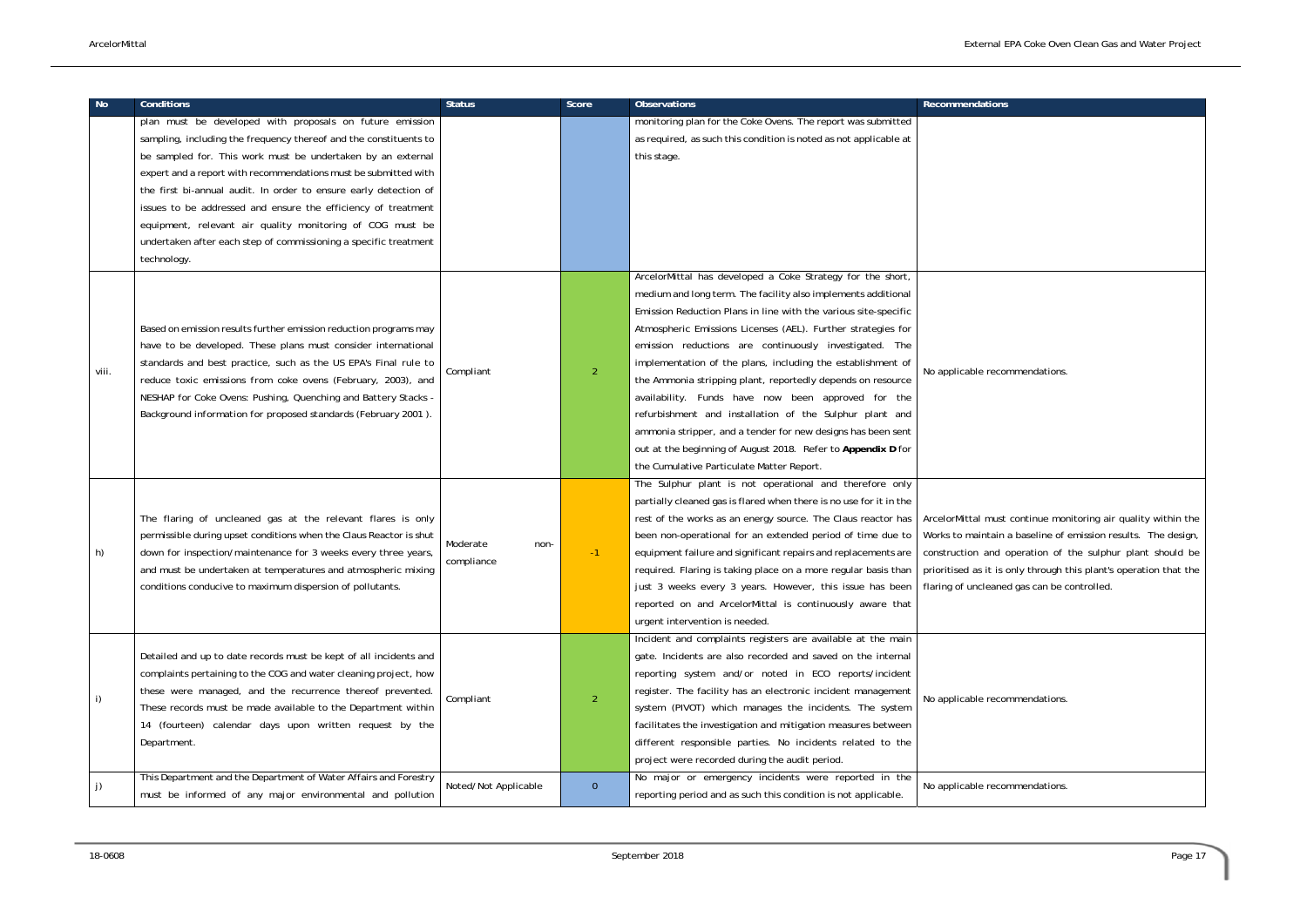| <b>No</b> | <b>Conditions</b>                                                                                                                                                                                                                                                                                                                                                                                                                                                                                                                                                                                   | <b>Status</b>        | Score          | <b>Observations</b>                                                                                                                                                                                                                                                                                                                                                                                                                                                                                                                                                                                                                                                                                                                                             | <b>Recommendations</b>         |
|-----------|-----------------------------------------------------------------------------------------------------------------------------------------------------------------------------------------------------------------------------------------------------------------------------------------------------------------------------------------------------------------------------------------------------------------------------------------------------------------------------------------------------------------------------------------------------------------------------------------------------|----------------------|----------------|-----------------------------------------------------------------------------------------------------------------------------------------------------------------------------------------------------------------------------------------------------------------------------------------------------------------------------------------------------------------------------------------------------------------------------------------------------------------------------------------------------------------------------------------------------------------------------------------------------------------------------------------------------------------------------------------------------------------------------------------------------------------|--------------------------------|
|           | incidents relating to the COG and water cleaning project within 24                                                                                                                                                                                                                                                                                                                                                                                                                                                                                                                                  |                      |                |                                                                                                                                                                                                                                                                                                                                                                                                                                                                                                                                                                                                                                                                                                                                                                 |                                |
|           | (twenty four) hours of such incidents occurring.                                                                                                                                                                                                                                                                                                                                                                                                                                                                                                                                                    |                      |                |                                                                                                                                                                                                                                                                                                                                                                                                                                                                                                                                                                                                                                                                                                                                                                 |                                |
| k)        | The use of the existing Maturation Dams for the storage or disposal<br>of any effluent/sludge/waste is prohibited as from 6 months after<br>commissioning of the completed coke oven by-products plant. An<br>application for authorisation and draft plan for decommissioning<br>and rehabilitation of the existing Maturation Dams must be<br>submitted to the Department within 120 (one hundred and twenty)<br>calendar days of commissioning of the COG and water cleaning<br>project.                                                                                                         | Noted/Not Applicable | $\overline{0}$ | The Department of Environmental Affairs (DEA) issued a Waste<br>Management License (WML) for the decommissioning of the<br>maturation ponds in February 2012. As such the facility<br>implemented various process changes in order to cease the use<br>of the dams. The dams were taken out of operation in 2008,<br>two years before the COCGW project was commissioned. The<br>remediation of the maturation ponds are progressing very well.<br>The dam consisted out of 3 dams of which the remediation of<br>Dams 2 and 3 is 100% complete and Dam 1 about 60% complete.<br>Soil is being remediated in-situ. This condition is therefore<br>noted as not applicable to the audit period.                                                                  | No applicable recommendations. |
| I)        | Planning with respect to addressing existing groundwater<br>contamination identified in the Coke Plant area must continue.<br>Confirmation of, or plans for the abstraction and/or treatment of<br>contaminated groundwater or specific pollutants, including the<br>feasibility of abstracting contaminated groundwater from the<br>aquifer underlying the site as a source of water supply to the<br>process, needs to be considered. Progress with respect to this<br>matter must be reported on in the quarterly progress reports and<br>bi-annual environmental performance audits thereafter. | Compliant            | $\overline{2}$ | A contaminated land assessment in terms of the National<br>Environmental Management: Waste Act, 2008 (Act No. 59 of<br>2008) (NEM:WA) (Part 8), which encompassed the entire<br>Works, was recently finalised. The contaminated land<br>assessment report, including groundwater assessment, and<br>associated remediation plan was submitted to the Department<br>of Environmental Affairs (DEA) on 7 June 2018. The auditor<br>was informed that the content of these documents would be<br>presented to the Department on 27 August 2018, after the<br>audit site visit. The auditor has been informed that such a<br>meeting took place and that ArcelorMittal Vanderbijlpark<br>Works is awaiting a response from the DEA on the suggested<br>way forward. | No applicable recommendations. |
| m)        | The recommendations contained in the specialist studies<br>submitted in support of the application for authorisation of the<br>COG and water cleaning project are regarded as an extension of<br>the conditions of this authorisation. Implementation of or<br>compliance with these recommendations must be discussed as part<br>of the quarterly progress reports and bi-annual environmental<br>performance audits thereafter.                                                                                                                                                                   | Compliant            | $\overline{2}$ | These recommendations have been included in the EMP and<br>are also assessed as part of the internal audits. Refer to<br>Appendix E for the most recent quarterly report.                                                                                                                                                                                                                                                                                                                                                                                                                                                                                                                                                                                       | No applicable recommendations. |
| n)        | An Independent Environmental Control Officer (ECO) with an<br>understanding of the coke oven operational and treatment<br>processes must be appointment for the duration of construction<br>and commissioning, to monitor and report on compliance with the<br>conditions of this authorisation.<br><b>General Conditions</b>                                                                                                                                                                                                                                                                       | Compliant            | 2              | Mr Terrence Wilson was appointed as the ECO for the<br>ArcelorMittal site on 27 January 2010.                                                                                                                                                                                                                                                                                                                                                                                                                                                                                                                                                                                                                                                                   | No applicable recommendations. |
| 3.3       |                                                                                                                                                                                                                                                                                                                                                                                                                                                                                                                                                                                                     |                      |                |                                                                                                                                                                                                                                                                                                                                                                                                                                                                                                                                                                                                                                                                                                                                                                 |                                |

| Recommendations                |  |
|--------------------------------|--|
|                                |  |
| No applicable recommendations. |  |
| No applicable recommendations. |  |
| No applicable recommendations. |  |
| No applicable recommendations. |  |
|                                |  |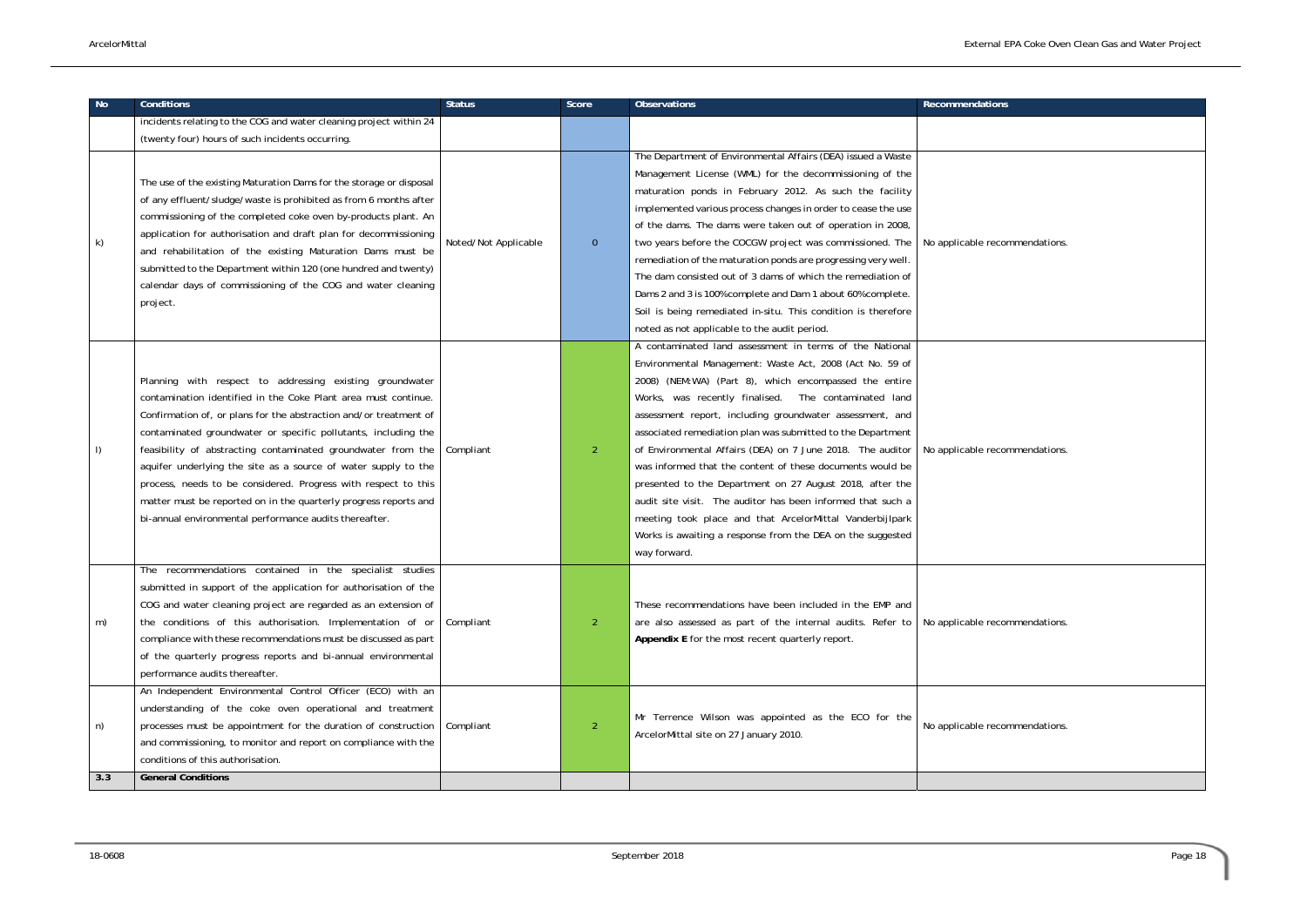| <b>No</b> | <b>Conditions</b>                                                                                                                                                                                                                                                                                                                                                                                                                                                                             | <b>Status</b>        | Score          | <b>Observations</b>                                                                                                                                                                                                                                                                      | <b>Recommendations</b>         |
|-----------|-----------------------------------------------------------------------------------------------------------------------------------------------------------------------------------------------------------------------------------------------------------------------------------------------------------------------------------------------------------------------------------------------------------------------------------------------------------------------------------------------|----------------------|----------------|------------------------------------------------------------------------------------------------------------------------------------------------------------------------------------------------------------------------------------------------------------------------------------------|--------------------------------|
| a)        | Any changes to, or deviations from, the project description set out<br>in this letter must be approved, in writing, by the Department<br>before such changes or deviations may be effected. In assessing<br>whether to grant such approval or not, the Department may                                                                                                                                                                                                                         | Noted/Not Applicable | $\overline{0}$ | This condition is noted. No changes to, or deviations from, the<br>project description were made during the audit period.                                                                                                                                                                | No applicable recommendations. |
|           | request such information as It deems necessary to evaluate the<br>significance and impacts or such changes or deviations.<br>This Department may review the conditions contained in this letter                                                                                                                                                                                                                                                                                               |                      |                |                                                                                                                                                                                                                                                                                          |                                |
| b)        | from time to time and may, by notice in writing to the applicant,<br>amend, add or remove a condition.                                                                                                                                                                                                                                                                                                                                                                                        | Noted/Not Applicable | $\overline{0}$ | This condition is noted.                                                                                                                                                                                                                                                                 | No applicable recommendations. |
| C)        | The applicant must notify the Department, in writing, at least 30<br>(thirty) days prior to the change of ownership, project developer<br>or the alienation of any similar rights for the activity described in<br>this letter. The applicant must furnish a copy of this document to<br>the new owner, developer or person to whom the rights accrue and<br>inform the new owner, developer or person to whom the rights<br>accrue that the conditions contained herein are binding on them. | Noted/Not Applicable | $\mathbf{0}$   | This condition is noted.                                                                                                                                                                                                                                                                 | No applicable recommendations. |
| d)        | Where any of the applicant's contact details change, including the<br>name of the responsible person, the physical or postal address<br>and/ or telephonic details, the applicant must notify the<br>Department as soon as the new details become known to the<br>applicant.                                                                                                                                                                                                                  | Noted/Not Applicable | $\overline{0}$ | This condition is noted.                                                                                                                                                                                                                                                                 | No applicable recommendations. |
| e)        | Authorisation for the activity is granted in terms of the<br>Environment Conservation Act, 1989 (Act 73 of 1989) only and does<br>not exempt the holder from compliance with other relevant<br>legislation.                                                                                                                                                                                                                                                                                   | Noted/Not Applicable | $\overline{0}$ | This condition is noted. ArcelorMittal has a legal register in<br>place with sufficient legal advisors to ensure they are aware of<br>their legal requirements. The register is updated as required.                                                                                     | No applicable recommendations. |
| f)        | The applicant shall be responsible for ensuring compliance with<br>the conditions contained in this letter by any person acting on his<br>behalf, including but not limited to, an agent, servant, or<br>employee or any person rendering a service to the applicant in<br>respect the activity, including but not limited to, contractors and<br>consultants.                                                                                                                                | Compliant            | 2              | An ECO has been appointed to ensure compliance with<br>conditions of the authorisation and ensure contractors are<br>informed of requirements. A copy of the EMP has also been<br>provided to contractors and an agreement signed that they<br>must adhere to the conditions in the EMP. | No applicable recommendations. |
| g)        | Departmental officials shall be given access to the property<br>referred to in 1 above for the purpose of assessing and/ or<br>monitoring compliance with the conditions contained in this<br>document at all reasonable times.                                                                                                                                                                                                                                                               | Noted/Not Applicable | $\overline{0}$ | This condition is noted.                                                                                                                                                                                                                                                                 | No applicable recommendations. |
| h)        | The applicant must notify the Department within 24 (twenty four)<br>hours if any condition of this authorisation cannot, or is not,<br>adhered to. The notification must be supplemented with reasons<br>for non-compliance.                                                                                                                                                                                                                                                                  | Noted/Not Applicable | $\mathbf{0}$   | This condition is noted.                                                                                                                                                                                                                                                                 | No applicable recommendations. |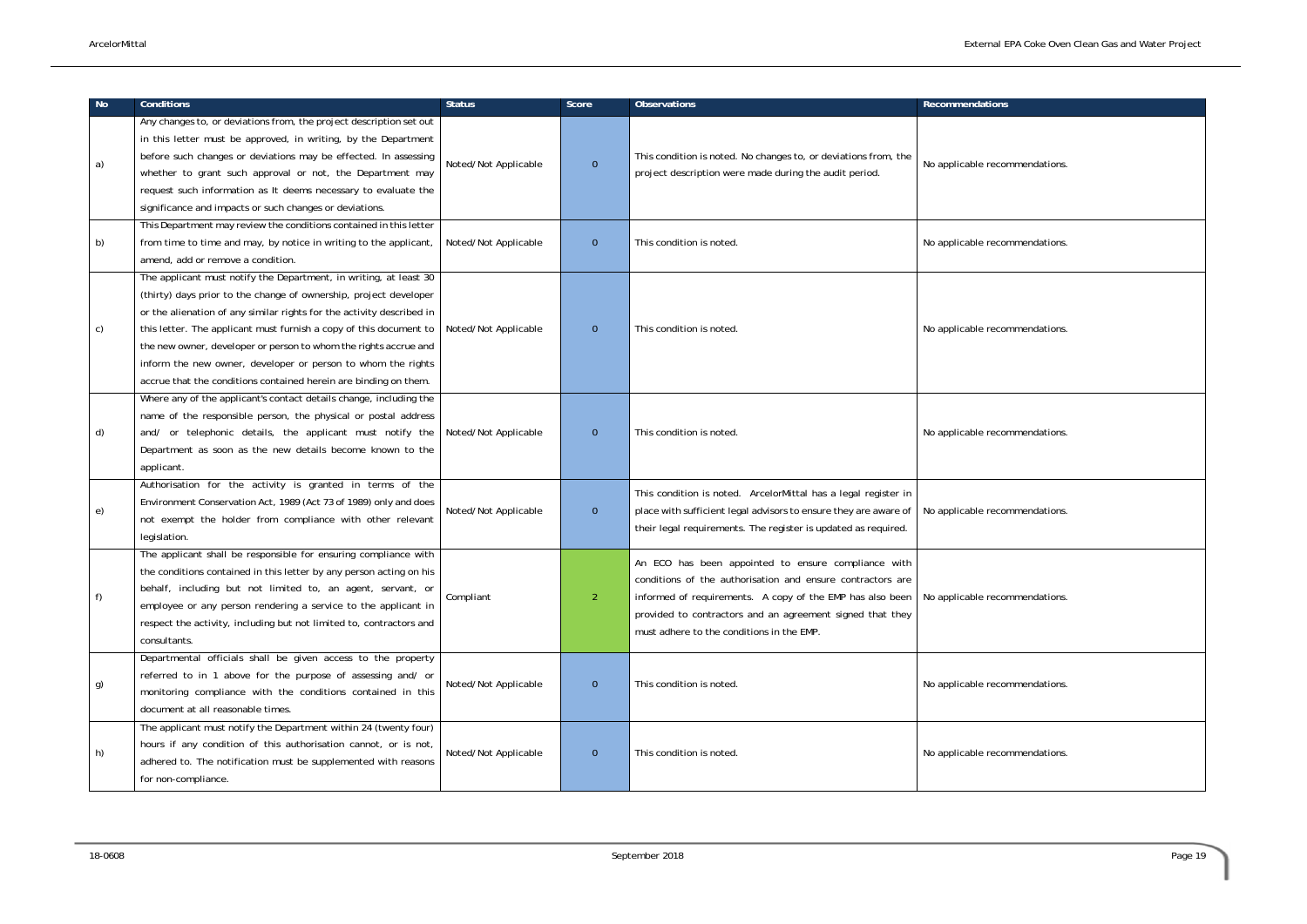| <b>No</b> | <b>Conditions</b>                                                                                                                                                                                                                                                                                                                                                                                        | <b>Status</b>        | Score          | <b>Observations</b>                                                                                                                                                                                                                                                                                                                                                                                                                                                                                                                                                                                                                                                                   | <b>Recommendations</b>         |
|-----------|----------------------------------------------------------------------------------------------------------------------------------------------------------------------------------------------------------------------------------------------------------------------------------------------------------------------------------------------------------------------------------------------------------|----------------------|----------------|---------------------------------------------------------------------------------------------------------------------------------------------------------------------------------------------------------------------------------------------------------------------------------------------------------------------------------------------------------------------------------------------------------------------------------------------------------------------------------------------------------------------------------------------------------------------------------------------------------------------------------------------------------------------------------------|--------------------------------|
| 3.4       | <b>Reporting requirements</b>                                                                                                                                                                                                                                                                                                                                                                            |                      |                |                                                                                                                                                                                                                                                                                                                                                                                                                                                                                                                                                                                                                                                                                       |                                |
| a)        | A summarised quarterly progress report on the implementation of<br>the COG and water cleaning project must be submitted to the<br>Department, the first report being due 90 (ninety) calendar days<br>after construction commences, and every 90 (ninety) calendar<br>days thereafter. These progress reports must address, inter alia,<br>the following:                                                | Compliant            | $\overline{2}$ | ArcelorMittal compiles quarterly progress reports and is only<br>required to submit these reports to GDARD upon request.<br>Refer to Appendix E for the most recent quarterly report.                                                                                                                                                                                                                                                                                                                                                                                                                                                                                                 | No applicable recommendations. |
|           | Up to date scheduling of implementation and associated time-<br>frames.                                                                                                                                                                                                                                                                                                                                  | Noted/Not Applicable | $\overline{0}$ | This condition is noted as a reporting requirement.                                                                                                                                                                                                                                                                                                                                                                                                                                                                                                                                                                                                                                   | No applicable recommendations. |
| ii.       | Records of any major incidents (see 3.2(i) above).                                                                                                                                                                                                                                                                                                                                                       | Noted/Not Applicable | $\overline{0}$ | This condition is noted as a reporting requirement.                                                                                                                                                                                                                                                                                                                                                                                                                                                                                                                                                                                                                                   | No applicable recommendations. |
| iii.      | Decommissioning of infrastructure.                                                                                                                                                                                                                                                                                                                                                                       | Noted/Not Applicable | $\mathbf{0}$   | This condition is noted as a reporting requirement.                                                                                                                                                                                                                                                                                                                                                                                                                                                                                                                                                                                                                                   | No applicable recommendations. |
| iv.       | Rehabilitation and disposal of contaminated waste material (soil,<br>decommissioned equipment etc.), including the quantity and<br>classification (general/hazardous) thereof.                                                                                                                                                                                                                           | Noted/Not Applicable | $\mathbf{0}$   | This condition is noted as a reporting requirement.                                                                                                                                                                                                                                                                                                                                                                                                                                                                                                                                                                                                                                   | No applicable recommendations. |
| V.        | Commissioning of any treatment infrastructure.                                                                                                                                                                                                                                                                                                                                                           | Noted/Not Applicable | $\overline{0}$ | This condition is noted as a reporting requirement.                                                                                                                                                                                                                                                                                                                                                                                                                                                                                                                                                                                                                                   | No applicable recommendations. |
| vi.       | Results on the monitoring of the efficiency of commissioned<br>treatment infrastructure.                                                                                                                                                                                                                                                                                                                 | Noted/Not Applicable | $\overline{0}$ | This condition is noted as a reporting requirement.                                                                                                                                                                                                                                                                                                                                                                                                                                                                                                                                                                                                                                   | No applicable recommendations. |
| vii.      | Monitoring of activities in terms of the environmental management<br>plan (see 3.2 (c) above).                                                                                                                                                                                                                                                                                                           | Noted/Not Applicable | $\overline{0}$ | This condition is noted as a reporting requirement.                                                                                                                                                                                                                                                                                                                                                                                                                                                                                                                                                                                                                                   | No applicable recommendations. |
| viii.     | Any steps taken to rectify areas of non-compliance with<br>environmental requirements.                                                                                                                                                                                                                                                                                                                   | Noted/Not Applicable | $\overline{0}$ | This condition is noted as a reporting requirement.                                                                                                                                                                                                                                                                                                                                                                                                                                                                                                                                                                                                                                   | No applicable recommendations. |
| b)        | A bi-annual Environmental Performance Audit conducted by an<br>independent, accredited auditor must be submitted to the<br>Department for review, the first audit being due 6 (six) months<br>after commissioning of the COG and water cleaning project, and<br>every 6 (six) months thereafter. The bi-annual audit must include,<br>inter alia, the following (results in graph format as applicable): | Compliant            | $\overline{2}$ | The previous external EPA was conducted by GCS in March<br>2018.                                                                                                                                                                                                                                                                                                                                                                                                                                                                                                                                                                                                                      | No applicable recommendations. |
|           | Volume of water treated, volume re-used, volume discharged, and<br>reduction in volume of fresh water intake achieved, i.e. updated<br>water balance for the site.                                                                                                                                                                                                                                       | Compliant            | $\overline{2}$ | ArcelorMittal Vanderbijlpark Works is a zero effluent discharge<br>facility as required in terms of the WUL. The updated water<br>balance for the Works is attached as Appendix F, whilst the<br>water balance for the Coke Plant is attached as Appendix G.<br>Prior to becoming a zero discharge facility treated effluent was<br>discharged from the Works through the Rietspruit canal into<br>the Rietspruit River which flows into the Vaal River. Effluent<br>discharge qualities and volumes are presented in Appendix H<br>and freshwater abstraction volumes are presented in Appendix<br>I. An average 65% reduction in water abstraction has been<br>achieved since 2005. | No applicable recommendations. |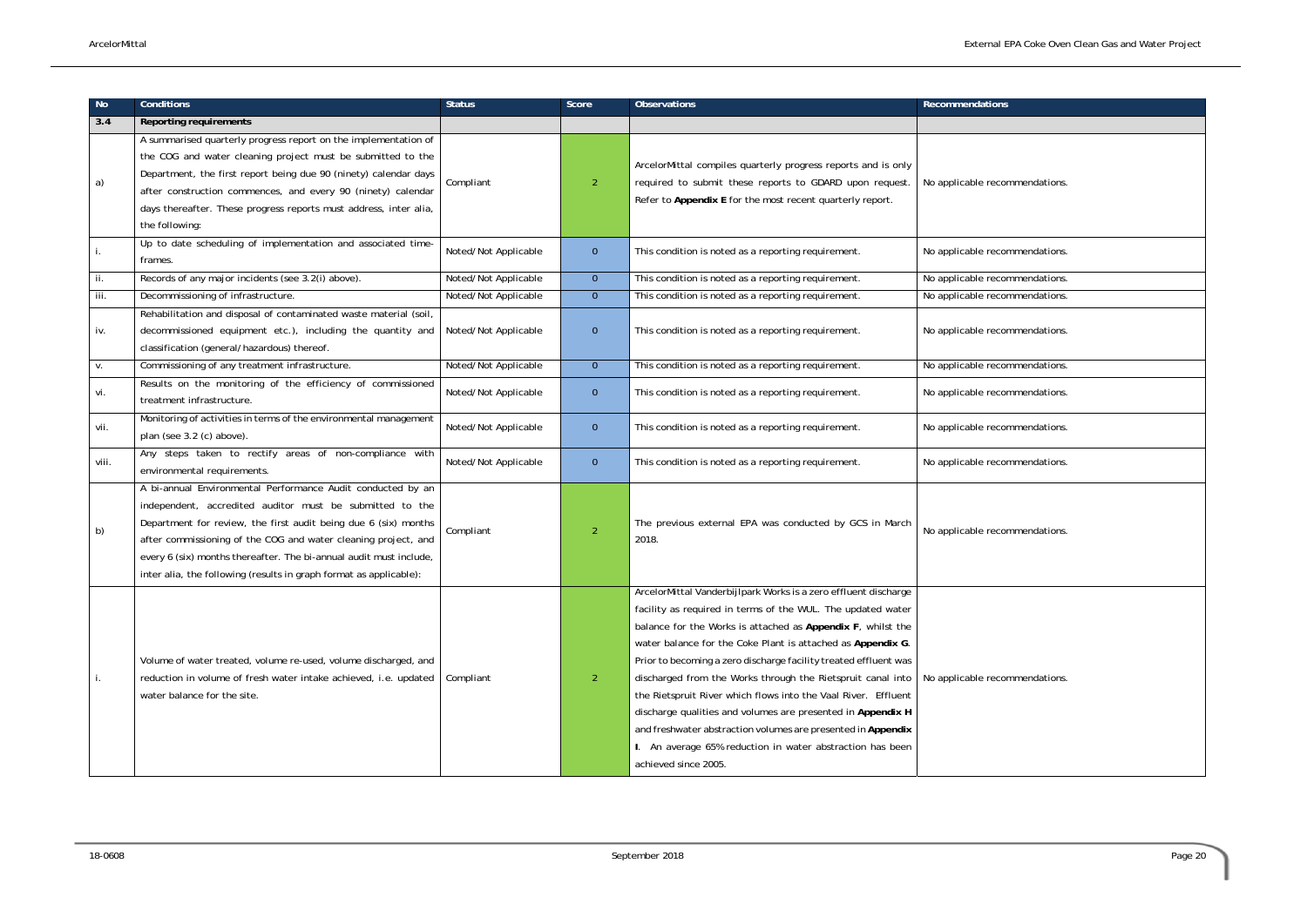commendations.

commendations.

commendations.

commendations.

commendations.

| No   | Conditions                                                                                                                  | <b>Status</b>        | Score          | Observations                                                                                                                                                                                                                                                                                                                                                                                                                                                                                                                                                                                                                                                                                                                                                                                                                                                                                                                                                                                                                                                                                                                                                                                                                                                                                                                                                                                | Recommendations     |
|------|-----------------------------------------------------------------------------------------------------------------------------|----------------------|----------------|---------------------------------------------------------------------------------------------------------------------------------------------------------------------------------------------------------------------------------------------------------------------------------------------------------------------------------------------------------------------------------------------------------------------------------------------------------------------------------------------------------------------------------------------------------------------------------------------------------------------------------------------------------------------------------------------------------------------------------------------------------------------------------------------------------------------------------------------------------------------------------------------------------------------------------------------------------------------------------------------------------------------------------------------------------------------------------------------------------------------------------------------------------------------------------------------------------------------------------------------------------------------------------------------------------------------------------------------------------------------------------------------|---------------------|
| ii.  | Results of improvements in air and water quality achieved.                                                                  | Compliant            | $\overline{2}$ | ArcelorMittal is committed to improving air and water quality<br>results for the Works. Refer to Appendix B, Appendix D,<br>Appendix H and Appendix I.                                                                                                                                                                                                                                                                                                                                                                                                                                                                                                                                                                                                                                                                                                                                                                                                                                                                                                                                                                                                                                                                                                                                                                                                                                      | No applicable recon |
| iii. | Air quality monitoring and reporting as required by Condition<br>3.2(g).                                                    | Compliant            | $\overline{2}$ | Ambient air quality and fugitive emissions monitoring,<br>management and reporting for the Works is undertaken in<br>accordance with the Atmospheric Emissions License (AEL) and<br>the Air Quality Monitoring Plan produced by Airshed Planning<br>Professionals in 2011 (refer to Appendix J). The ambient air<br>quality around the Works is monitored by ArcelorMittal at four<br>pre-determined locations. Fugitive emissions by nature are a<br>difficult element to monitor. The monitoring system that has<br>been put in place by ArcelorMittal is noteworthy and the<br>different sources of fugitive emissions are assessed in the<br>fugitive emissions monitoring plan which includes the doors,<br>pipes and charging times, and smoke observed. The Coke<br>Battery Stack dust emissions are attached as Appendix K.<br>Occupational health monitoring, undertaken in terms of the<br>Occupational Health and Safety Act, can also be used as a<br>monitoring program in order to determine the effectiveness of<br>the mitigation measures implemented at the Works.<br>Furthermore, as noted in the quarterly progress reports<br>(Appendix E), ambient air quality monitoring results from<br>stations operated by the DEA, indicate that SO <sub>2</sub> limits were not<br>exceeded in the Vaal Triangle Airshed Priority Area during the<br>first quarter of the year. | No applicable recon |
| iv.  | Discussion on groundwater treatment (volumes, pollution<br>stabilisation etc.).                                             | Compliant            | $\overline{2}$ | ArcelorMittal have established remedial actions to avoid<br>continued groundwater contamination. A contaminated land<br>assessment was undertaken in 2017/2018 and the report and<br>associated remediation plan was submitted to the DEA on 7<br>June 2018. This assessment and remediation plan, together<br>with remodelled groundwater information for the Works, will<br>be used to assess the success rate of the remedial actions<br>implemented to date. Arcelor Mittal awaits a response from<br>the DEA on the recommended way forward.<br>The recommendations as contained in the scoping report and                                                                                                                                                                                                                                                                                                                                                                                                                                                                                                                                                                                                                                                                                                                                                                             | No applicable recon |
| v.   | Discussions on the implementation (or not) of recommendations as<br>contained in the Scoping Report and Specialist Studies. | Compliant            | $\overline{2}$ | specialist reports have been included into the operational EMP<br>and monitoring plans for the project.                                                                                                                                                                                                                                                                                                                                                                                                                                                                                                                                                                                                                                                                                                                                                                                                                                                                                                                                                                                                                                                                                                                                                                                                                                                                                     | No applicable recon |
| vi.  | Results of ground and surface water monitoring as provided for in<br>the EMP.                                               | Minor non-compliance | $\mathbf{1}$   | The Works are operated as a zero discharge facility, however<br>in the event of process upset conditions, contaminated surface<br>water can be diverted to the Coke Plant sump which is a buffer                                                                                                                                                                                                                                                                                                                                                                                                                                                                                                                                                                                                                                                                                                                                                                                                                                                                                                                                                                                                                                                                                                                                                                                            | No applicable recon |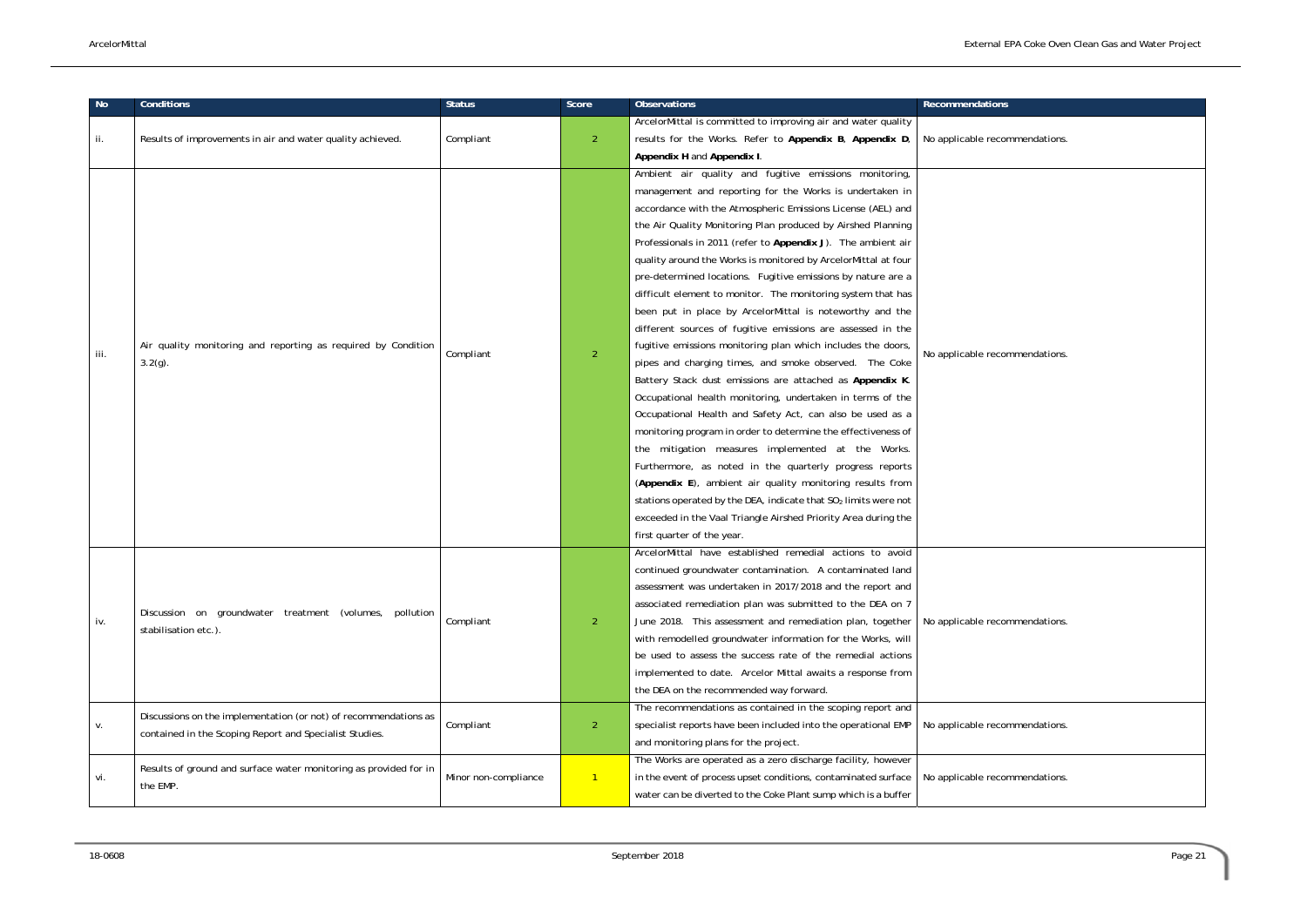necommendations.

| No   | <b>Conditions</b>                                                 | <b>Status</b> | Score          | <b>Observations</b>                                               | <b>Recommendations</b> |
|------|-------------------------------------------------------------------|---------------|----------------|-------------------------------------------------------------------|------------------------|
|      |                                                                   |               |                | dam where water from the dam can be reclaimed for re-use as       |                        |
|      |                                                                   |               |                | and when there is sufficient capacity in the system. The levels   |                        |
|      |                                                                   |               |                | of the coke plant sump is managed and measured to ensure the      |                        |
|      |                                                                   |               |                | sump does not overflow. Clean storm water is measured at the      |                        |
|      |                                                                   |               |                | coke plant storm water drain but is combined with other areas     |                        |
|      |                                                                   |               |                | inflows. The flow is measured continuously and the Electrical     |                        |
|      |                                                                   |               |                | Conductivity is also monitored. Discharge into the Rietspruit     |                        |
|      |                                                                   |               |                | has taken place a few times during the first 6 months of 2018,    |                        |
|      |                                                                   |               |                | with no discharge during the second half as per the data at the   |                        |
|      |                                                                   |               |                | time of conducting the audit (refer to Appendix H).               |                        |
|      |                                                                   |               |                | Groundwater monitoring and management is conducted                |                        |
|      |                                                                   |               |                | according to the ArcelorMittal WUL. A contaminated land           |                        |
|      |                                                                   |               |                | assessment in terms of the National Environmental                 |                        |
|      |                                                                   |               |                | Management: Waste Act, 2008 (Act No. 59 of 2008) (NEM:WA)         |                        |
|      |                                                                   |               |                | (Part 8), which encompassed the entire Works, was recently        |                        |
|      |                                                                   |               |                | finalised. The contaminated land assessment report, including     |                        |
|      |                                                                   |               |                | groundwater assessment, and associated remediation plan was       |                        |
|      |                                                                   |               |                | submitted to the Department of Environmental Affairs (DEA)        |                        |
|      |                                                                   |               |                | on 7 June 2018. The auditor was informed that the content of      |                        |
|      |                                                                   |               |                | these documents would be presented to the Department on 27        |                        |
|      |                                                                   |               |                | August 2018, after the audit site visit. The auditor has been     |                        |
|      |                                                                   |               |                | informed that such a meeting took place and that ArcelorMittal    |                        |
|      |                                                                   |               |                | Vanderbijlpark Works is awaiting a response from the DEA on       |                        |
|      |                                                                   |               |                | the suggested way forward. The groundwater monitoring             |                        |
|      |                                                                   |               |                | graphs and results are attached as Appendix L.                    |                        |
|      |                                                                   |               |                | The Coke Ovens generates coke breeze, liquid raw tar and tar      |                        |
|      |                                                                   |               |                | sludge as by-products and waste streams. The various waste        |                        |
|      |                                                                   |               |                | stream quantities are presented in Appendix M. Liquid tar         |                        |
|      |                                                                   |               |                | generated by the coke ovens are pumped to the tar plant for       |                        |
|      |                                                                   |               |                | further processing. Tar sludge is generated and mixed with        |                        |
|      |                                                                   |               |                | coal dross at a temporary storage area from where it is           |                        |
|      |                                                                   |               |                | collected and disposed by Enviroserv (Holfontein H:H Waste        |                        |
|      | Quantities and handling of all by-products produced (sulphur, tar | Compliant     | $\overline{2}$ | Disposal site). Safe disposal certificates are kept for the loads | No applicable recon    |
| vii. | $etc.$ ).                                                         |               |                | as removed. ArcelorMittal reported that the facility has          |                        |
|      |                                                                   |               |                | constructed a plant to recycle and re-use the tar sludge back     |                        |
|      |                                                                   |               |                |                                                                   |                        |
|      |                                                                   |               |                | into the coke battery plant. The tar sludge is captured by the    |                        |
|      |                                                                   |               |                | existing carousels system and is transported with the forklift    |                        |
|      |                                                                   |               |                | to the new tar sludge recycling plant. The tar sludge is mixed    |                        |
|      |                                                                   |               |                | in with the coal and used in the coke making process again.       |                        |
|      |                                                                   |               |                | The recycling facility has been commissioned with the             |                        |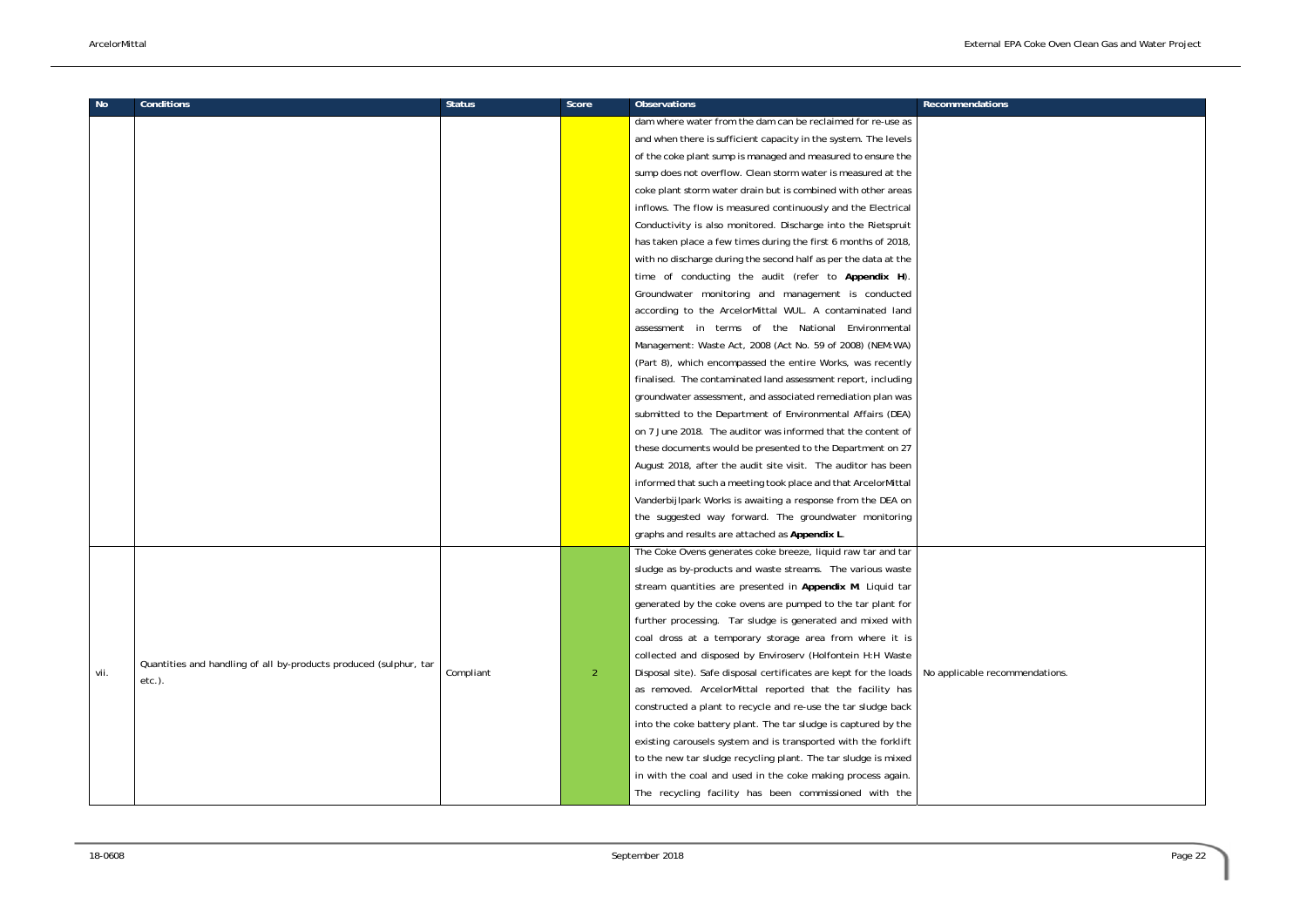| No.   | <b>Conditions</b>                                                                                                                                                                                                                                                                                                                                                                | <b>Status</b>           | Score          | <b>Observations</b>                                                                                                                                                                                                                                                                                                                                                                                                                                                                  | <b>Recommendations</b>                           |
|-------|----------------------------------------------------------------------------------------------------------------------------------------------------------------------------------------------------------------------------------------------------------------------------------------------------------------------------------------------------------------------------------|-------------------------|----------------|--------------------------------------------------------------------------------------------------------------------------------------------------------------------------------------------------------------------------------------------------------------------------------------------------------------------------------------------------------------------------------------------------------------------------------------------------------------------------------------|--------------------------------------------------|
|       |                                                                                                                                                                                                                                                                                                                                                                                  |                         |                | anticipated outcome of a reduction/elimination of the disposal<br>of hazardous waste. No liquid sulphur has been generated<br>during the audit period as the plant is off line. Coke breeze is<br>generated during the quenching process. Water is sprayed onto<br>the hot coals when it is pushed out of the ovens. The coke<br>breeze collects at the base of the quench tower. The majority<br>of the coke breeze is transported by railway to the sinter plant<br>for recycling. |                                                  |
| viii. | Report on the success of the carousal system being implemented<br>for the collection of tar from tar decanters (first audit only), as<br>well as the method used to return the tar to the coke ovens. A<br>mechanism to collect spillages from the carousal must be<br>discussed, as well as the implementation of an alarm to indicate<br>when the collection vessels are full. | Noted/Not Applicable    | $\overline{0}$ | This condition is not applicable for the audit period.                                                                                                                                                                                                                                                                                                                                                                                                                               | No applicable recommendations.                   |
| ix.   | Discussion on the implementation of and compliance with the<br>Preventative Maintenance Plan (see 3.2(e) above).                                                                                                                                                                                                                                                                 | <b>Repeat Condition</b> |                | Critical maintenance requirements are continuously identified<br>and are captured on the SAP system for tracking and action. A<br>job cards is created and managed on this internal system.<br>Refer to Appendix N for an example of a job card. This<br>condition is scored according to condition 3.2 (e).                                                                                                                                                                         | No applicable recommendations.                   |
| Х.    | Records of any major incidents (see 3.2(i) above),                                                                                                                                                                                                                                                                                                                               | <b>Repeat Condition</b> |                | Refer to the observations made in condition 3.2(i).                                                                                                                                                                                                                                                                                                                                                                                                                                  | No applicable recommendations.                   |
| xi.   | Quantity of waste generated, and the classification and<br>management thereof.                                                                                                                                                                                                                                                                                                   | <b>Repeat Condition</b> |                | Refer to the observations made in condition 3.2(vii).                                                                                                                                                                                                                                                                                                                                                                                                                                | No applicable recommendations.                   |
| xii.  | Reporting on compliance with the provisions of this authorisation<br>and the environmental management plan, and steps taken to<br>rectify non-compliance.                                                                                                                                                                                                                        | Compliant               | $\overline{2}$ | This report serves as the second bi-annual external EPA report<br>for 2018.                                                                                                                                                                                                                                                                                                                                                                                                          | No applicable recommendations.                   |
| xiii. | Monitoring of relevant boreholes with respect to detecting any<br>leaks/pollution from all facets of the COG and water cleaning.                                                                                                                                                                                                                                                 | Compliant               | $\overline{2}$ | A borehole improvement plan has been undertaken. Upgrade<br>of the monitoring borehole network completed in 2010 and<br>supplementary monitoring boreholes have been equipped with<br>caps. New boreholes were drilled to replace the damaged<br>boreholes. A new borehole was installed to replace the<br>previously damaged CO-3D. Refer to the groundwater<br>monitoring results in Appendix L.                                                                                   | It is recommended that the WUL<br>new boreholes. |
| xiv.  | Details of any failures in the treatment system an how these were<br>managed.                                                                                                                                                                                                                                                                                                    | <b>Repeat Condition</b> |                | Refer to the observations made in condition 3.2(i).                                                                                                                                                                                                                                                                                                                                                                                                                                  | No applicable recommendations.                   |
| XV.   | Details on the quality and quantity of any discharge (air, water and<br>land), and reasons for discharge, how these were managed, and<br>the recurrence thereof prevented.                                                                                                                                                                                                       | <b>Repeat Condition</b> |                | Refer to the observations made in condition 3.4(b)(ii).                                                                                                                                                                                                                                                                                                                                                                                                                              | No applicable recommendations.                   |
| 3.5   | Duration of authorisation                                                                                                                                                                                                                                                                                                                                                        |                         |                |                                                                                                                                                                                                                                                                                                                                                                                                                                                                                      |                                                  |

| Recommendations                                          |
|----------------------------------------------------------|
|                                                          |
|                                                          |
|                                                          |
|                                                          |
|                                                          |
|                                                          |
|                                                          |
|                                                          |
|                                                          |
|                                                          |
| No applicable recommendations.                           |
|                                                          |
|                                                          |
|                                                          |
|                                                          |
|                                                          |
| No applicable recommendations.                           |
|                                                          |
|                                                          |
| No applicable recommendations.                           |
| No applicable recommendations.                           |
|                                                          |
|                                                          |
| No applicable recommendations.                           |
|                                                          |
|                                                          |
|                                                          |
| It is recommended that the WUL be amended to include the |
| new boreholes.                                           |
|                                                          |
|                                                          |
|                                                          |
| No applicable recommendations.                           |
|                                                          |
|                                                          |
| No applicable recommendations.                           |
|                                                          |
|                                                          |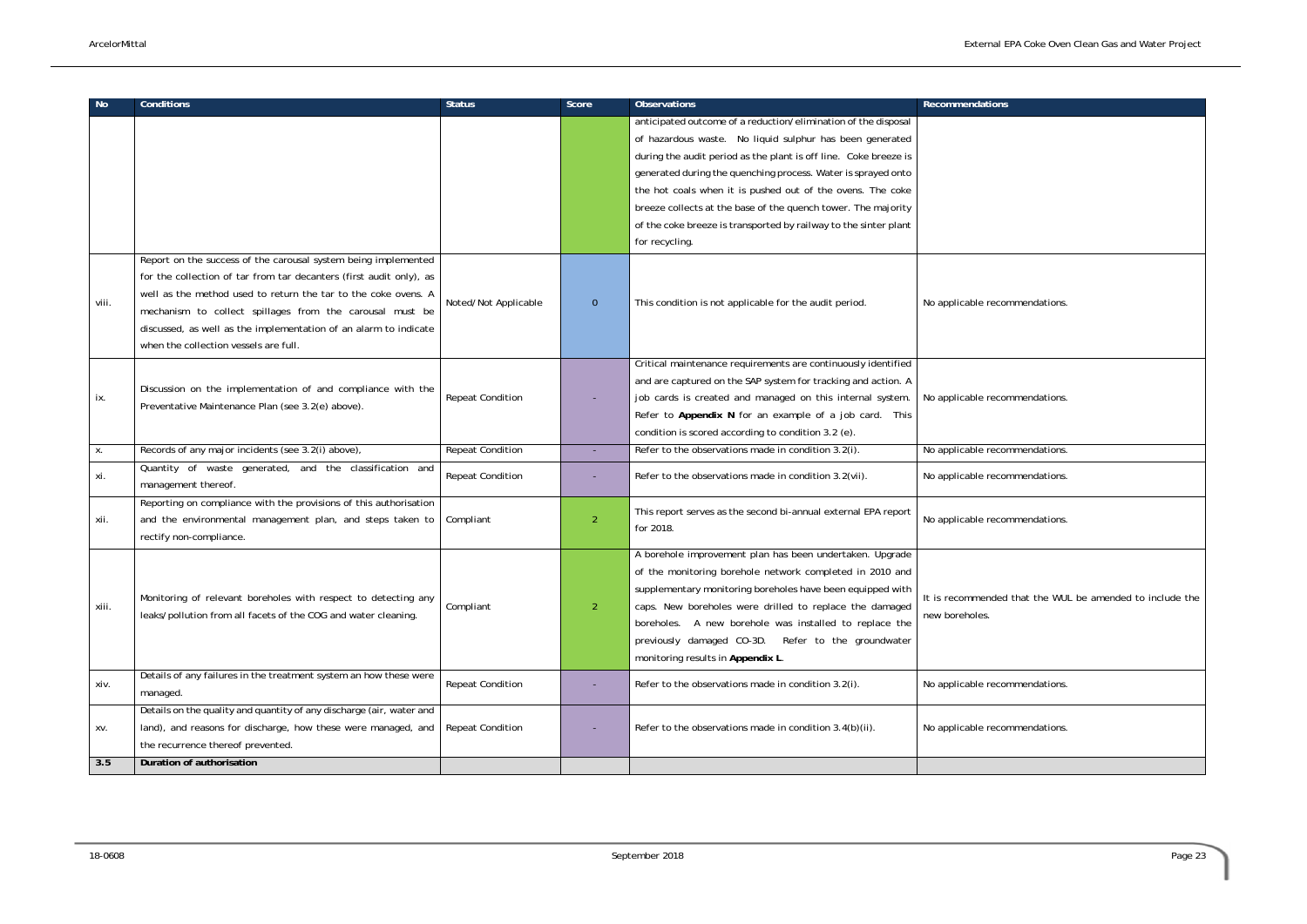recommendations.

| l No | <b>Conditions</b>                                                    | <b>Status</b>         | Score           | <b>Observations</b>                                    | Recommendations     |
|------|----------------------------------------------------------------------|-----------------------|-----------------|--------------------------------------------------------|---------------------|
|      | If the activity authorised by this letter does not commence within   |                       |                 |                                                        |                     |
|      | 6 (six) months from the date of signature of this letter, the        |                       |                 |                                                        |                     |
|      | authorisation will lapse and the applicant will need to re-apply for | Noted/Not Applicable  |                 | This condition is not applicable for the audit period. | No applicable recon |
|      | authorisation in terms of the above legislation or any amendments    |                       |                 |                                                        |                     |
|      | thereto.                                                             |                       |                 |                                                        |                     |
|      |                                                                      | <b>Total Findings</b> | 96 <sup>°</sup> |                                                        |                     |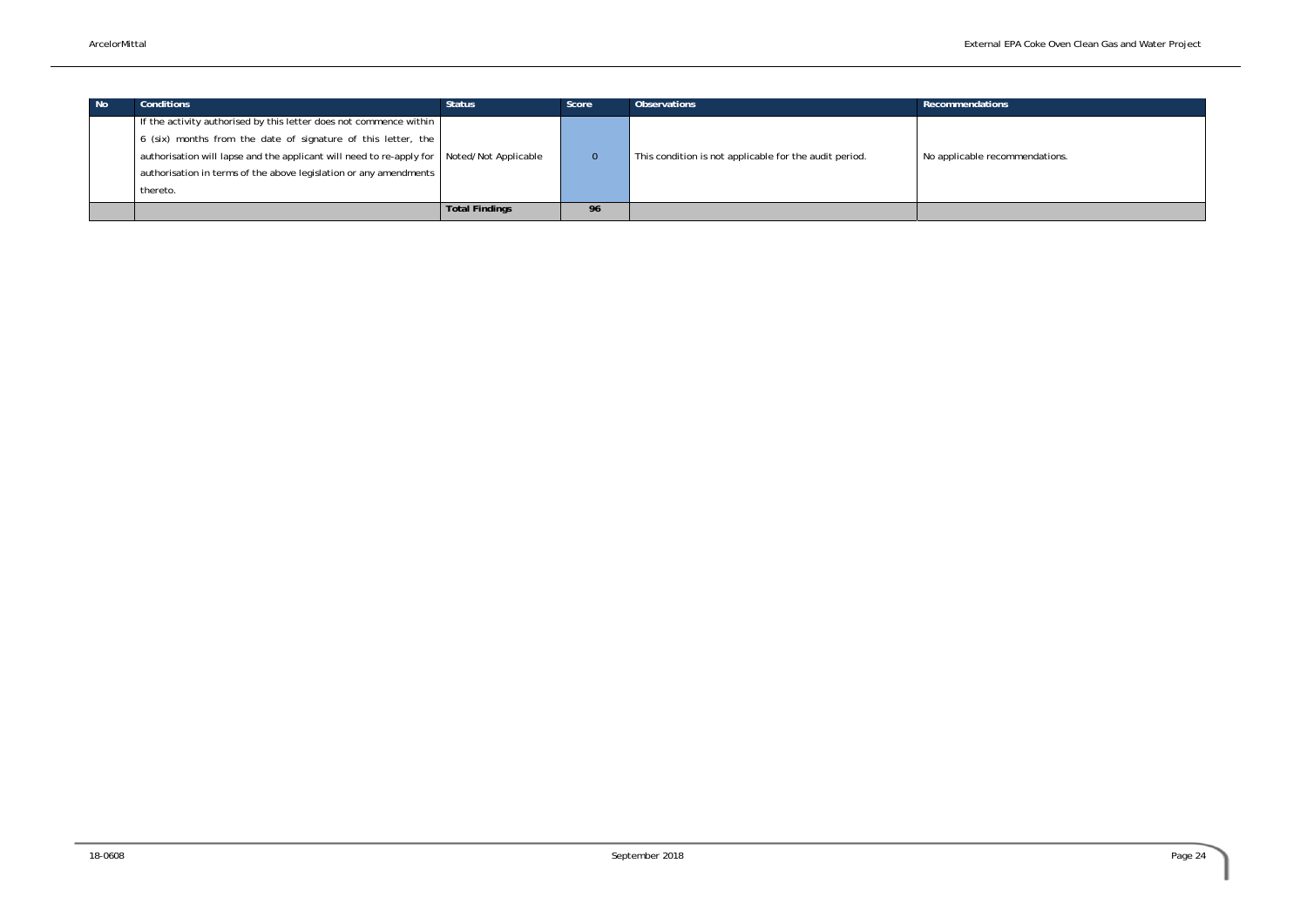### **6 CONCLUSION AND RECOMMENDATIONS**

By conducting an EPA, ArcelorMittal recognises the importance of the importance of the authorisation in regulating processes related to the project.

Currently the overall compliance with the Record of Decision (ROD) (GAUT 002/02-03/138) is noteworthy. Overall there was one (1) incident of minor non-compliance, three (3) incidents of moderate non-compliance, and zero (0) incidents of major non-compliance observed for the audit period. ArcelorMittal is compliant with the relevant conditions of the ROD that apply to the current status of the project.

#### **H2S Content in Gas**

Condition 3.2(g)(i) states that "The concentrations of the various constituents of the cleaned Coke Oven Gas must be monitored before and after combustion in the coke ovens. The results are to be graphically represented and included in the bi-annual audit report. The  $H_2S$  content of the gas must be between 0.8 and  $1.5$  g/Nm<sup>3</sup>."

#### *Observation:*

The latest monitoring results indicate the  $H_2S$  content of the gas exceeded the maximum limit of 1.5 mg/Nm<sup>3</sup>. The current reading is 5.5 mg/Nm<sup>3</sup>. The non-compliance is linked to the Sulphur plant not being operational resulting in partially cleaned gas being flared when there is no use for it in the rest of the works as an energy source. The Claus reactor has been nonoperational for an extended period of time due to equipment failure and significant repairs and replacements are required. ArcelorMittal has prioritised this problem and the tender for the construction and installation component for the refurbishment of the Sulphur Plant was released at the beginning of August 2018.

#### *Recommendation:*

ArcelorMittal should continue with the prioritisation of the refurbishment of the gas plant in order to recommission the sulphur plant.

### **Plan for Achieving Reduced Fugitive Emissions**

Condition 3.2(g)(iii) states that "A plan for door maintenance/replacement of all the coke batteries (No.) and progress in achieving reduced fugitive emissions has to be developed. The plan must be supported by the results of personal monitors, and actual measurements at representative areas of the coke ovens."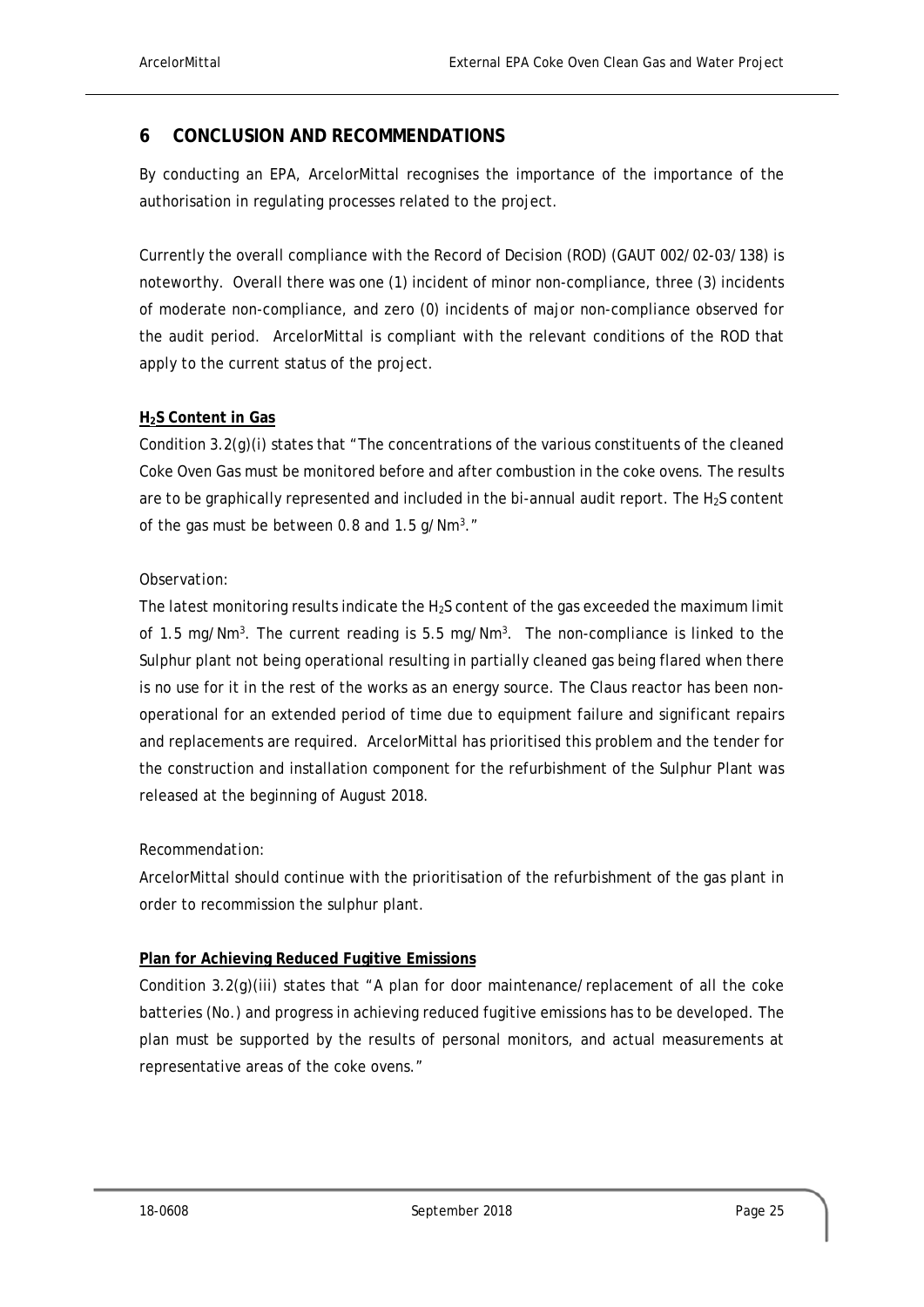#### *Observation:*

Battery doors are inspected on a daily basis and a maintenance schedule has been created. Repairs are done continuously. The fugitive emissions are monitored according to the internationally accepted standards and recorded. It was observed during the site visit that the occasional door is still burning and smoking. The commitment from the facility was however also observed to repair and maintain the equipment as far as possible. Exposure monitoring at the batteries indicates that additional fugitive emission mitigation measures are required, above that already implemented. This can however not be attributed only towards doors but rather the fugitive battery emissions as a cumulative source. ArcelorMittal has however implemented management and mitigation measures such as specialised face masks and other measures to protect employees and reduce exposure. Other measures include battery tightening, end-flue repairs and charge emission reduction projects. The effectiveness of these measures should be assessed to determine whether it is sufficient to mitigate fugitive emissions.

#### *Recommendation:*

It is recommended that the effectiveness of these measures should continuously be assessed to determine whether it is sufficient to mitigate fugitive emissions.

#### **Plan for Achieving Reduced Fugitive Emissions**

Condition 3.2(h) states that "The flaring of uncleaned gas at the relevant flares is only permissible during upset conditions when the Claus Reactor is shut down for inspection/maintenance for 3 weeks every three years, and must be undertaken at temperatures and atmospheric mixing conditions conducive to maximum dispersion of pollutants."

#### *Observation:*

The sulphur plant is not operational and therefore partially cleaned gas is flared when there is no use for it in the rest of the works as an energy source. The Claus reactor has been nonoperational for an extended period of time due to equipment failure and significant repairs and replacements are required. Flaring of uncleaned gas is taking place on a more regular basis than 3 weeks every 3 years. However, this issue has been reported on and ArcelorMittal is continuously aware that urgent intervention is needed.

#### *Recommendation:*

ArcelorMittal must continue monitoring air quality within the Works to maintain a baseline of emission results. The design, construction and operation of the sulphur plant should be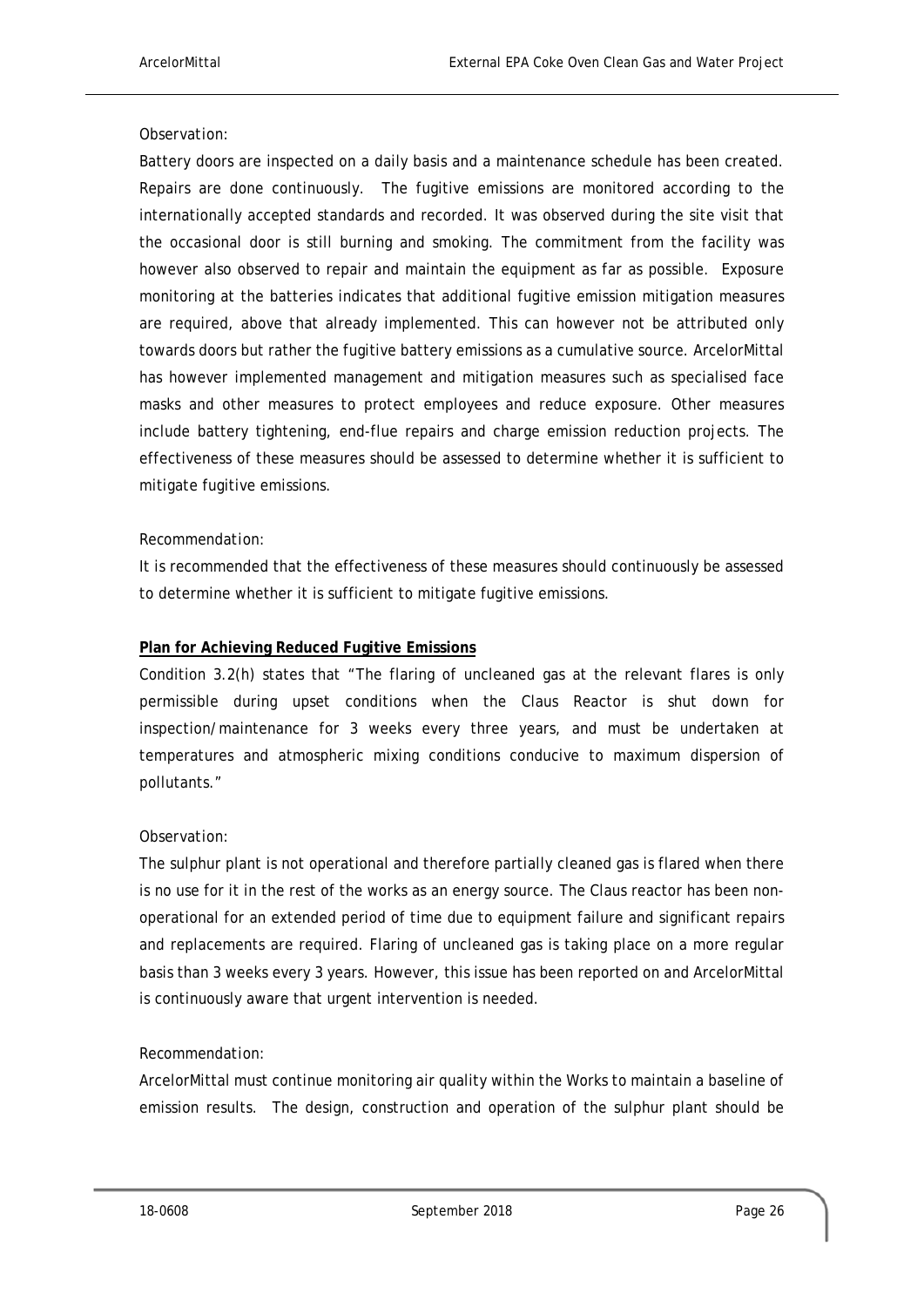prioritised as it is only through this plants operation that the flaring of uncleaned gas can be controlled.

The instances of non-compliance weren't considered to be directly associated with significant environmental degradation, and as such the auditor believes that current environmental practices implemented on site are adequately mitigating environmental impacts.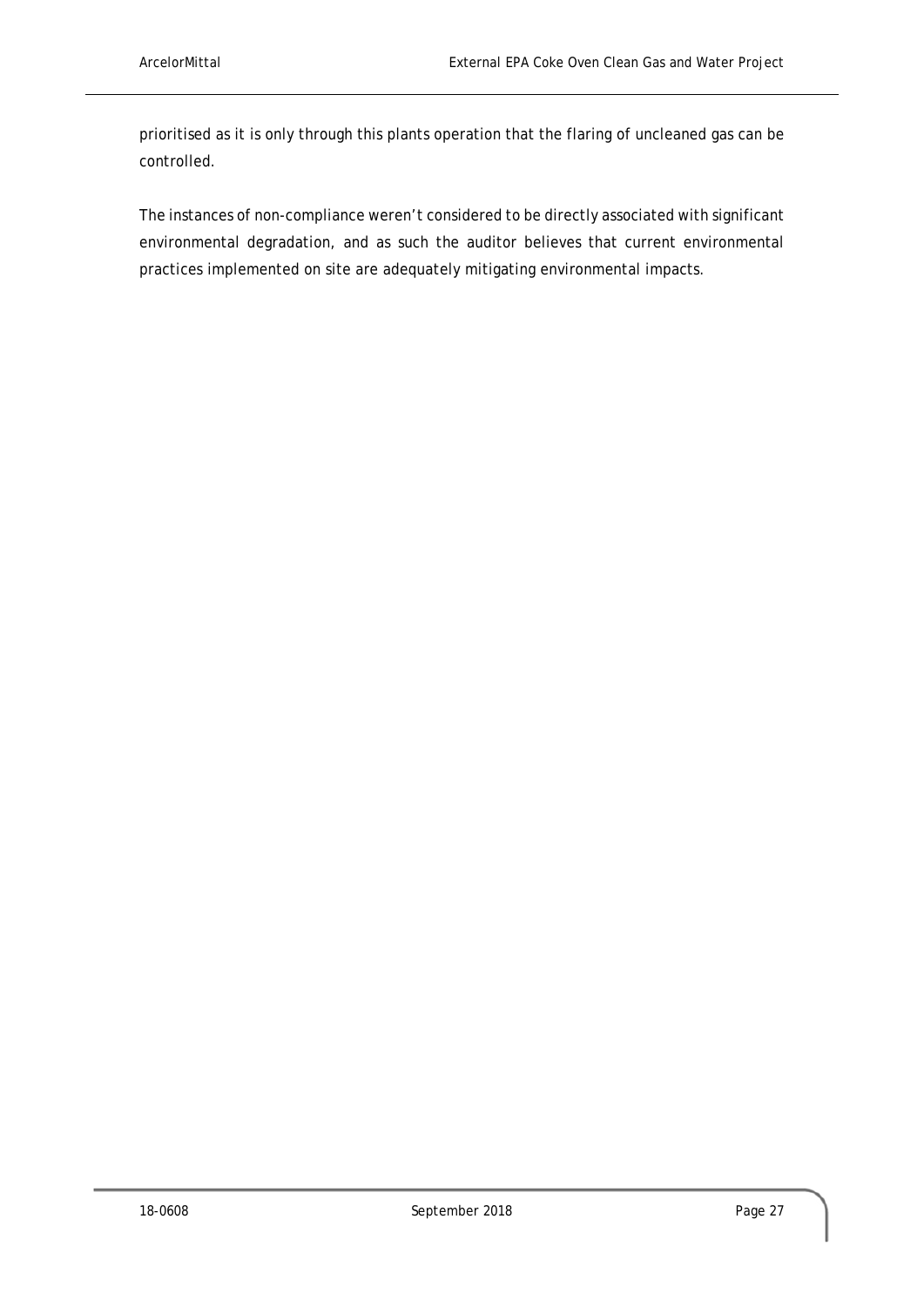**APPENDIX A: DECLARATION OF AUDITOR INDEPENDENCE**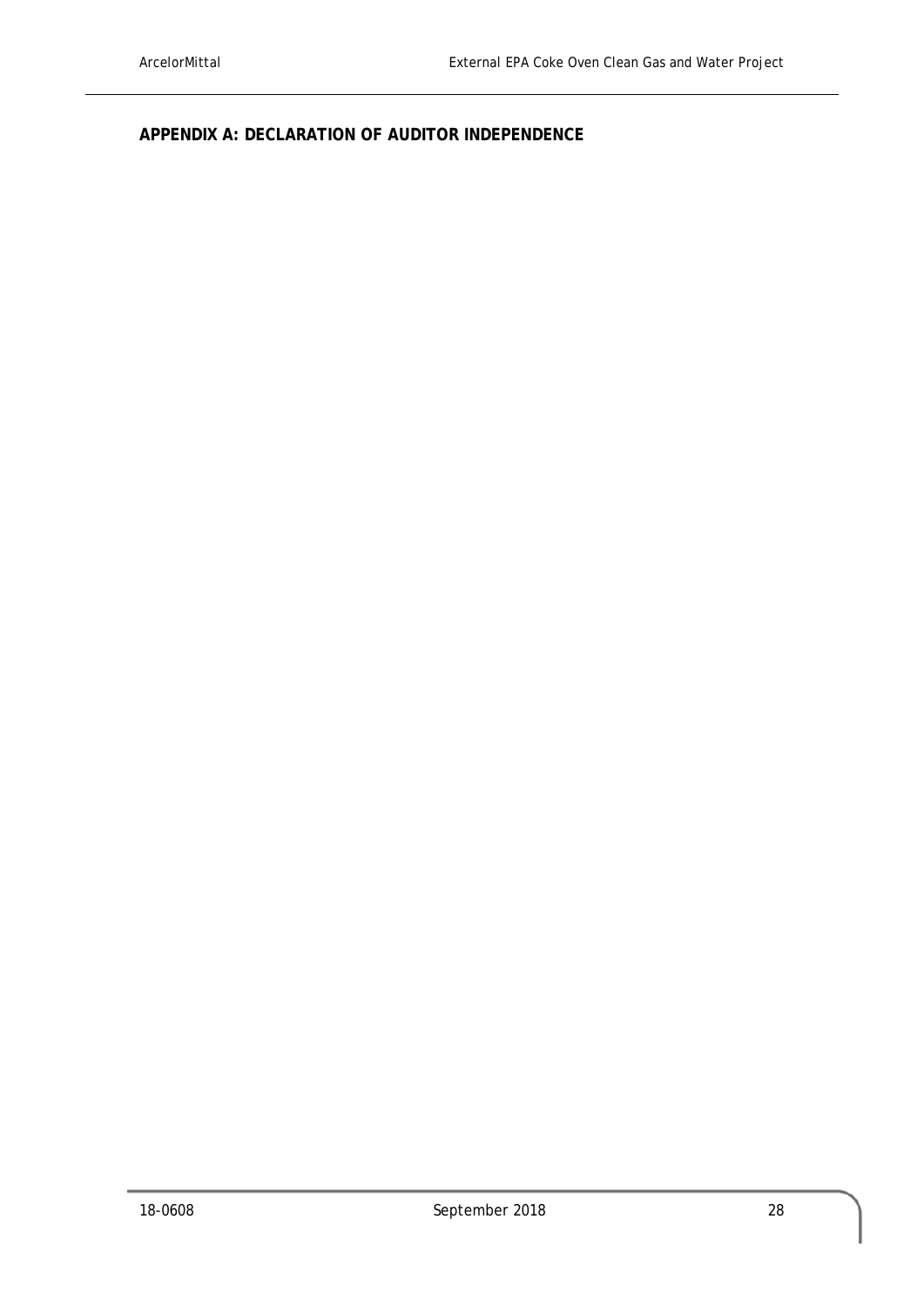- I, **Riana Panaino**, declare that:
	- I act as the independent environmental auditor in this assessment;
	- I will perform the work relating to the assessment in an objective manner, even if this results in views and findings that are not favourable to the authorisation holder;
	- I declare that there are no circumstances that may compromise my objectivity in performing such work;
	- I have expertise in conducting environmental auditing, including knowledge of the Act, Regulations and any guidelines that have relevance to the proposed activities;
	- I will comply with the Act, Regulations and all other applicable legislation;
	- I will take into account, to the extent possible, the matters listed in Regulation 34 of the Regulations when preparing this assessment and any report relating it;
	- I have no, and will not engage in, conflicting interests in the undertaking of this assessment;
	- I undertake to disclose to the holder and the competent authority all material information in my possession that reasonably has or may have the potential of influencing - any decision to be taken with respect to the application by the competent authority; and the objectivity of any report, plan or document to be prepared by myself for submission to the competent authority;
	- I will ensure that information containing all relevant facts in respect of the assessment is distributed or made available to interested and affected parties and the public and that participation by interested and affected parties is facilitated in such a manner that all interested and affected parties will be provided with a reasonable opportunity to participate and to provide comments on documents that are produced to support the assessment;
	- I will ensure that the comments of all interested and affected parties are considered and recorded in reports that are submitted to the competent authority in respect of the application, provided that comments that are made by interested and affected parties in respect of a final report that will be submitted to the competent authority may be attached to the report without further amendment to the report;
	- I will provide the competent authority with access to all information at my disposal regarding the assessment, whether such information is favourable to the holder or not;
	- All the particulars furnished by me in this form are true and correct;
	- I will perform all other obligations as expected from an environmental auditor in terms of the Regulations; and
	- I realise that a false declaration is an offence in terms of Regulation 48 of the Regulations and is punishable in terms of section 24F of the Act.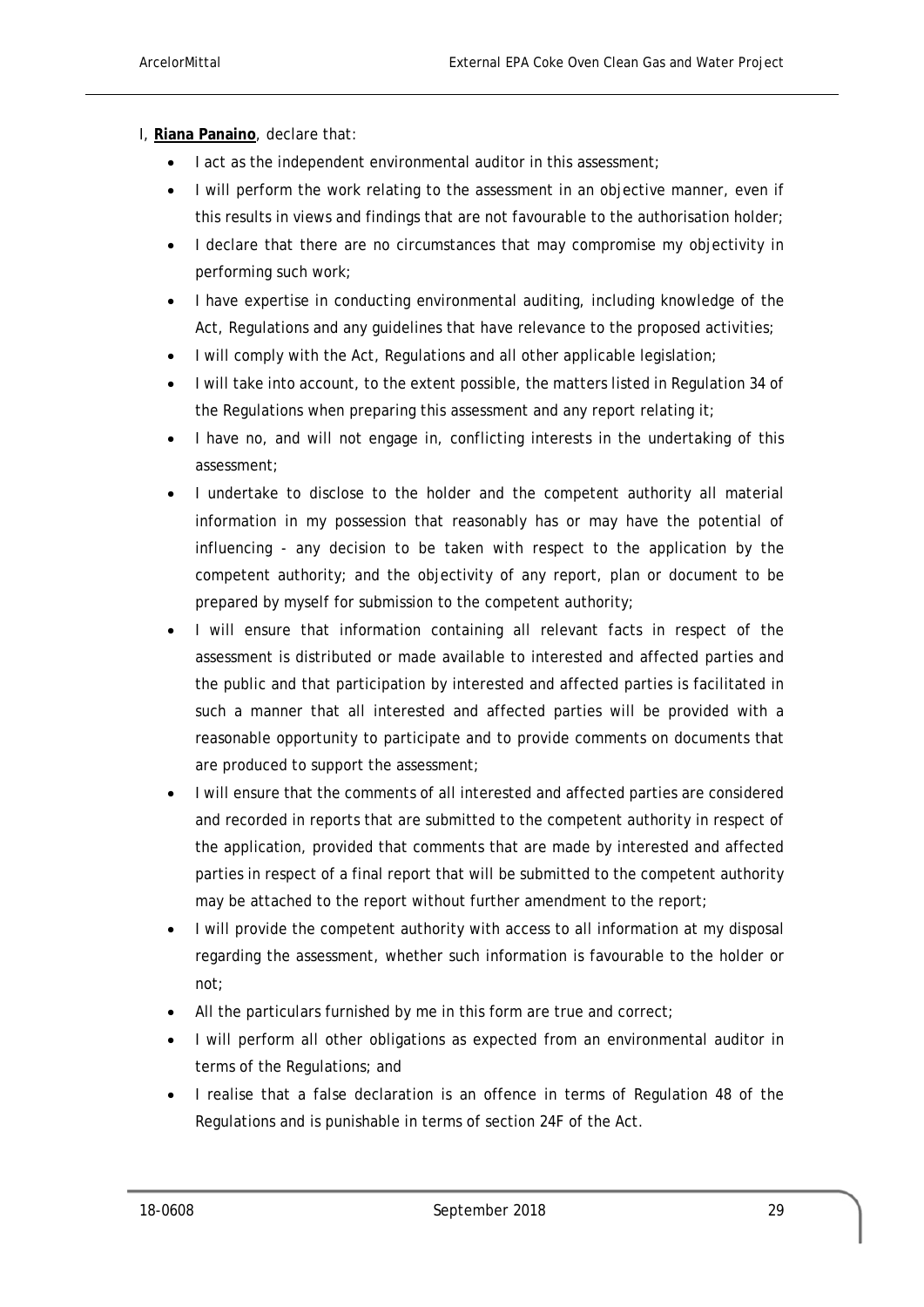#### Disclosure of Vested Interest

• I do not have and will not have any vested interest (either business, financial, personal or other) in the proposed activity proceeding other than remuneration for work performed in terms of the Environmental Impact Assessment Regulations, 2014.

Varant

Signature of the environmental auditor

26 September 2018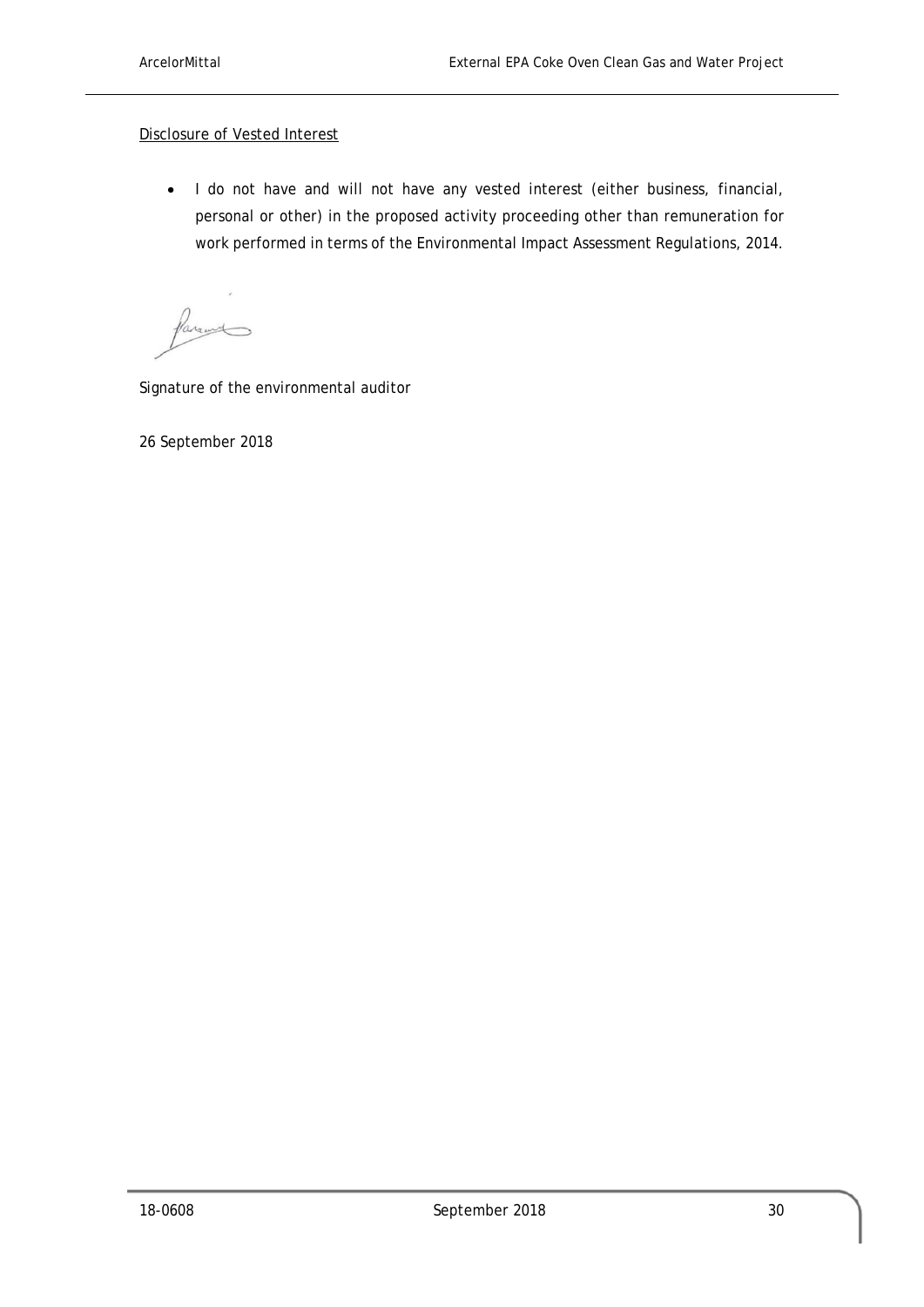**APPENDIX B: H2S IN COKE OVEN GAS DATA**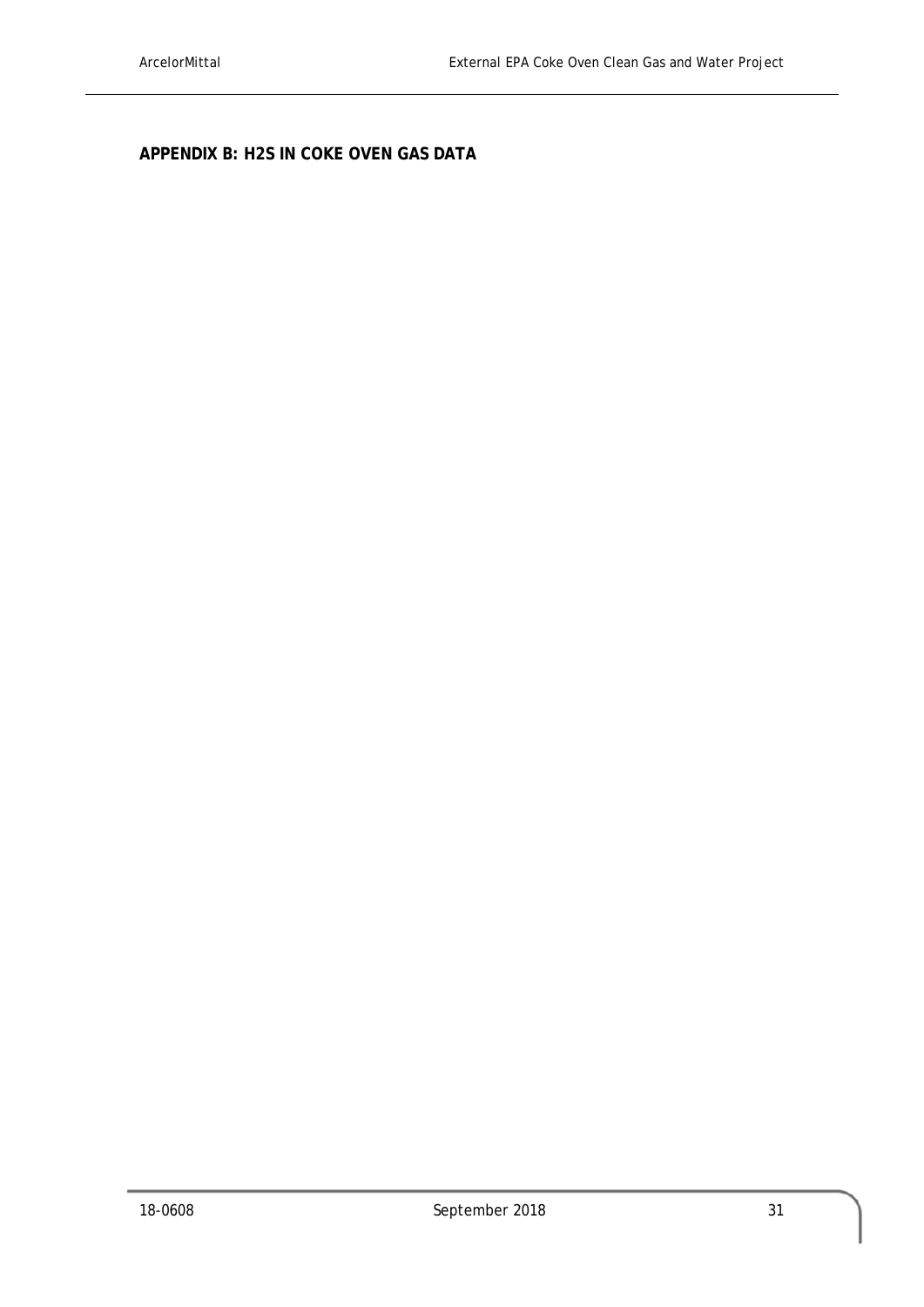**APPENDIX C: DOOR INSPECTION AND MAINTENANCE PLAN**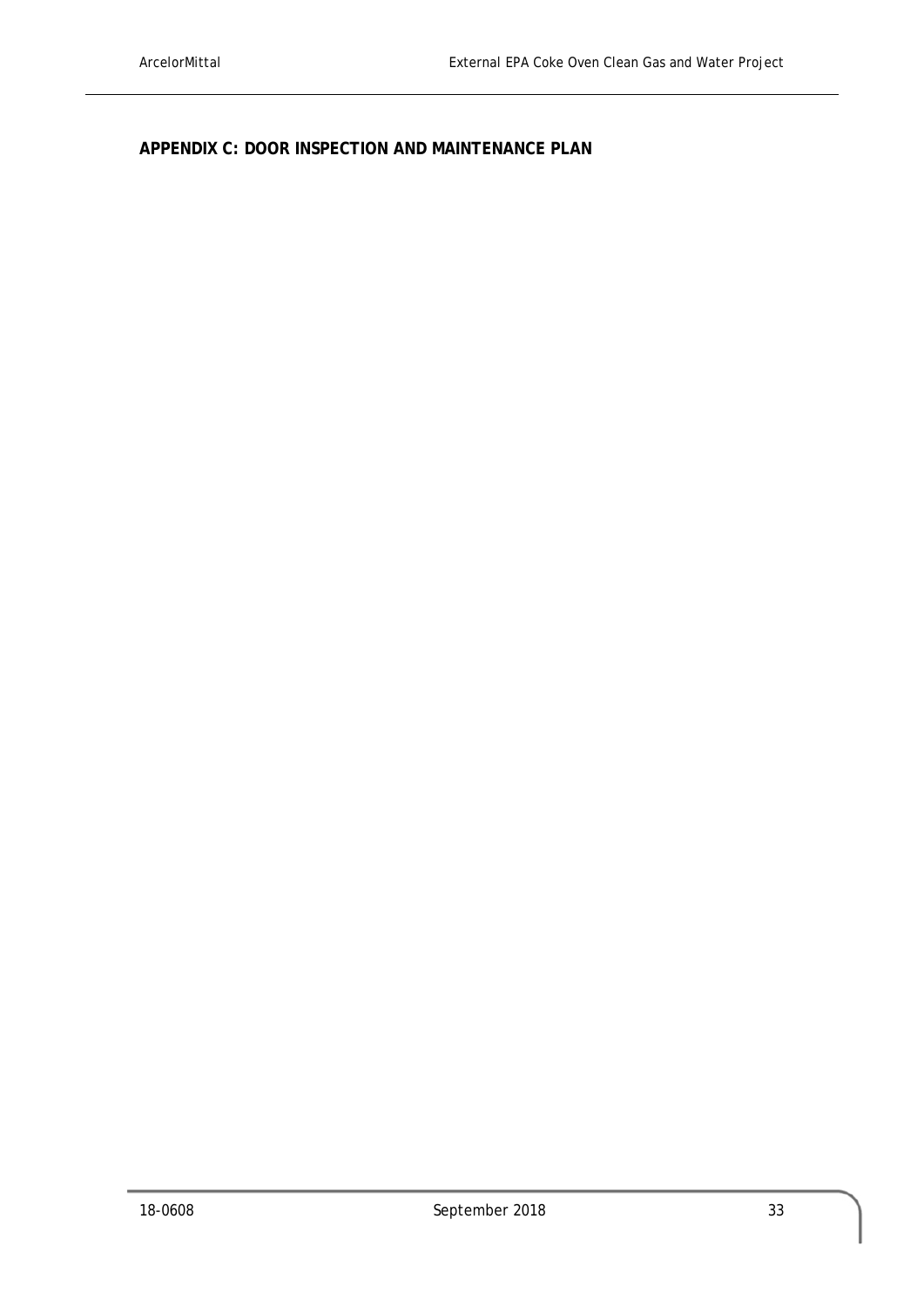## **APPENDIX D: CUMULATIVE PARTICULATE MATTER EMISSION REDUCTION**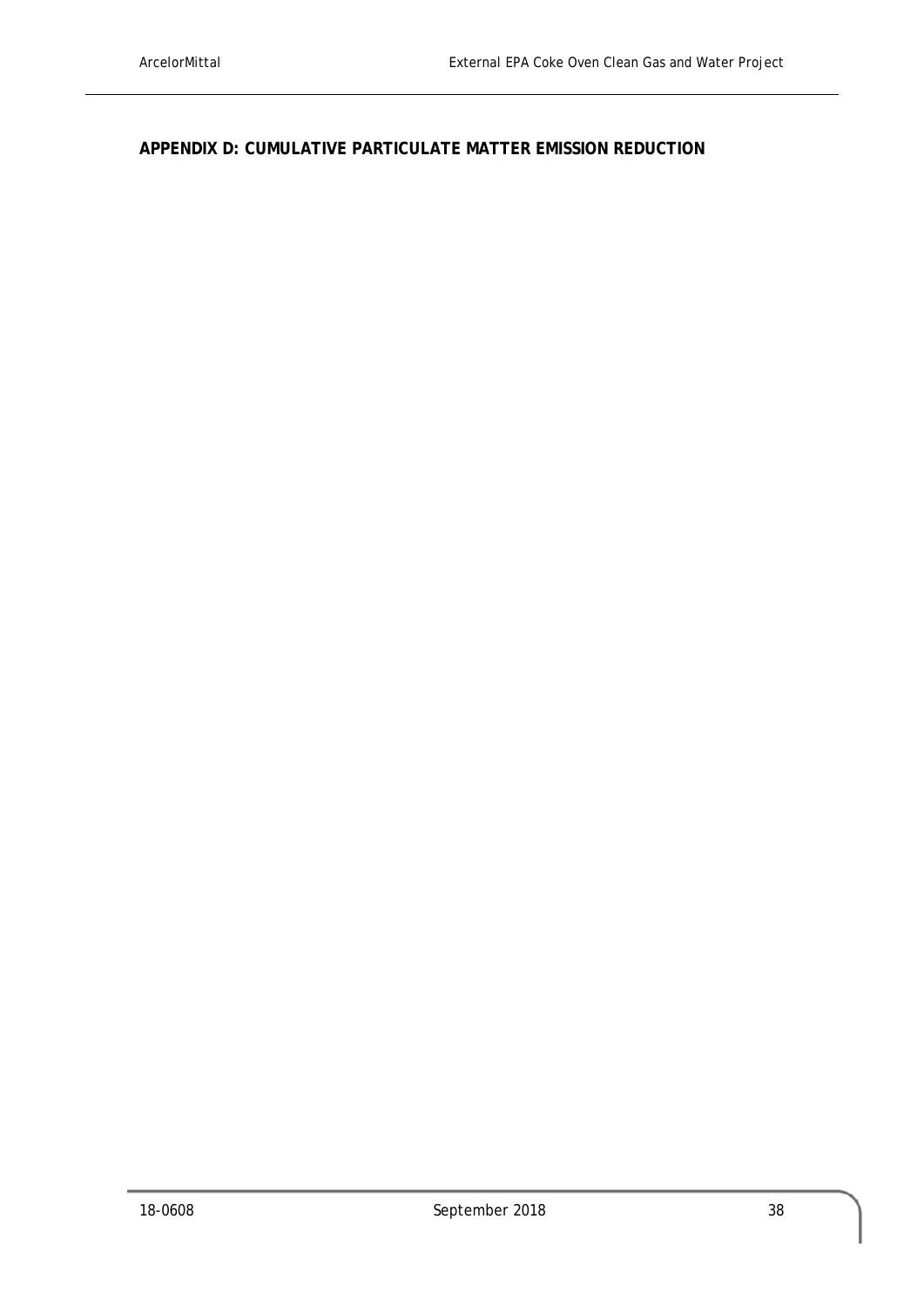**APPENDIX E: QUARTERLY PROGRESS REPORT.**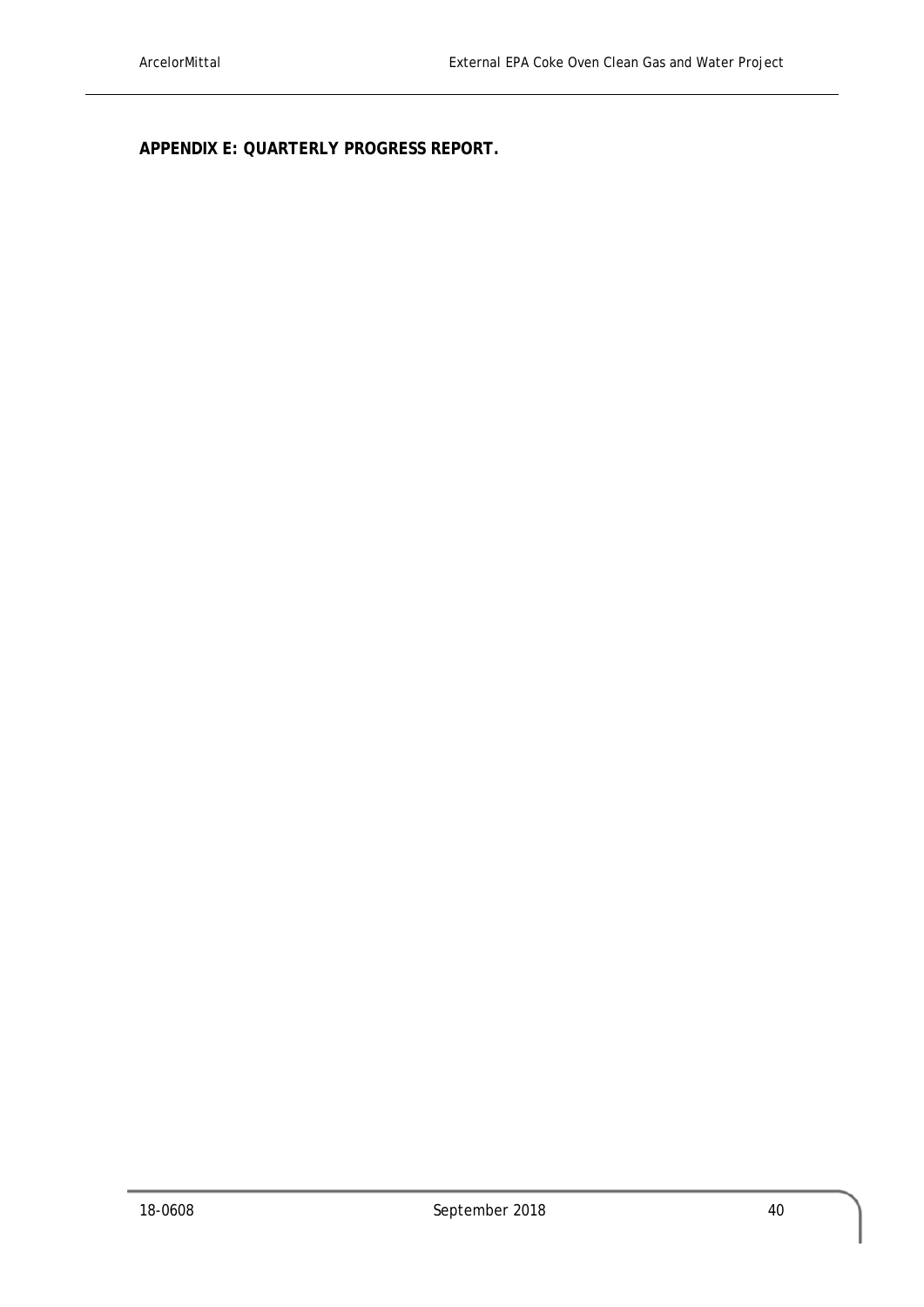**APPENDIX F: UPDATED WORKS WATER BALANCE**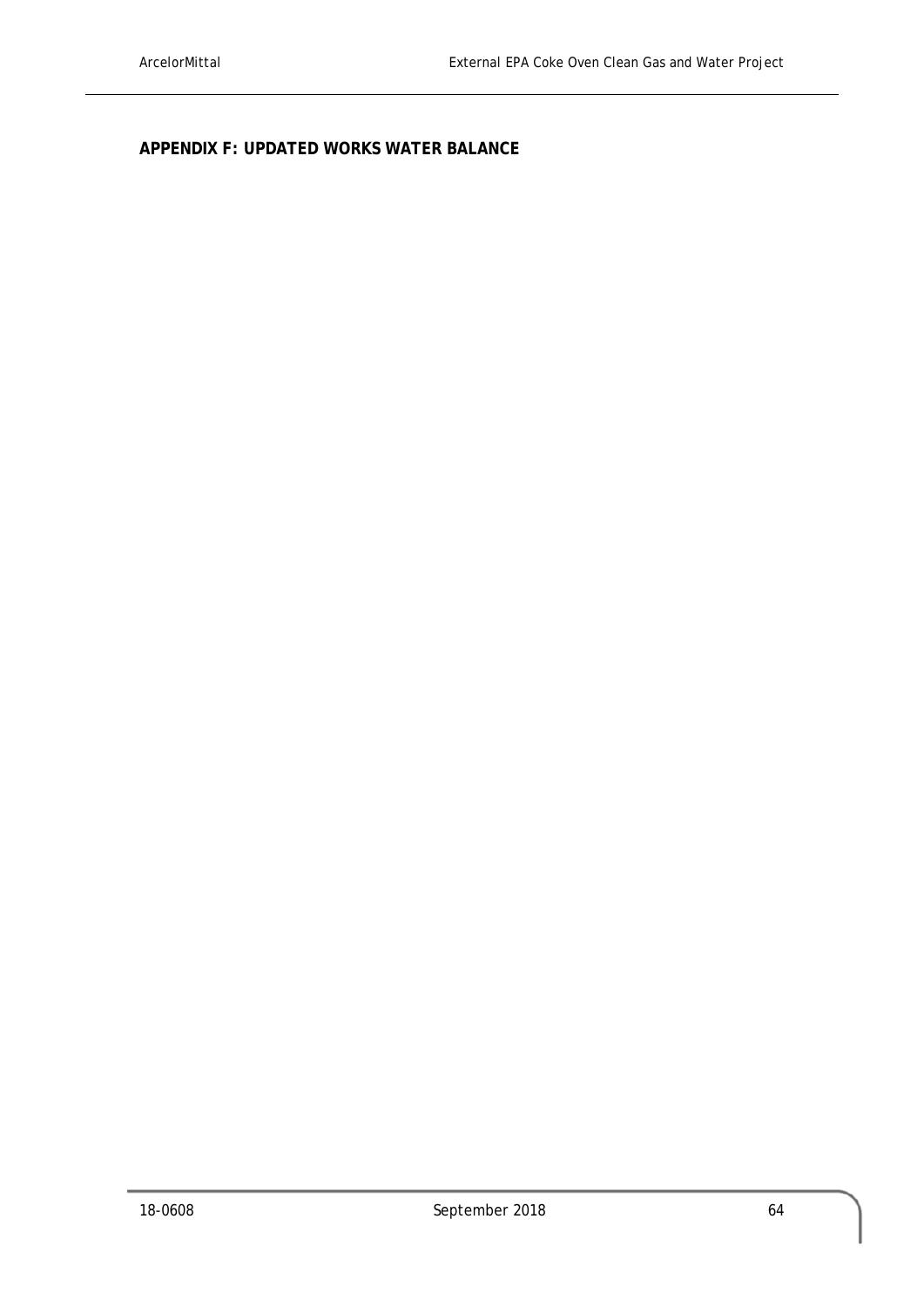**APPENDIX G: COKE PLANT WATER BALANCE**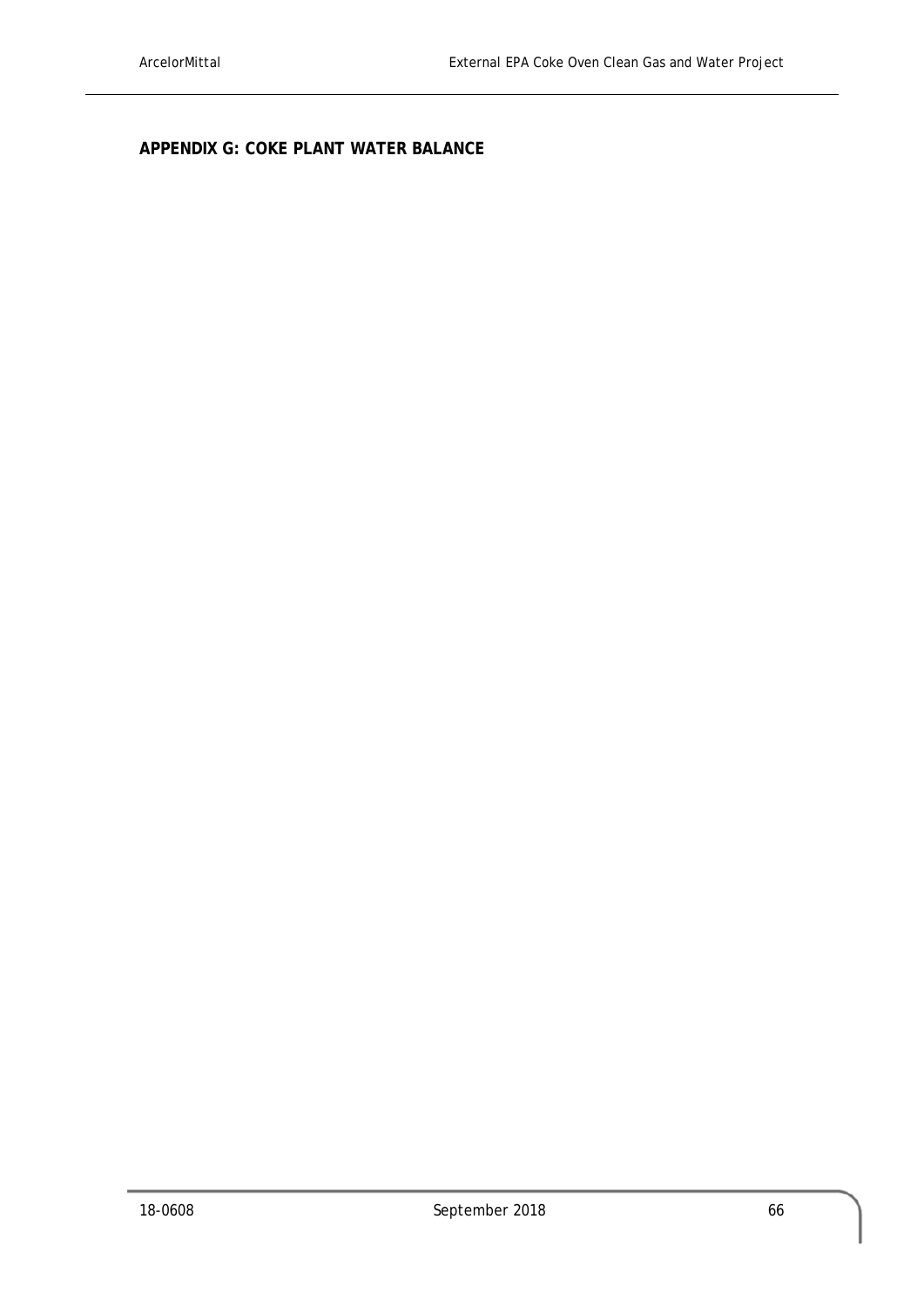**APPENDIX H: DISCHARGE VOLUMES**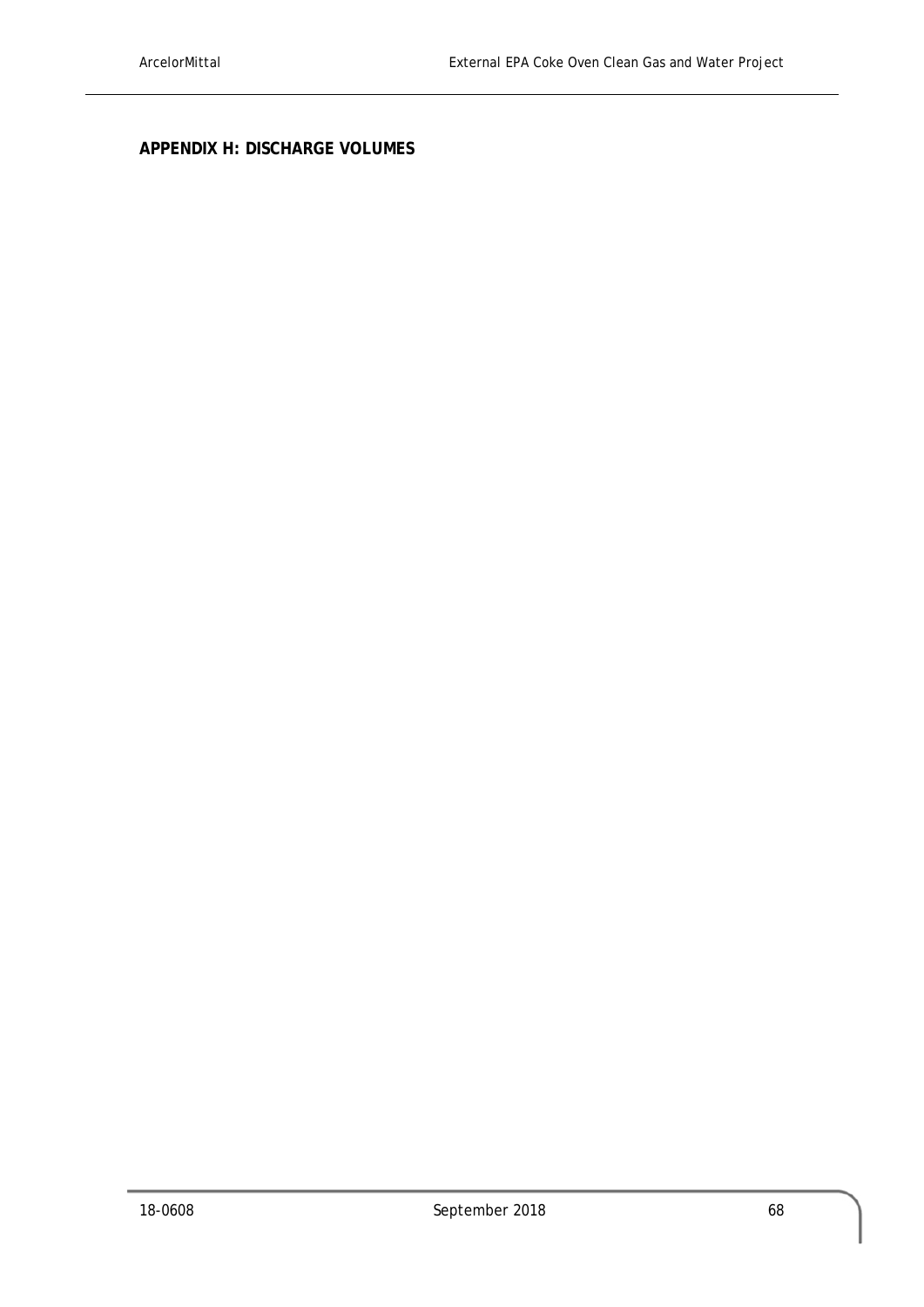## **APPENDIX I: ABSTRACTION VOLUMES**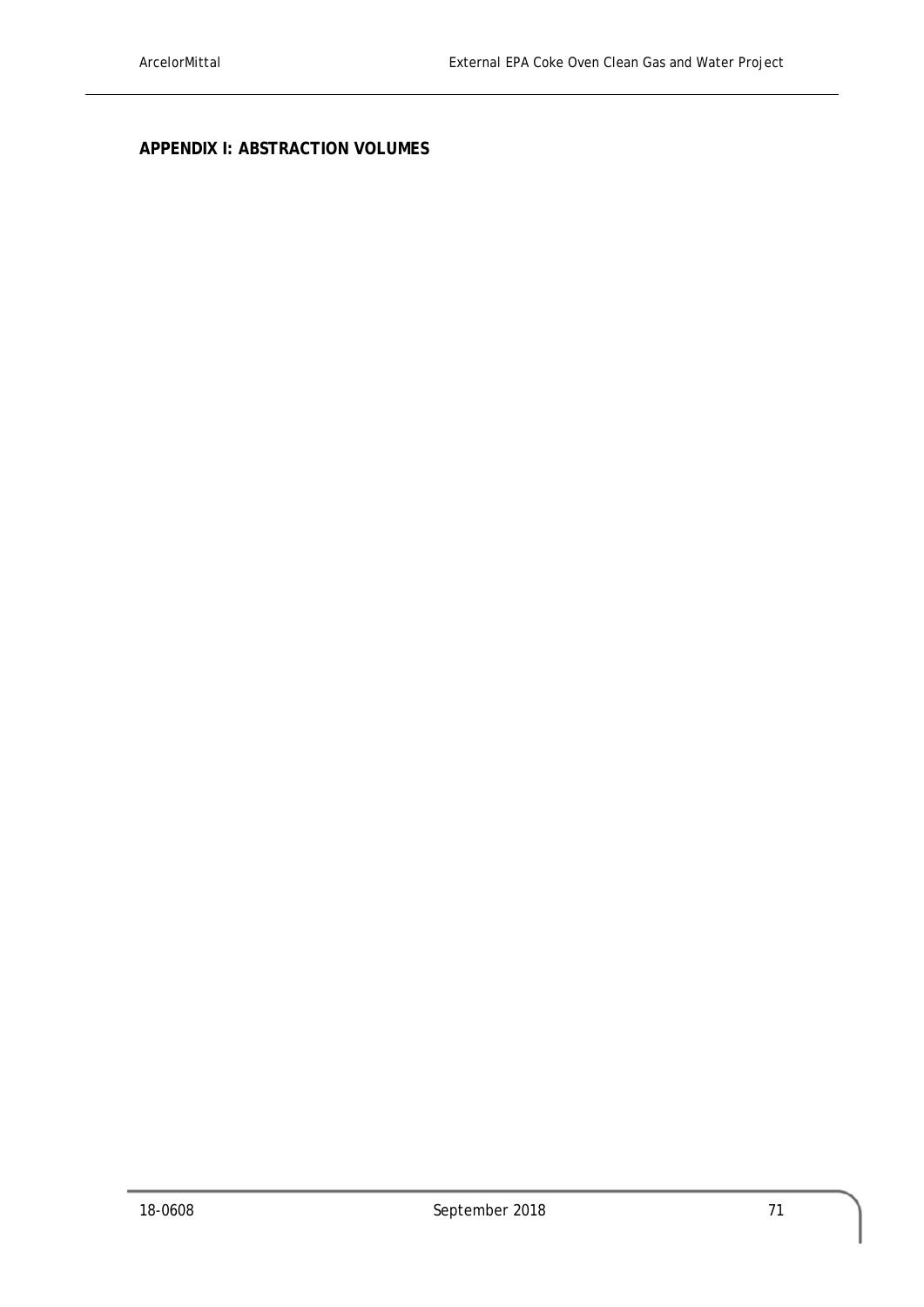**APPENDIX J: COKE PLANT AIR QUALITY MONITORING PLAN**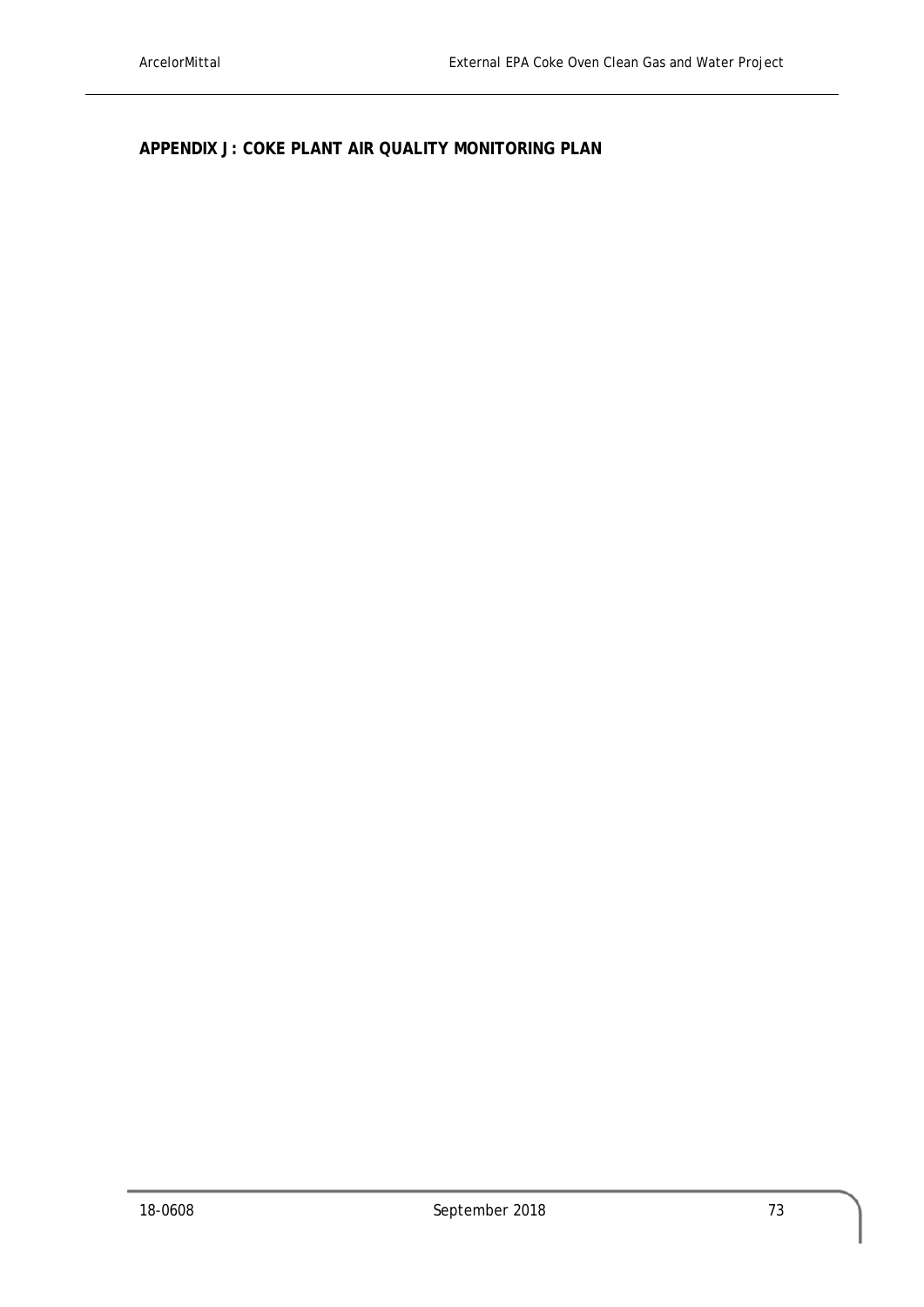**APPENDIX K: COKE BATTERY STACK DUST EMISSIONS**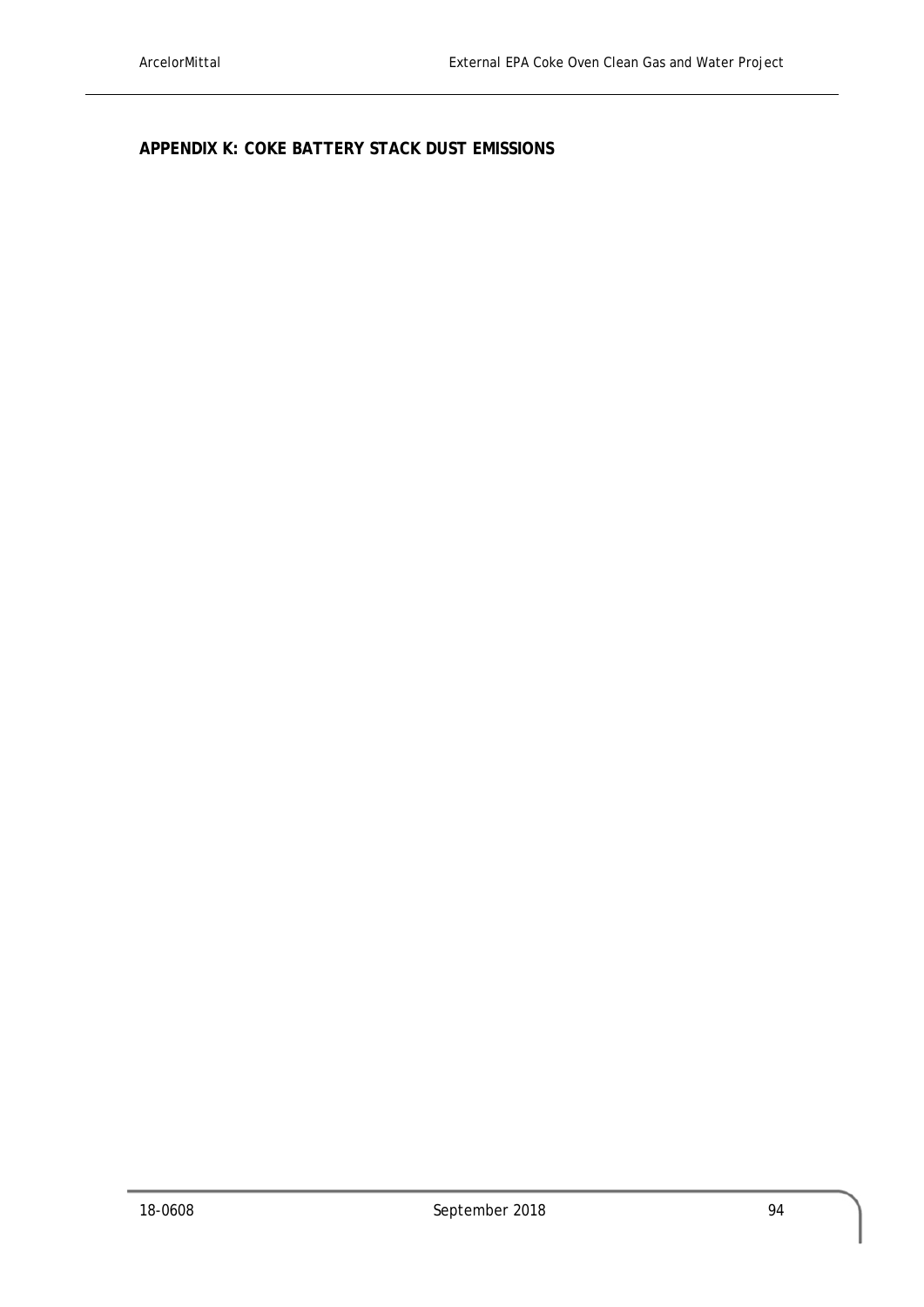**APPENDIX L: GROUNDWATER QUALITY RESULTS**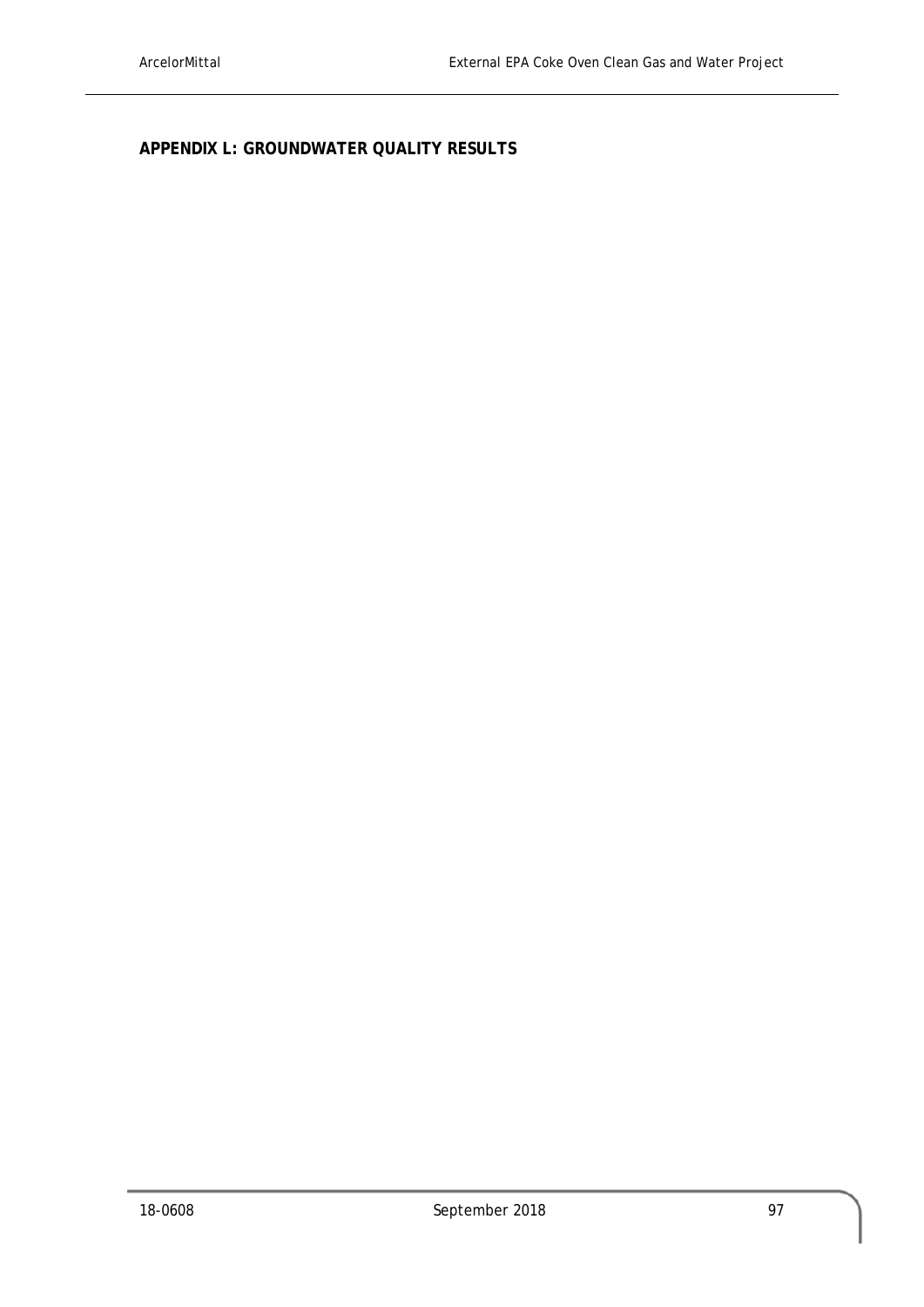**APPENDIX M: WASTE STREAM QUANTITIES**